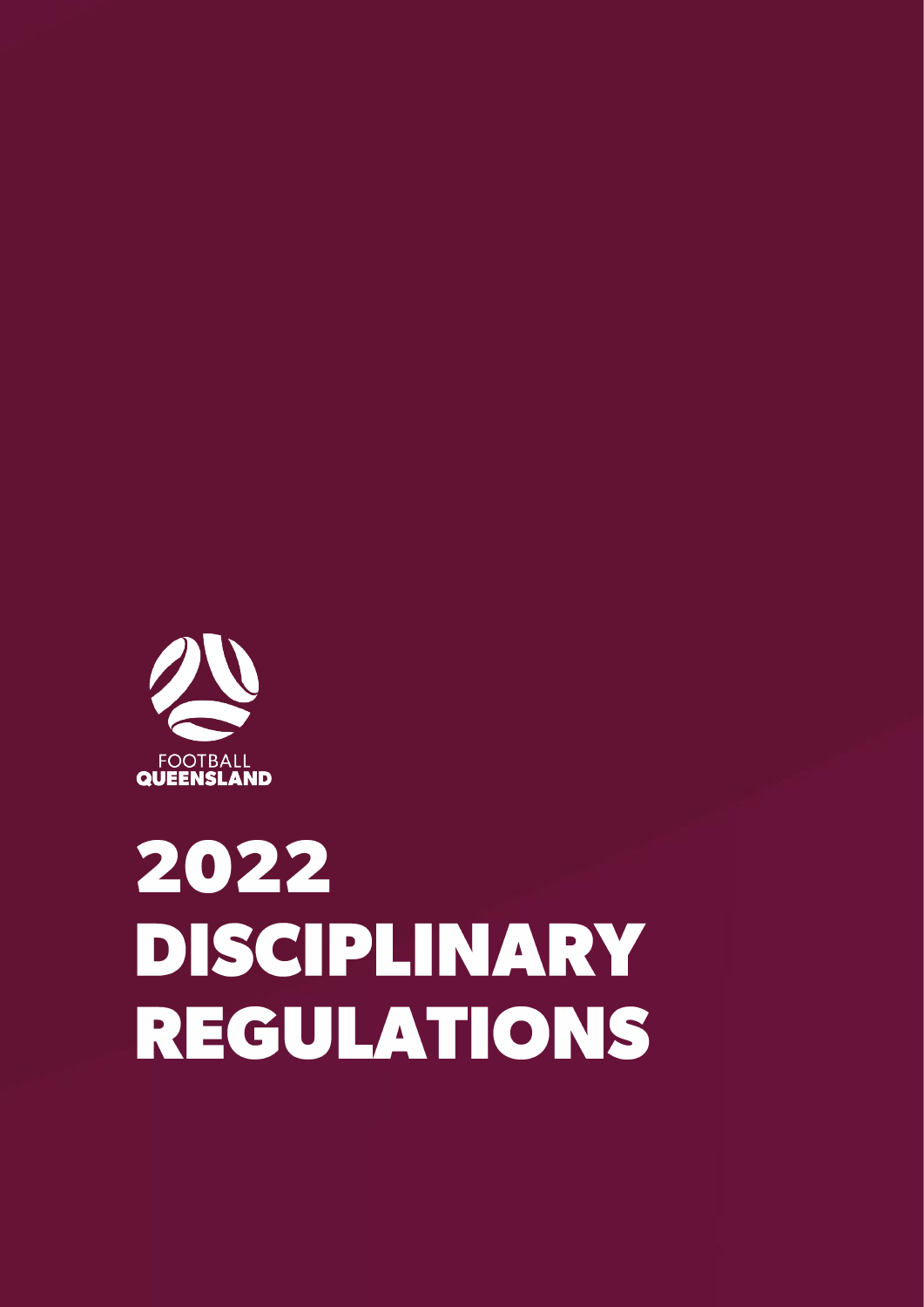# **Contents**

| 1. |                                                                              |  |
|----|------------------------------------------------------------------------------|--|
|    |                                                                              |  |
| 2. |                                                                              |  |
|    |                                                                              |  |
|    |                                                                              |  |
| 3. |                                                                              |  |
|    |                                                                              |  |
| 4. |                                                                              |  |
|    |                                                                              |  |
|    |                                                                              |  |
|    |                                                                              |  |
|    |                                                                              |  |
|    |                                                                              |  |
|    |                                                                              |  |
|    |                                                                              |  |
| 5. |                                                                              |  |
|    |                                                                              |  |
|    |                                                                              |  |
| 6. |                                                                              |  |
| 7. |                                                                              |  |
| 8. |                                                                              |  |
| 9. |                                                                              |  |
|    |                                                                              |  |
|    |                                                                              |  |
|    |                                                                              |  |
|    |                                                                              |  |
|    |                                                                              |  |
|    | 9.6 Match Official Reports and Attendance of Match Officials at Committees13 |  |
|    |                                                                              |  |
|    |                                                                              |  |
|    |                                                                              |  |
|    |                                                                              |  |
|    |                                                                              |  |
|    |                                                                              |  |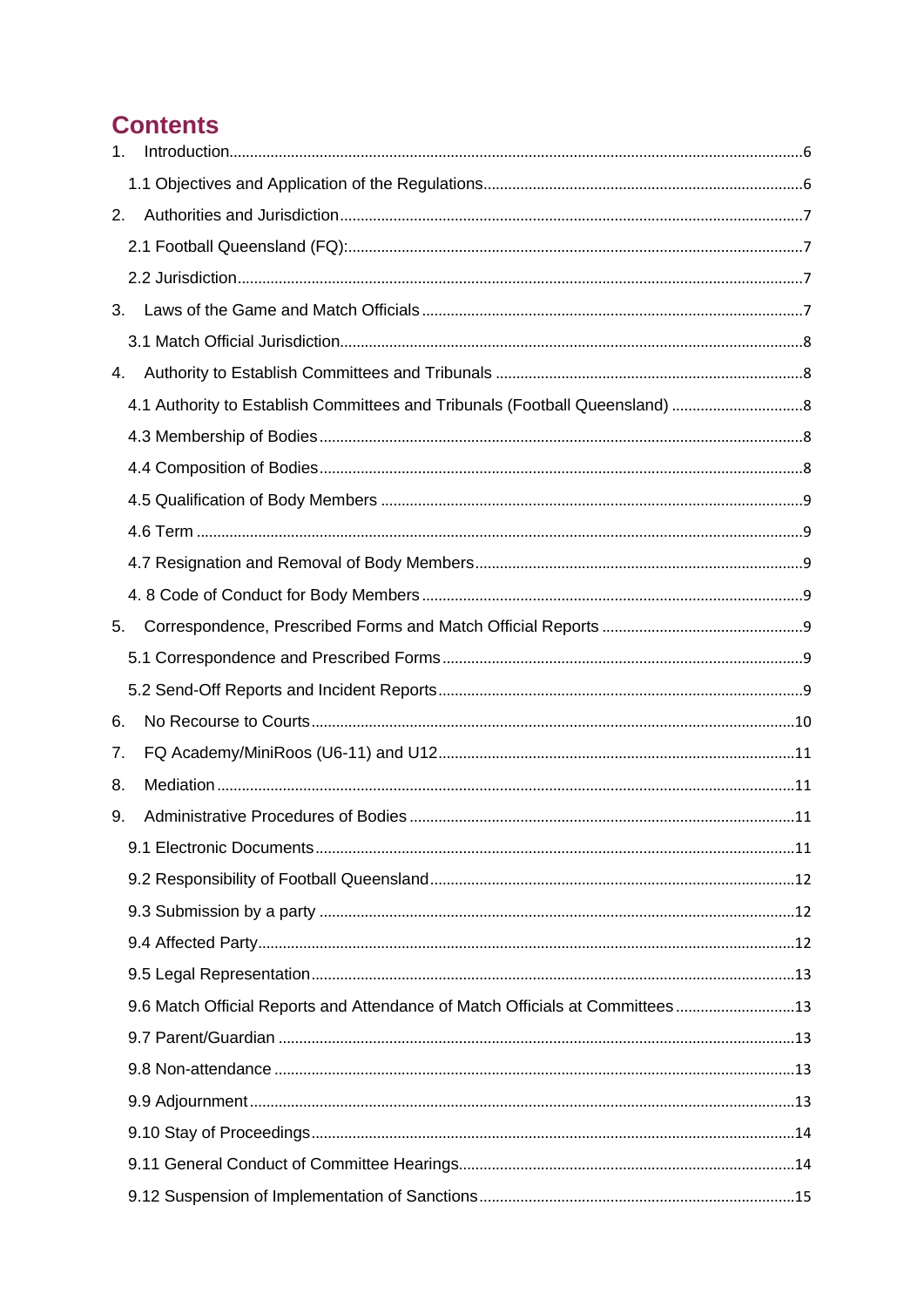|     | 9.15 Challenge of Jurisdiction of a Committee/Panel or of a Committee/Panel Member16      |  |
|-----|-------------------------------------------------------------------------------------------|--|
|     |                                                                                           |  |
|     |                                                                                           |  |
|     |                                                                                           |  |
|     |                                                                                           |  |
|     |                                                                                           |  |
|     |                                                                                           |  |
|     |                                                                                           |  |
|     |                                                                                           |  |
|     |                                                                                           |  |
|     |                                                                                           |  |
| 10. |                                                                                           |  |
|     |                                                                                           |  |
|     |                                                                                           |  |
|     |                                                                                           |  |
|     |                                                                                           |  |
|     |                                                                                           |  |
|     |                                                                                           |  |
|     |                                                                                           |  |
|     | 10.8 Notification of Yellow Card Accumulation and Red Card Offences and Responsibility of |  |
|     |                                                                                           |  |
|     |                                                                                           |  |
| 11. |                                                                                           |  |
|     |                                                                                           |  |
|     |                                                                                           |  |
|     |                                                                                           |  |
|     |                                                                                           |  |
|     |                                                                                           |  |
|     | 11.7 Notification of Yellow Card Accumulation and Red Card Offences and Responsibility of |  |
| 12. |                                                                                           |  |
| 13. |                                                                                           |  |
|     |                                                                                           |  |
|     |                                                                                           |  |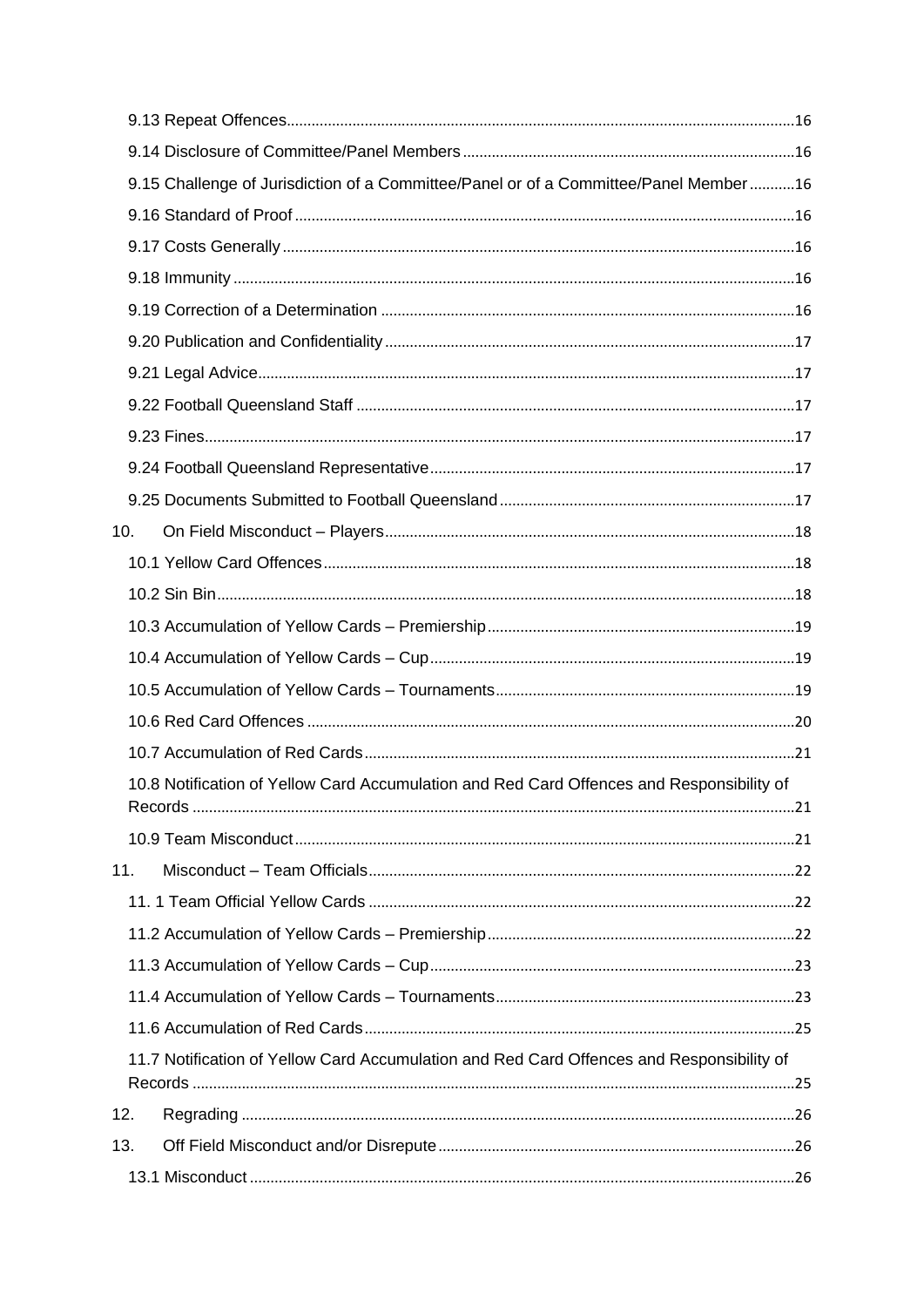| 14   |  |
|------|--|
| 14.5 |  |
| 14.6 |  |
| 15   |  |
|      |  |
|      |  |
|      |  |
|      |  |
| 16   |  |
|      |  |
|      |  |
|      |  |
|      |  |
|      |  |
|      |  |
| 17   |  |
| 18   |  |
| 19   |  |
|      |  |
|      |  |
|      |  |
|      |  |
|      |  |
|      |  |
|      |  |
|      |  |
|      |  |
| 20   |  |
|      |  |
|      |  |
|      |  |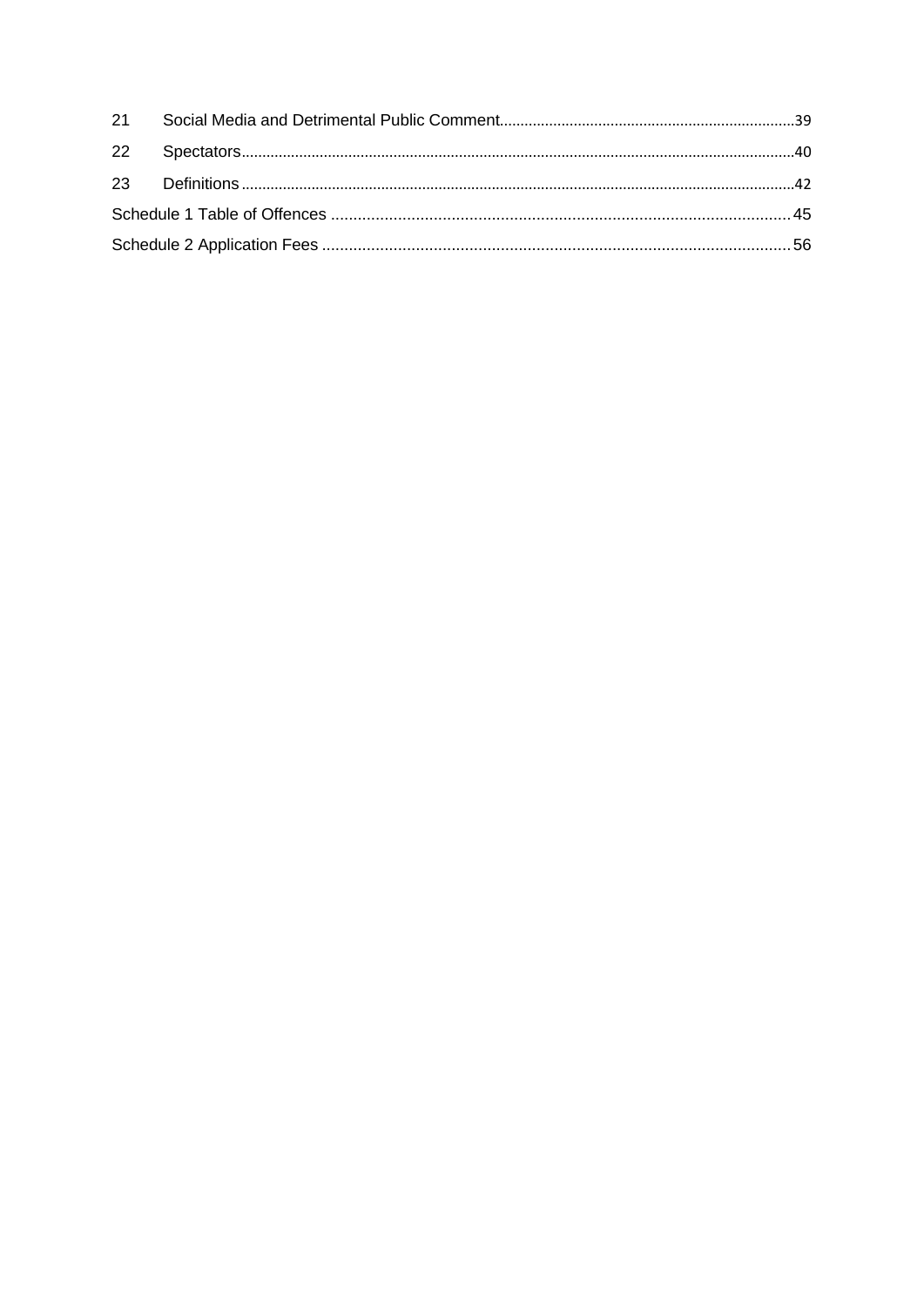# <span id="page-5-0"></span>**1. Introduction**

- a) These Regulations come into effect from  $1<sup>st</sup>$  January 2022 and are supplementary to the FA National Disciplinary Regulations, the FA Grievance Resolution Regulations, the FA Grievance Procedure By-Law, Football Queensland By-Law 11 and FA Statutes.
- b) FA has granted Football Queensland a mandate to be responsible for the organisation, promotion and regulation of football (including futsal) in the state.
- c) For the purposes of these Regulations, a reference to FA in the FA Code of Conduct and the FA Spectator Code of Behaviour will also be a reference to Football Queensland.
- d) Where an incident may constitute a breach of these Regulations and a breach of the FA Rules and Regulations (for example, the FA Code of Conduct or the FA National Member Protection Policy), Football Queensland may in its absolute discretion determine the appropriate governing document under which to investigate, process and penalise (if necessary) any matter.
- e) Football Queensland reserves the right to deal with any Member in respect of any offences or complaints and other matters not specifically provided for in these Regulations.
- f) In the case of a Regulation being interpreted in two or more different ways, Football Queensland reserves the right to determine which interpretation is valid. Any such determination is final and not subject to approval.
- g) Football Queensland may choose to not enforce a term of these Regulations in some cases; in its absolute discretion, without affecting its right to enforce that term in other cases.
- h) If any part of these Regulations is void that part will be severable and will not affect the enforceability of the remaining sections of these Regulations.
- i) In these Regulations, unless the context requires otherwise, capitalised terms will have the meaning set out in Definitions.
- j) If there are any inconsistencies between a term in these Regulations and a term of Football Queensland By-Law 11, the term in Football Queensland By-Law 11 will govern to the extent of that inconsistency and the inconsistent term is void and of no effect.
- k) Headings and examples are for convenience only and do not affect interpretation.
- l) In these Regulations:
	- i. Any use of the words "includes" or words such as "for example" or "such as" do not limit anything else that is included in general speech;
	- ii. "working day" means a day in the offices of Football Queensland are ordinarily open for business;
	- iii. Any reference to "\$" or "dollars" is to Australian Dollars;
	- iv. A reference to a singular includes the plural and vice versa; and
	- v. A reference to any document is to that document as amended, supplemented, varied, or replaced from time to time except to the extent expressly prohibited by that document or these Regulations.
- m) The Schedules form part of these Regulations.
- <span id="page-5-1"></span>1.1 Objectives and Application of the Regulations
- a) To ensure that the game of football is played in accordance with the Laws of the Game.
- b) To ensure that the game of football is played competitively and fairly in accordance with the principles of sportsmanship.
- c) To provide an independent, fair and effective system that sets out procedures for the administration and determination of all incidents, disciplinary, disputes and conduct matters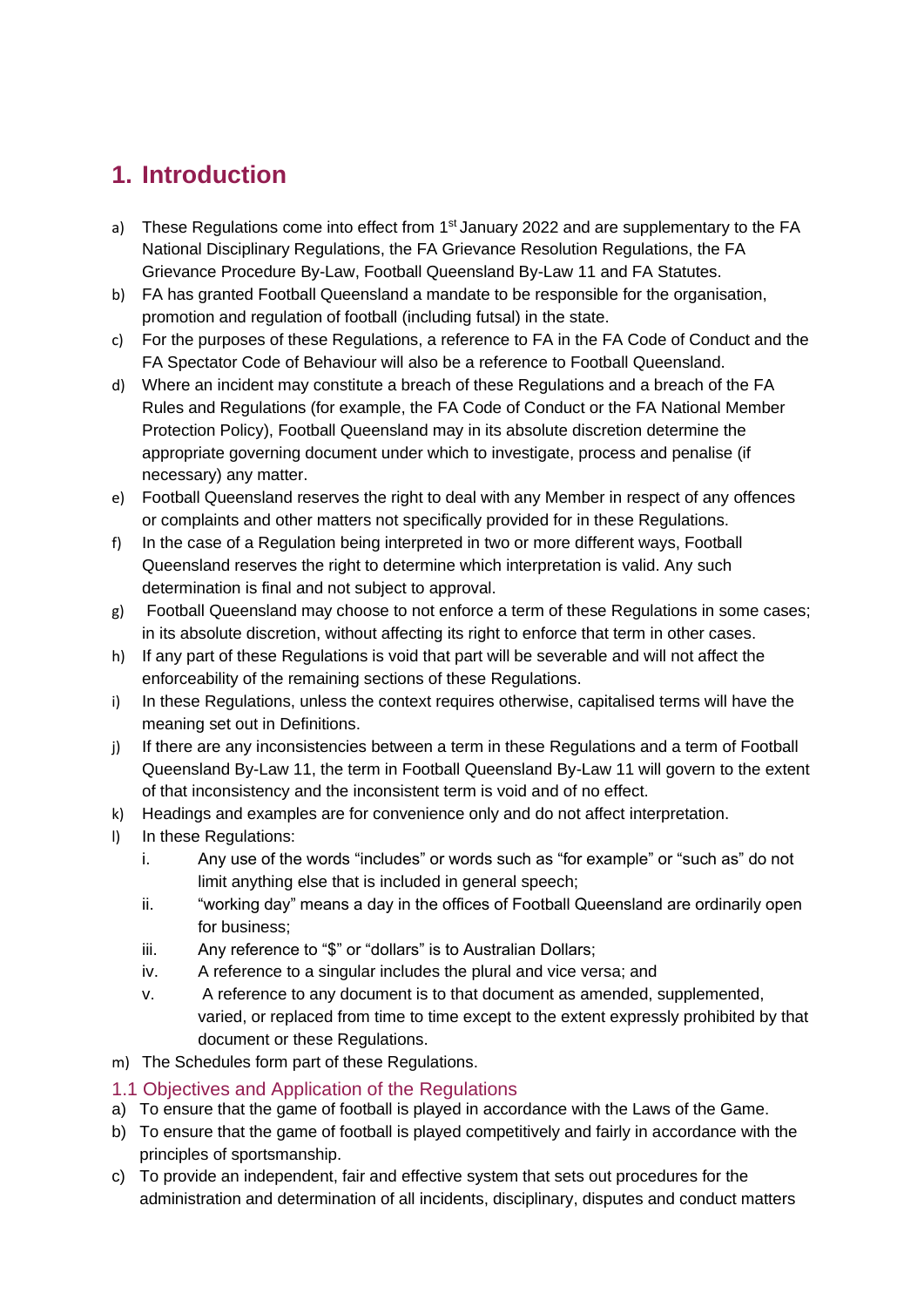involving members, notwithstanding the processes in places under Football Queensland By-Law 11.

d) To ensure consistency and transparency of approach are evident and present in all aspects of handling incidents, disciplinary, dispute and conduct matters involving members under these Regulations, notwithstanding Football Queensland By-Law 11.

# <span id="page-6-0"></span>**2. Authorities and Jurisdiction**

## <span id="page-6-1"></span>2.1 Football Queensland (FQ):

- a) Administers the NPL Men's QLD, Football Queensland Premier League 1, Football Queensland Premier League 2, NPL Women's QLD, Skill Acquisition Program, Cups and Tournaments as administered by FQ from time to time;
- b) May exercise any of the powers granted to it under these Regulations;
- c) Establish and administer Committees and Tribunals pursuant to these Regulations and By-Law 11;
- d) Must give effect to the sanctions applied pursuant to these Regulations and, where appropriate, impose further sanctions if a Participant contravenes the terms of a sanction;
- e) may, in accordance with By-Law 11 and these Regulations investigate matters through a Match Review Process;
- f) may, refer matters to a Panel, Committee or Tribunal to make a determination;
- g) may rectify a Yellow Card or Red Card issued in error in cases of Mistaken Identity.

## <span id="page-6-2"></span>2.2 Jurisdiction

- a) These Regulations will apply exclusively to facilitate the expeditious and fair resolution of:
	- i. Incidents, disciplinary, disputes and conduct matters in relation to Competitions;
	- ii. Incidents, disciplinary, disputes and conduct matters in relation to competitions conducted by Football Queensland under a mandate from FA or a Member Federation;
	- iii. Any matter that Football Queensland determines, in its absolute discretion, is important to the interests of football in the State;
	- iv. Other matters not listed above or not dealt with under Football Queensland By-Law 11.
- b) Each Member submits exclusively to the jurisdiction of these Regulations and agrees until it has exhausted the procedures set out in these Regulations, it will not attempt to resolve any incidents, disciplinary, dispute or conduct matters by recourse to FA or a court of law.

# <span id="page-6-3"></span>**3. Laws of the Game and Match Officials**

- a) The Laws of the Game as drafted by the International Football Association Board and as adopted in FIFA Statutes govern the conduct of all Football Queensland matches.
- b) During a Football Queensland Match, a Referee may take the following disciplinary action:
	- i. In the case of a Player, issue a Yellow Card in accordance with the Laws of the Game; or
	- ii. In the case of a Player, issue a Red Card in accordance with the Laws of the Game; or
	- iii. In the case of a Team Official, issue a Yellow Card in accordance with the Laws of the Game; and/or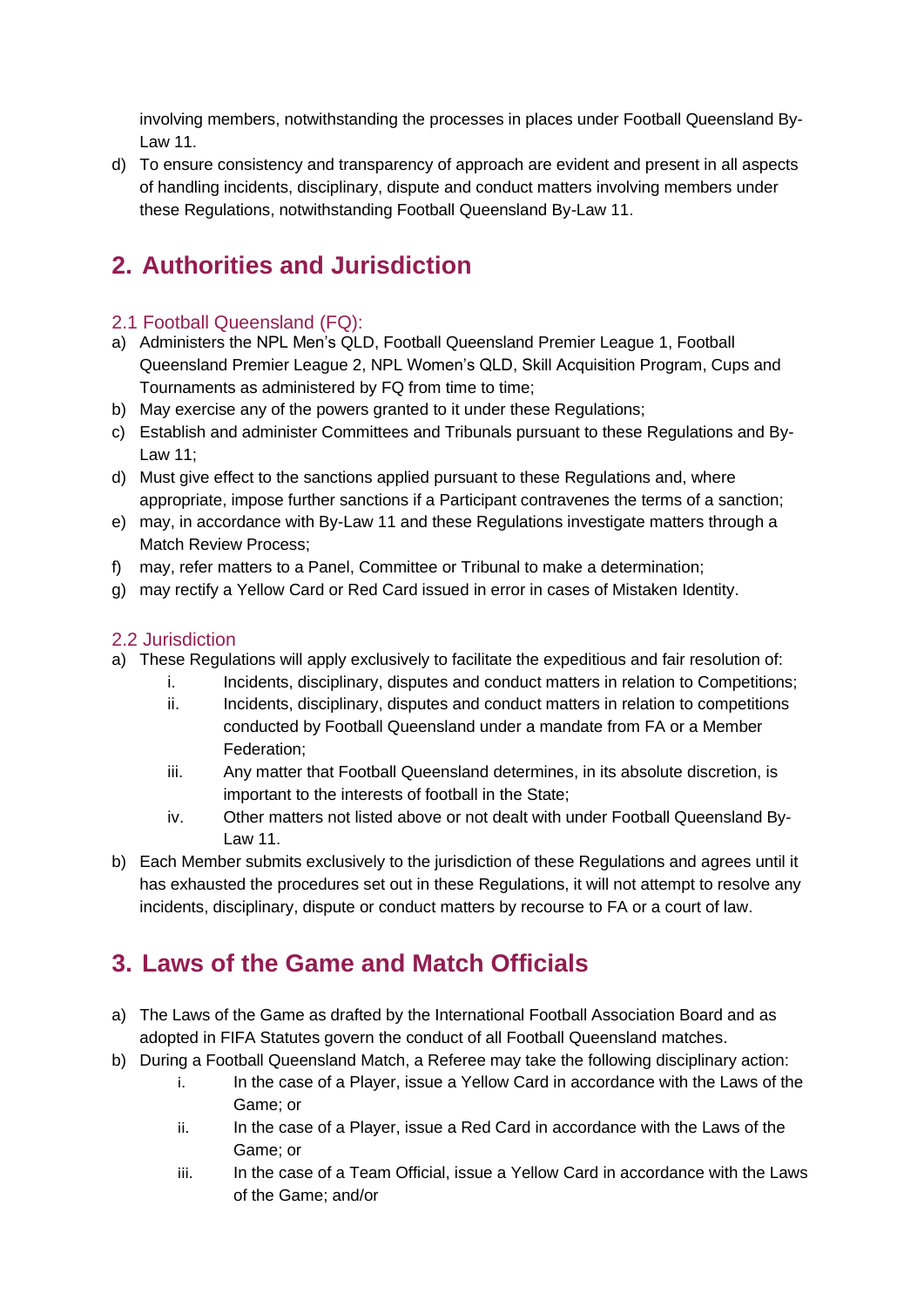- iv. In the case of a Team Official, issue a Red Card in accordance with the Laws of the Game.
- c) Any Yellow Card or Red Card issued during a Match must be identified by the Match Official on the official Team Sheet, including the name and number of the Player, the type of infringement by reference to the codes in section 10.1 and section 10.5 and the time the infringement occurred in the Match.

## <span id="page-7-0"></span>3.1 Match Official Jurisdiction

- a) Controls each match and has the authority to enforce the IFAB Laws of the Game in each match conducted within the Football Queensland jurisdiction, in which they are appointed;
- b) Makes all disciplinary decisions during any Match, which decisions, subject to exceptions contained within these Regulations, are final;
- c) Has the power, duties and authority;
	- i. As specified in the IFAB Laws of the Game;
	- ii. To make disciplinary decisions from the moment he or she enters the field of play until he or she leaves the field of play after the final whistle.

# <span id="page-7-1"></span>**4. Authority to Establish Committees and Tribunals**

## <span id="page-7-2"></span>4.1 Authority to Establish Committees and Tribunals (Football Queensland)

- a) The Authority to establish judicial bodies (Match Review Panel, Disciplinary Committee and Appeals Committee) as the Competitions Administrator and as required is outlined in the National Disciplinary Regulations as communicated by Football Australia.
- b) The Authority to establish the General Purpose Tribunals and Appeals Committees at the state's governing football body is vested in the Directors pursuant to clause 15 of the Football Queensland Constitution.
- c) These Regulations confirm the establishment of the following Bodies:
	- i. Match Review Panel
	- ii. Disciplinary Committee
	- iii. Appeals Committee
- d) Football Queensland By-Law 11 confirms the establishment of the following Bodies:
	- i. General Tribunal
	- ii. Appeals Tribunal

## <span id="page-7-3"></span>4.3 Membership of Bodies

a) Football Queensland retains the right to appoint any persons to Bodies under these Regulations, including but not limited to the Chairperson and/or Vice-Chairperson.

## <span id="page-7-4"></span>4.4 Composition of Bodies

- a) The Match Review Panel (MRP) must comprise of a minimum one (1) and a maximum of three (3) members in order to make a valid decision under section 14 (Match Review Panel)
- b) The Disciplinary Committee must comprise of three (3) members in order to make a valid decision under section 15 (Disciplinary Committee).
- c) Where the Disciplinary Committee is dealing with matters disclosed in Send-Off Reports and/or Incident Reports, the Disciplinary Committee may comprise a minimum of one (1) and a maximum of three (3) Disciplinary Committee Members in order to make a valid Determination.
- d) The Appeals Committee must comprise of three (3) Appeals Committee in order to make a valid decision under section 16 (Appeals Committee).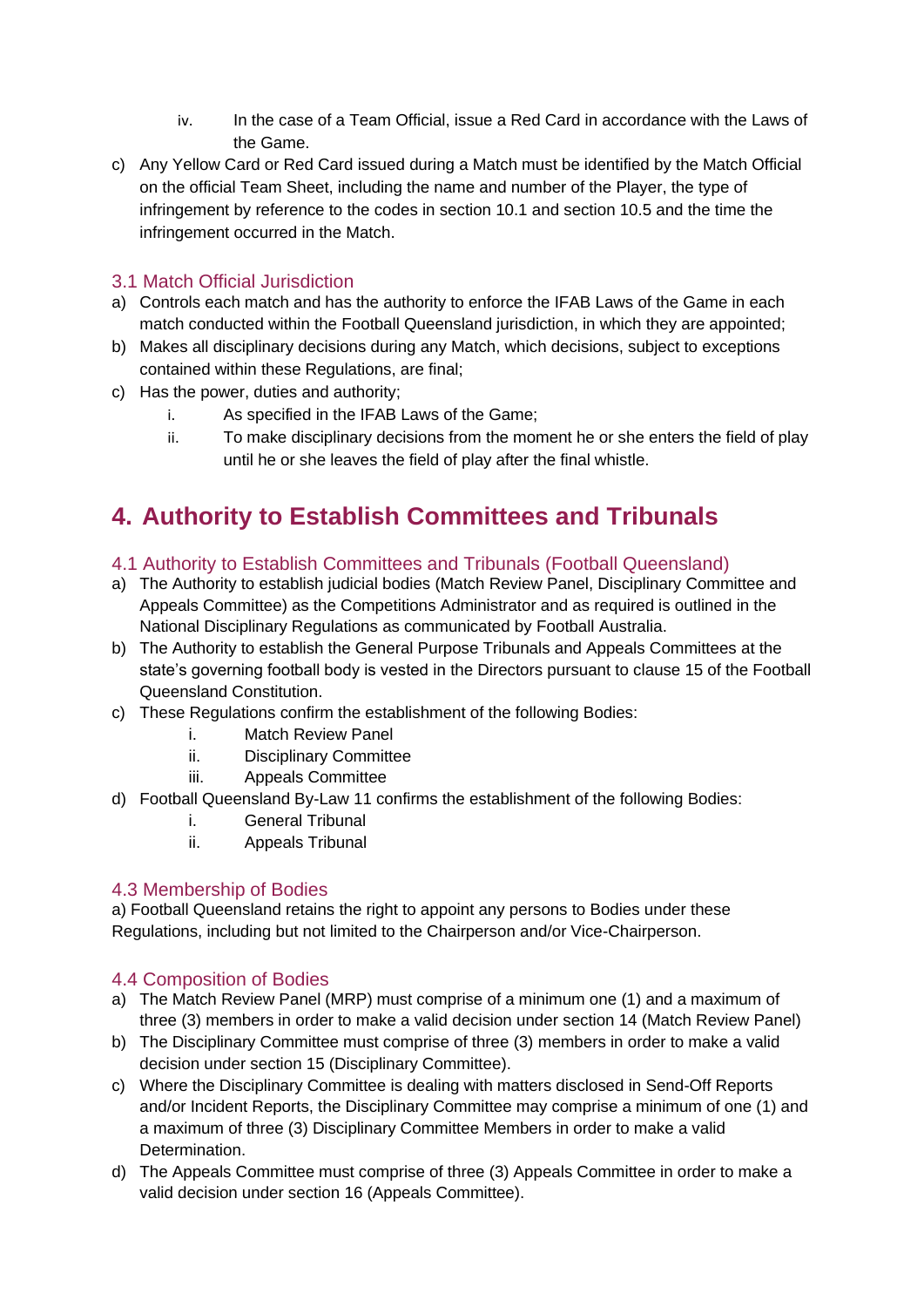e) The composition of the General Tribunal and Appeals Tribunal are outlined in Football Queensland By-Law 11.

## <span id="page-8-0"></span>4.5 Qualification of Body Members

- a) Each member of the Match Review Panel, Disciplinary Committee and Appeals Committee shall have the appropriate knowledge and/or experience of the FA Rules and Regulations and Football Queensland Rules and Regulations.
- b) A person shall not be appointed to the Match Review Panel, Disciplinary Committee or Appeals Committee if that person has served in the previous twelve (12) months or is currently:
	- i. a director of Football Queensland; or
	- ii. a president or vice-president of an Association Member or Club
- c) is a party to or is any way directly or indirectly interested in a matter to be heard; or
- d) otherwise has a relationship with any party to the matter such that the person is or may be seen to be not independent or impartial.
- e) The required qualifications of General Tribunal and Appeals Tribunal members is outlined in Football Queensland By-Law 11.

#### <span id="page-8-1"></span>4.6 Term

a) A member of a Body will be appointed for a term of twelve (12) months unless such member resigns or is removed pursuant to section- Resignation and Removal of Body Members.

#### <span id="page-8-2"></span>4.7 Resignation and Removal of Body Members

- a) A member of a Body may resign by providing notice in writing to Football Queensland;
- b) Football Queensland may remove a member of a Body at any time in its absolute discretion.

## <span id="page-8-3"></span>4. 8 Code of Conduct for Body Members

a) Upon appointment by Football Queensland, a member of a Body agrees to be bound by and comply with the FA Code of Conduct applicable to members of a Body.

# <span id="page-8-4"></span>**5. Correspondence, Prescribed Forms and Match Official Reports**

#### <span id="page-8-5"></span>5.1 Correspondence and Prescribed Forms

- a) All correspondence in relation to any matter under these Regulations must be made electronically and directed via email to Football Queensland or via an electronic form (i.e. JotForm)
- b) All prescribed forms can be found on the Football Queensland website

## <span id="page-8-6"></span>5.2 Send-Off Reports and Incident Reports

- a) In order to ensure Football Queensland provides an efficient service to Members under these Regulations, Match Officials must submit their Send-Off Reports and/or Incident Reports to Football Queensland as soon as possible, but no later than twenty-four (24) hours after the completion of the relevant Match. No Determination of Football Queensland or a Body will be quashed or held invalid by reason only of the failure of any Match Official(s) to comply with this section 5.2.
- b) Failure to comply with the requirement set out in this section 5.2 may result in the Match Official being sanctioned by Football Queensland in their sole and absolute discretion.
- c) Send-Off Report must set out the following: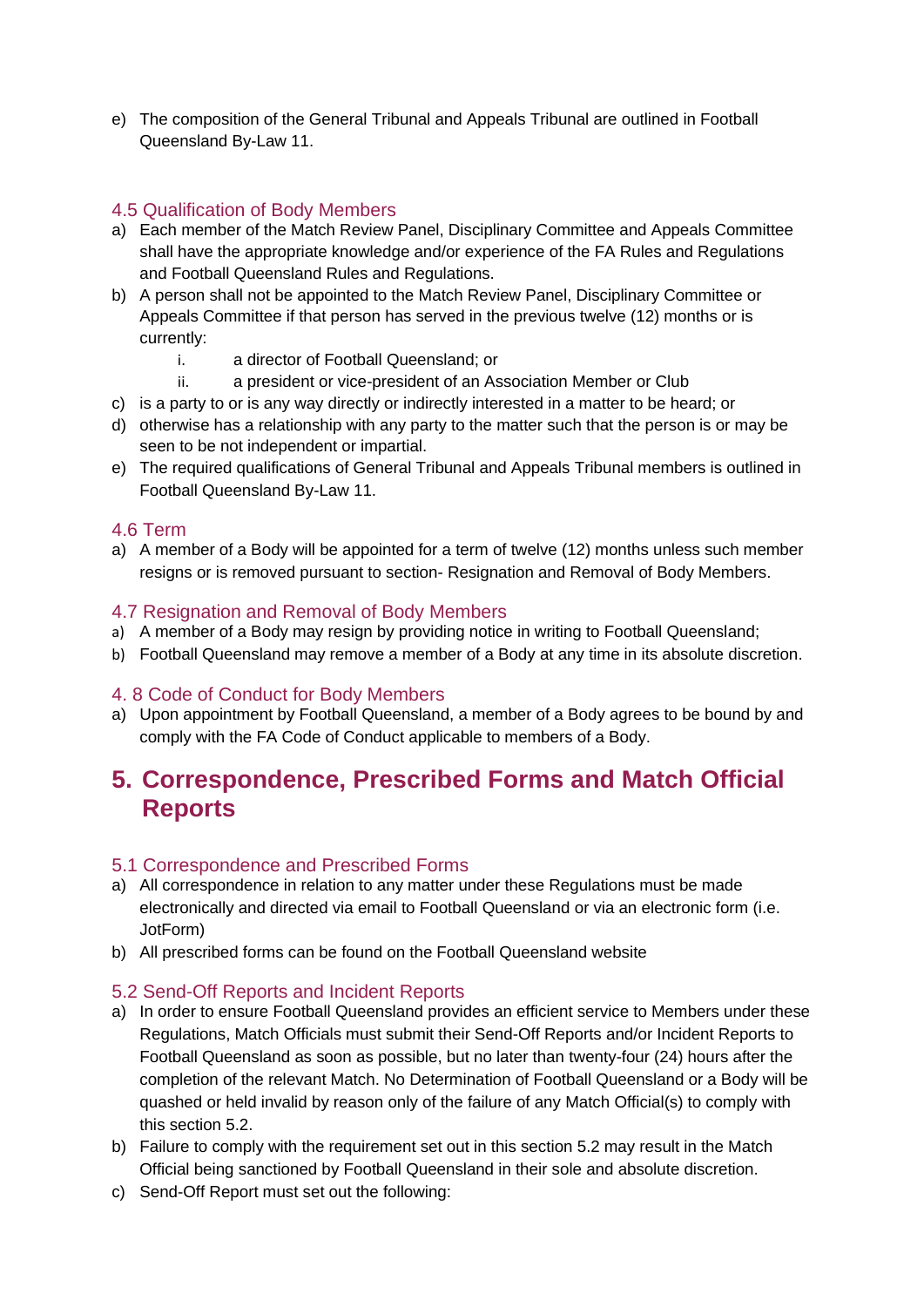- i. Any Red Card Offences issued to a Participant during the Match, including the categorisation of the Offences.
- d) Incident Reports must set out the following:
	- i. Any serious incidents which took place
- e) Match Official Incident Reports should include detail about any concerning misbehaviour on the part of Spectators.
- f) For the avoidance of doubt, Football Queensland and a Body is not bound by the categorization of any Offence by a Match Official
- g) In order to ensure Football Queensland provides a fair and transparent system to Members under these Regulations and to assist the Bodies in arriving at their decisions, in completing Send-Off Reports and/or Incident Reports, Match Officials must:
	- i. Complete their Send-Off Reports and/or Incident Reports independent of any other Match Official involved in the Match and of any potential witnesses;
	- ii. As far as reasonably possible, clearly state what they actually saw and/or heard in relation to the incident(s) and clearly distinguish that from what others told them occurred;
	- iii. As far as reasonably possible, in respect to words spoken by a Participant, record those in first person using the actual words spoken;
	- iv. As far as reasonably possible, state how they identified the Participant.
- h) A Match Official may seek assistance from a staff member of Football Queensland in completing a Send-Off Report and/or Incident Report provided that member of was not a Match Official involved in the Match and is not otherwise a witness to the incident(s) that the Send-Off Report and/or Incident Report refer to.
- i) Football Queensland may, within a reasonable period of time following receipt of any Send-Off Report or Incident Report, provide a copy of the same to the Participant's Club (or to the Club, if the Offence was allegedly committed by a Club). The purpose of doing so is to:
	- i. Require the Club to submit to Football Queensland the details of any Participant referred to but not identified in the Send-Off Report and/or Incident Report;
	- ii. Where the Club believe that the Participant identified in the Send-Off Report; and/or Incident Report is the not the offender, provide the Club with the opportunity to advise Football Queensland the details of the Participant;
	- iii. Require the Club to provide any information requested by Football Queensland in relation to an investigation pursuant to section 13 (Off Field Misconduct and/or Disrepute)
- j) Any Club in receipt of a Send-Off Report and/or Incident Report pursuant to section 5 must provide any information requested to Football Queensland by an advised time as notified by Football Queensland.
- k) Any Club that fails to comply with section 5 will be deemed to have committed Misconduct and Football Queensland may, in its absolute discretion, take any relevant action against the Club pursuant to section 13 (Off Field Misconduct and/or Disrepute).

# <span id="page-9-0"></span>**6. No Recourse to Courts**

a) Any Determination of by the Appeals Tribunal will be final and binding on the parties to the appeal and no person may institute or maintain proceedings in any court of law or tribunal in relation to such Determination (other than the limited right of appeal to the FA, subject to the FA Grievance Resolution Regulations, the FA Grievance Procedure By-Law and FA Statutes).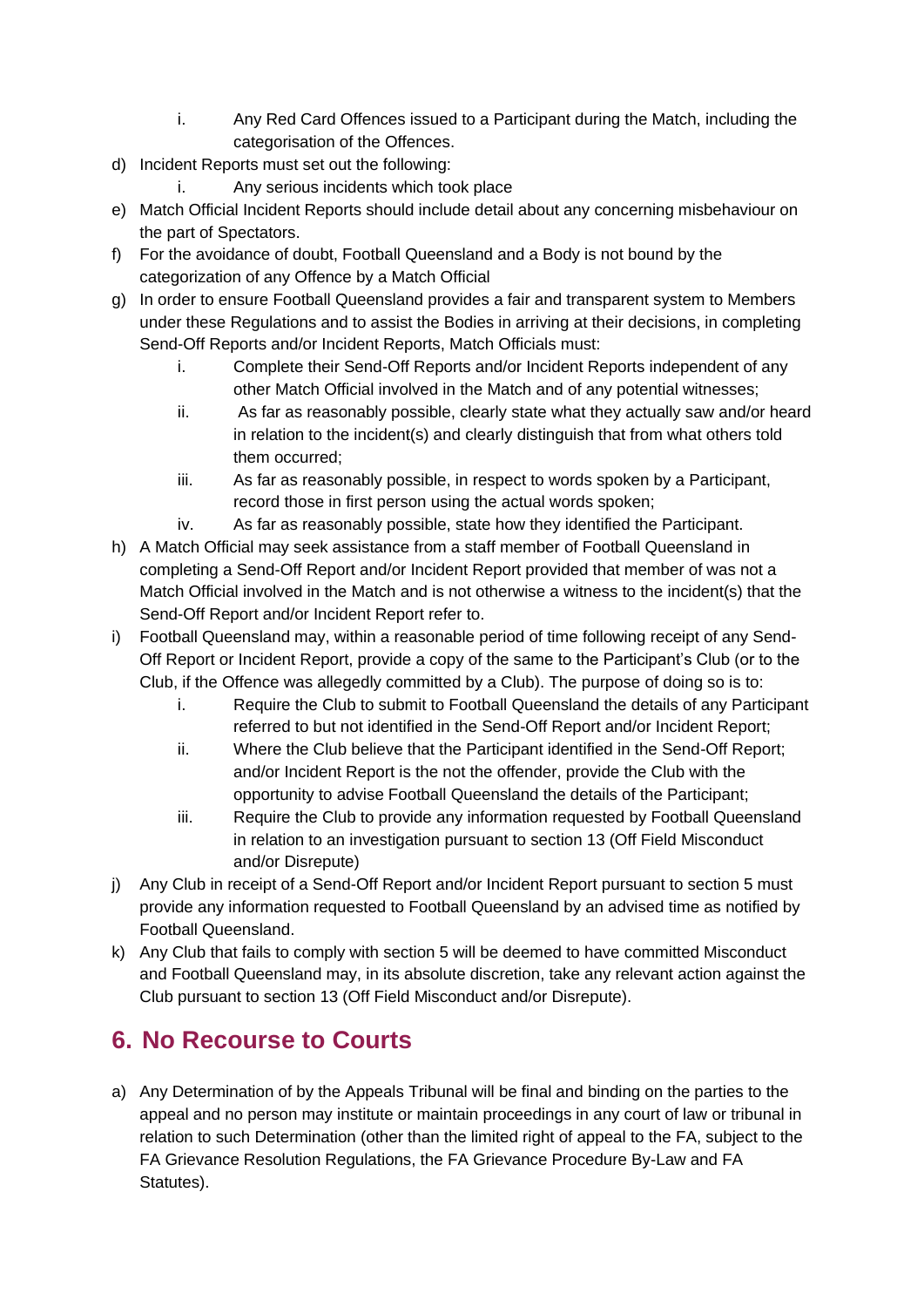# <span id="page-10-0"></span>**7. FQ Academy/MiniRoos (U6-11) and U12**

- a) Due the nature of the Skill Acquisition Program (SAP) Competitions run by Football Queensland for males aged 9-12 years and for females aged 9-12 years, there will be no Red or Yellow Cards issued to Players participating in these Competitions.
- b) For any fouls in a SAP Competition that would normally incur a Red Card under these Regulations or the IFAB Laws of the Game, the Game Trainer or Club based Match Official will instruct the Player to leave the field of play for the remainder of the match.
- c) Any Player that commits a foul that would normally incur a Red Card under these Regulations or the IFAB Laws of the Game, may be replaced by another Player at the time of the Offence. In this instance neither Team will be required to play with fewer than nine (9) Players.
- d) any Player sent from the field during a Match, may only be permitted to play in the next Match in accordance with the Sanctions outlined in the following table:

| <b>Offence</b>                                     | <b>Eligible to participate in the following match</b> |
|----------------------------------------------------|-------------------------------------------------------|
| R1 - Serious Foul Play                             | Yes                                                   |
| R2 - Violent Conduct                               | No                                                    |
| R3 - Spits at an opponent or any other person      | No                                                    |
| R4-DOGSO-Handball                                  | Yes                                                   |
| R5-DOGSO-Foul                                      | Yes                                                   |
| R6 – Uses offensive, insulting or abusive language | No.                                                   |
| and/or gestures                                    |                                                       |
| R7 - Second Caution                                | Yes                                                   |

e) For any R2, R3 or R6 Offence, the Game Trainer or Club Based Referee are required to submit an Incident Report to Football Queensland in accordance with section 5.2, which may result in further disciplinary action being taken against the Player.

# <span id="page-10-1"></span>**8. Mediation**

- a) Football Queensland may determine that matters shall be dealt with via meditation,unless Football Queensland determines that charges or Grievances should be referred to a General Tribunal immediately. Any immediate referral by Football Queensland to a General Tribunal shall be in its absolute discretion and is not capable of appeal.
- b) Mediation shall be undertaken by Football Queensland pursuant to By-Law 11.

# <span id="page-10-2"></span>**9. Administrative Procedures of Bodies**

## <span id="page-10-3"></span>9.1 Electronic Documents

In order to ensure the efficiency of matters dealt with pursuant to these Regulations, all documents, statements, submissions and forms referred to in the Regulations must be sent by email to the respective Football Queensland staff member. Football Queensland may from timeto-time request parties to provide hard copies of documents, statements, submissions and forms. A party seeking to rely of photographic, video or similar evidence must provide such evidence in the manner or form requested by Football Queensland and at the party's own cost.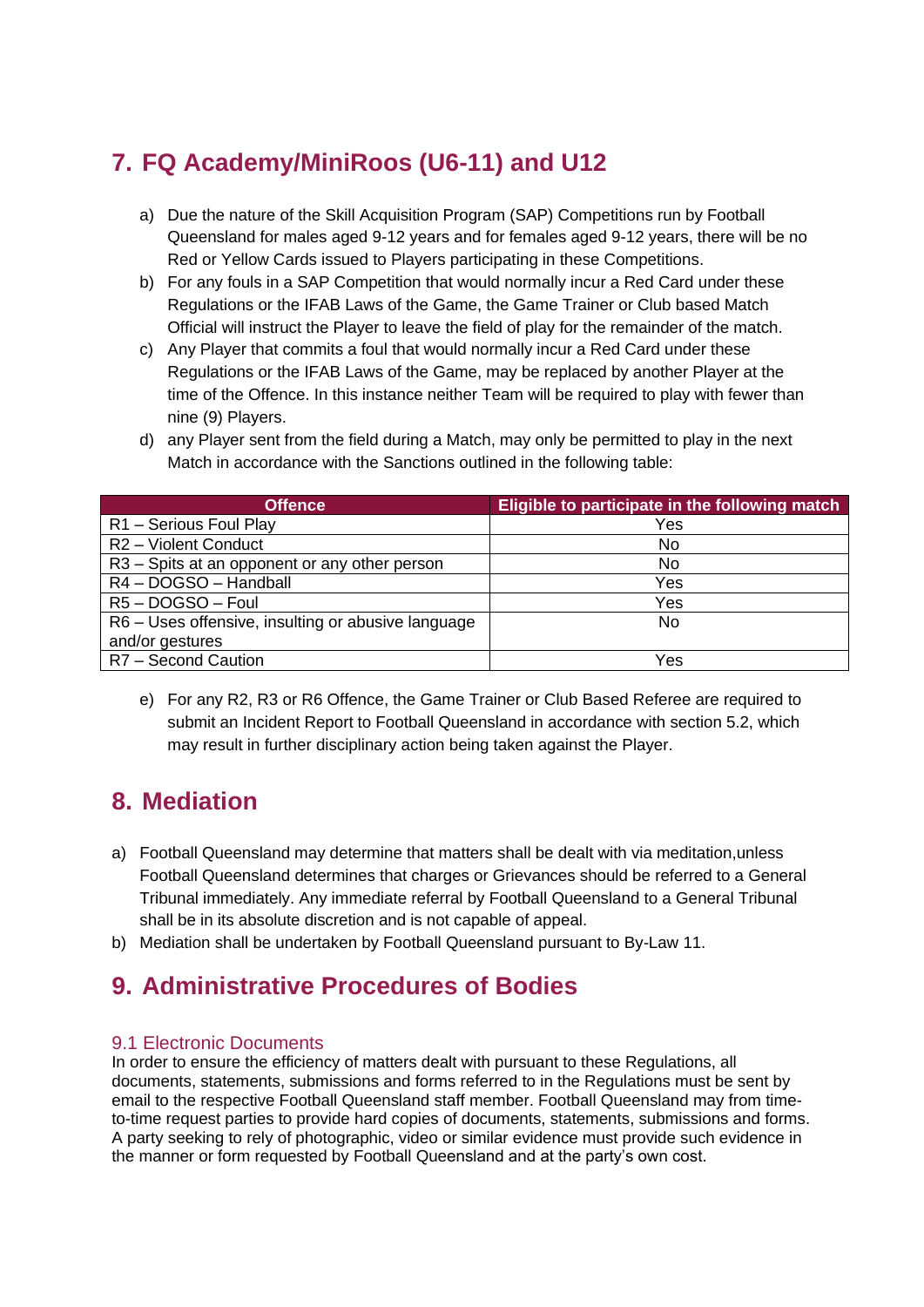#### <span id="page-11-0"></span>9.2 Responsibility of Football Queensland

Where a Panel or Committee is required to hear a matter pursuant to section 14 (Match Review Panel) or section 15 (Disciplinary Committee), Football Queensland;

- a) Must appoint a Body member to act as Chairperson for the hearing;
- b) Must appoint the other Panel or Committee members for the hearing;
- c) Must set a date for the hearing;
- d) Must issue a Notice of Proceedings;
- e) May consult the Chairperson for the hearing in order to confirm any directions to the parties, including, but not limited to, matters pertaining to witnesses and/or evidence.

#### <span id="page-11-1"></span>9.3 Submission by a party

- a) For an 'on the papers' hearing before the Match Review Panel, the appellant must provide to Football Queensland a copy of any written submissions, statements, materials, documents or other evidence that the appellant intends to rely on in the hearing by the time outlined in section 14 (Match Review Panel)
- b) For a hearing before the Disciplinary Committee, the accused must provide to Football Queensland a copy of any written submissions, statements, materials, documents or other evidence the appellant intends to rely on in the hearing by the due date specified in the Notice of Proceedings. The accused must also provide a copy of the determination of the Match Review Panel (if applicable).
- c) For a hearing before the Appeals Committee, the appellant must provide to Football Queensland a copy of any written submissions, statements, materials, documents or other evidence it intends to rely on in the hearing and written copies of the determinations made by lower panels or Committees at the time of submitting the Notice of Appeal.
- d) All written submissions, statements, materials, documents or other evidence supplied to Football Queensland must be sent to the relevant Football Queensland staff member.
- e) Unless there are exceptional circumstances (to be determined by Football Queensland in their sole and absolute discretion), Football Queensland will not accept any written submissions, statements, materials, documents or other evidence submitted after the due date outlined in the Notice of Proceedings or after the submission of the Notice of Appeal.

#### <span id="page-11-2"></span>9.4 Affected Party

a) For the purposes of these Regulations, an Affected Party means;

i. a Member who may be affected by a determination of Football Queensland or a Body by the outcome of a mediation based on the relief sought by a Member who has submitted a Notice of Appeal under these Regulations;

ii. Football Queensland, if determined that a determination of a Body, or the outcome of mediation, may affect the interests of Football in the State, Football Queensland, or FA or it may bring the game into Disrepute or damage the reputation or goodwill of the game.

- b) Despite anything to the contrary in these regulations, the victim of an incident giving rise to disciplinary charges or proceedings is not an Affected Party for the purposes of these Regulations.
- c) A Member submitting a Notice of Appeal must nominate, whether, in its opinion, any other Member may be an Affected Party.
- d) Football Queensland, the Mediator and/or Committee only may determine, in their absolute discretion, whether a Member is an Affected Party and must notify the Affected Party accordingly.
- e) An Affected Party provided with notice under this section may participate in the hearing and/or mediation as an Affected Party and may make submissions and, subject to section 9.3 call evidence. An Affected Party is bound by any decision of a Committee.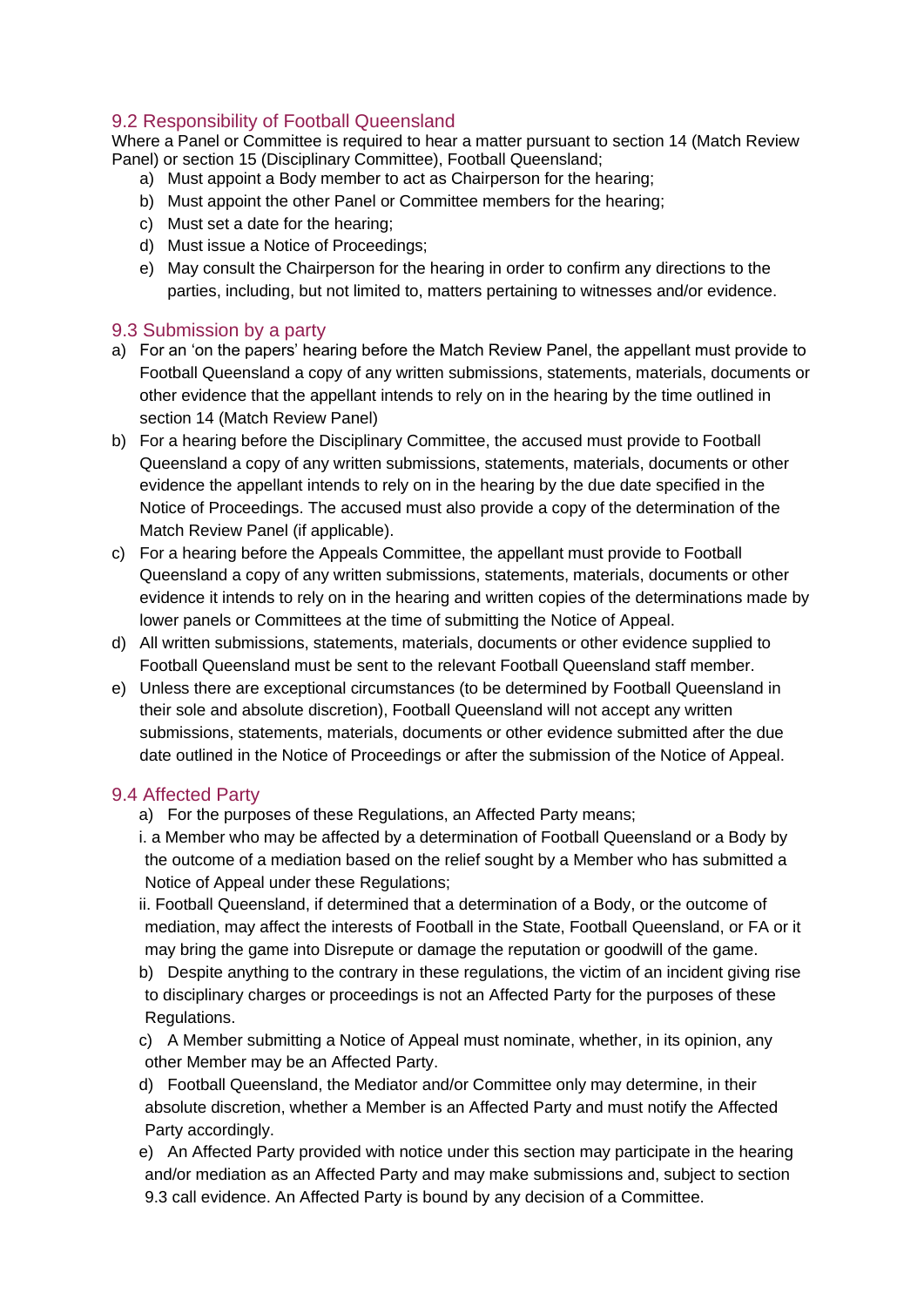f) If an Affected Party provided with notice under this section elects not to participate in a hearing and/or mediation, that Affected Party cannot subsequently initiate a Grievance or lodge an appeal under these Regulations in relation to the same subject matter.

## <span id="page-12-0"></span>9.5 Legal Representation

A Claimant, Complainant, Respondent, accused and Affected Party has the right to be represented by a lawyer as Committee hearing. Details of legal representation must be set out in Notice of Appeal, Notice of Response or otherwise notified to Football Queensland prior to the hearing.

#### <span id="page-12-1"></span>9.6 Match Official Reports and Attendance of Match Officials at Committees

- a) Any Send-Off Report or Incident Report provided by a Match Official in relation to any matter before the Committee, will stand as the Match Official's statement of evidence, unless the Match Official determines to also provide oral evidence at the hearing.
- b) The ordinary position is that unless a Member provides prior notification to Football Queensland that a Match Official is required for cross-examination, it is deemed that the Match Official is not required for cross-examination and the Match Official's record of events is not challenged for factual matters.
- c) Provided the Match Official is available by telephone or another form of electronic communication (i.e. Skype or Zoom), if required, their physical presence at a Committee is not mandatory for the matter to proceed, unless otherwise so directed by the Committee.
- d) For the avoidance of doubt, any Send Off Report or Incident Report provided by a Match Official will stand as the facts of the alleged event. The onus will rest with the party challenging the facts of the event to establish to the required standard that the facts as recorded are inaccurate or otherwise misrepresent the event.

#### <span id="page-12-2"></span>9.7 Parent/Guardian

Unless a Committee determines otherwise, a party, witness or Match Official who is under the age of eighteen (18) years at the date of a Committee hearing must be accompanied at that hearing by a parent, legal guardian, Club Official or Team Official.

#### <span id="page-12-3"></span>9.8 Non-attendance

If any Member who has been properly notified of a Committee hearing fails to attend a Committee hearing without establishing exceptional circumstances for such failure, to the satisfaction of the Committee, in its absolute discretion:

- a) the hearing can proceed *ex parte* and be determined in that Member's absence, including as to determination on the merits and/or sanction. An *ex parte* Determination of a Committee has the same force and effect as if it was made after a full hearing before that Committee at which the Member was present; and
- b) the Committee may impose sanctions as it sees fit in accordance with the Regulations for the Member's non-attendance or make recommendations to Football Queensland to issue a Notice of Charge pursuant to section (Charges of Off-Field Misconduct and/or Disrepute).

## <span id="page-12-4"></span>9.9 Adjournment

- a) In the event a Member requires an adjournment of a Committee hearing, the Member must apply in writing to Football Queensland no later than two (2) working days before the scheduled date of that Committee hearing.
- b) Football Queensland will refer requests for adjournments to the Committee and may require evidence from the Member to substantiate the basis for the request. In considering whether to grant the adjournment, the Tribunal will consider whether the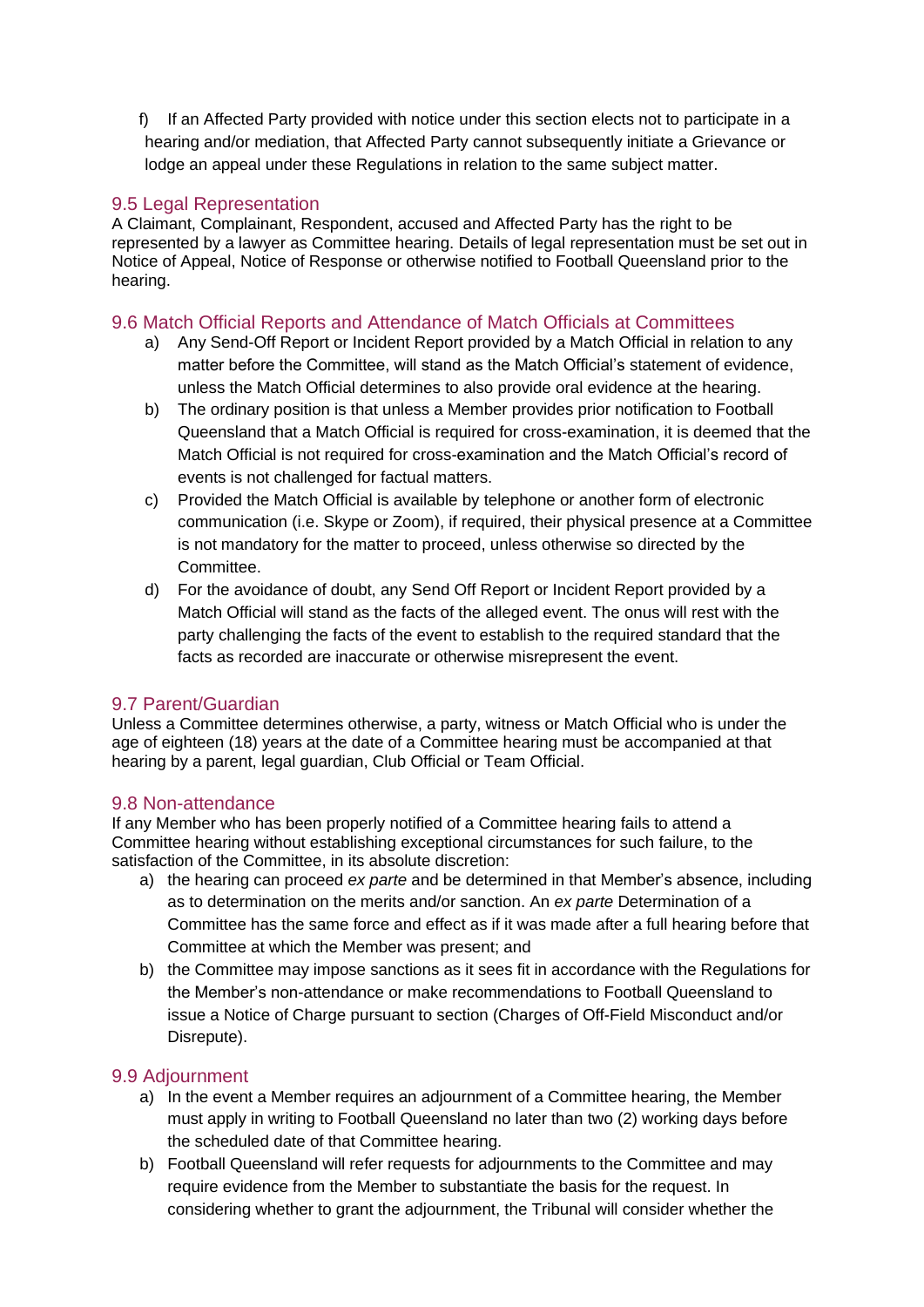Member has established exceptional circumstances warranting the adjournment, including avoiding significant costs, hardship or inconvenience to the Member.

- c) Any decision to adjourn a hearing will be at the absolute discretion of the Committee.
- d) Members acknowledge that the Committee meets after normal business hours and during the working week. Given the possibly large number of parties and witnesses involved in a Committee hearing and the need to resolve matters in an expeditious manner, it will not always be possible to accommodate adjournment applications.

#### <span id="page-13-0"></span>9.10 Stay of Proceedings

On application for a Member (including an Affected Party) or Football Queensland, a Committee may order a stay of proceedings (with or without conditions).

#### <span id="page-13-1"></span>9.11 General Conduct of Committee Hearings

- a) A Committee will not be bound by the rules of evidence usually applicable to proceedings in courts of law.
- b) A Committee may have regards to, but will not be bound by, its previous determinations. The Disciplinary Committee and Appeals Committee will be bound by Determinations of the Appeals Tribunal
- c) All hearings must be conducted in accordance with the principles of natural justice.
- d) A Committee may conduct the hearing in any manner it sees fit provided that:
	- i. the questioning of all parties is to be through the Chairperson of the hearing, unless the Chairperson determine otherwise;
	- ii. unless section 9.8 (Non-Attendance) applies, an accused must be present (in person or via telephone/video) while a Committee receives any oral evidence against that accused;
	- iii. all parties are given a reasonable opportunity to be heard; and
	- iv. the hearing is conducted with as little formality and technicality and with as much expedition as proper consideration of the matters before it permits.
- e) A Committee is empowered to:
	- i. Take evidence, subject to section 13.11 (k). The admissibility and weight given to any evidence in a hearing will be at the absolute discretion of a Committee, but Members acknowledge that less weight may be given to the evidence of a witness or party who is not available for cross-examination by a Committee;
	- ii. require the attendance of any Member to give evidence;
	- iii. permit any witness to give evidence via telephone or video over internet (for example, via Skype or Zoom);
	- iv. require the production of any document, information or other evidence, in whatever form, held by any Member; and
	- v. Inform itself on any matters or thing in order to properly carry out its function in accordance with these Regulations.
- f) If a Committee is not satisfied to the required standard that a charge(s) before it has been proved but is satisfied that a different charge(s) has been proved, then provided the Member has been given an opportunity to address the Committee in relation to the different charge(s), the Committee must find the Member guilty of the different charge(s) and apply the appropriate sanction. A Committee may, in its absolute discretion, grant a Member an adjournment for the purposes of answering the different charge(s).
- g) Prior to a hearing, Football Queensland must provide to a Committee a copy of a Member's Disciplinary History. A Committee must take into account the Member's Disciplinary History in determining any appropriate sanction.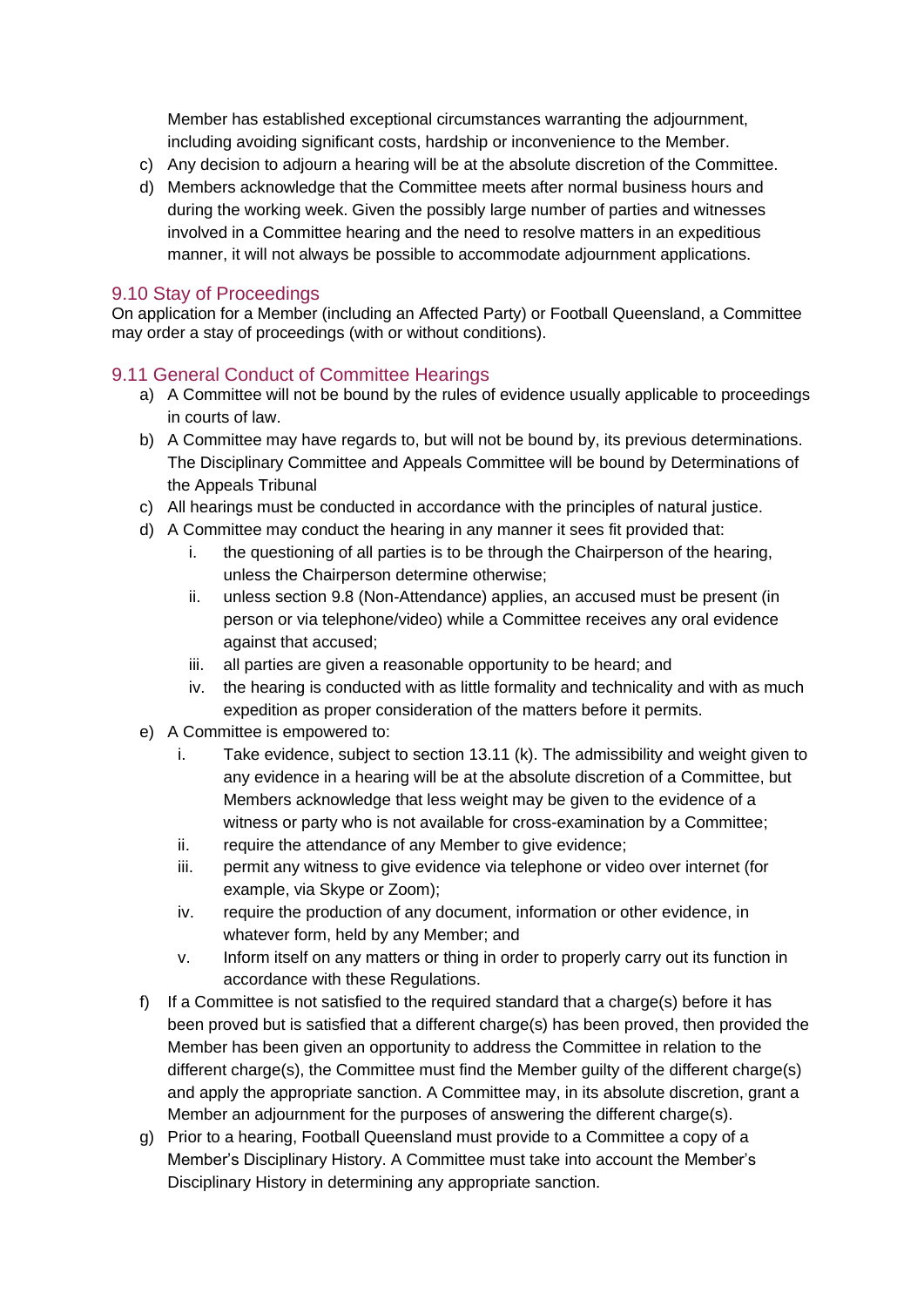- h) If a Committee finds that a charge(s) has been proved against a Member, then prior to imposing any penalty or sanction, it must invite the Member to make submissions to the Committee on the question of what penalty or sanction, if any, ought to be imposed.
- i) If a Committee intends to adjourn to consider whether the charge(s) has been proved against a Member, then prior to adjourning, it must invite the Member to make submissions to the Committee on the question of what penalty or sanction, if any, ought to be imposed.
- j) For the avoidance of doubt, Football Queensland or its representatives may ask questions of the accused, make submissions in relation to any evidence and make submissions to the Committee on the question of what penalty or sanction, if any, ought to be imposed.
- k) A Committee may, in the case where a Member has been found guilty of multiple Offences, impose entirely cumulative or partly or wholly concurrent Suspensions. However, the overall Suspension must not be less than the Minimum Suspension applicable to the most serious offence but may be greater than the Maximum Suspension applicable to that Offence.
- l) To the extent that a matter relating to the procedures of a Committee is not provided for by these Regulations, the Chairperson of a Committee may issue appropriate directions for the conduct of any matter or hearing.

## <span id="page-14-0"></span>9.12 Suspension of Implementation of Sanctions

- a) In respect of a Time Suspension of less than six (6) months or a Fixture Suspension of less than six (6) Fixtures only, Football Queensland or the Committee may order that part of the Suspension:
	- i. comes into immediate effect; and
	- ii. the other part does not come into effect unless and until an additional Offence (excluding an indirect red card) is committed during a specified probationary period. The Offence (excluding an indirect red card) bringing this suspended portion of the Suspension into effect should be outline by Football Queensland or the Committee in accordance with these Regulations.
- b) If Football Queensland or a Committee imposes a Suspension where part is suspended, the part of the Suspension that comes into immediate effect must be at least one half of the total Suspension to be imposed.
- c) If, in accordance with section 13.12(a), a Suspension partly takes immediate effect and is partly suspended for a probationary period, the suspension must specify:
	- i. The types of Offences (excluding indirect red cards) which, if committed, activate the suspended part of the Suspension; and
	- ii. The length of the probationary period which must be a period between 6 months and 24 months.
- d) Where Football Queensland or a Committee imposes a Suspension where part is suspended, if the Participant within the specified probationary period commits and Offence (excluding an indirect red card) that triggers the suspended part that suspended part is then to be served in addition to any sanction that is impose for the new Offence.
- e) Where Football Queensland or Committee imposes a Time Suspension or Fixture Suspension, the Suspension must;
	- i. impose a continuous suspension; and
	- ii. not be structured in more than one (1) part or in any way that allows the Participant to serve the Suspension in a fragmented way by participating in a certain Match(es) or Fixture(s) and then resuming the Suspension.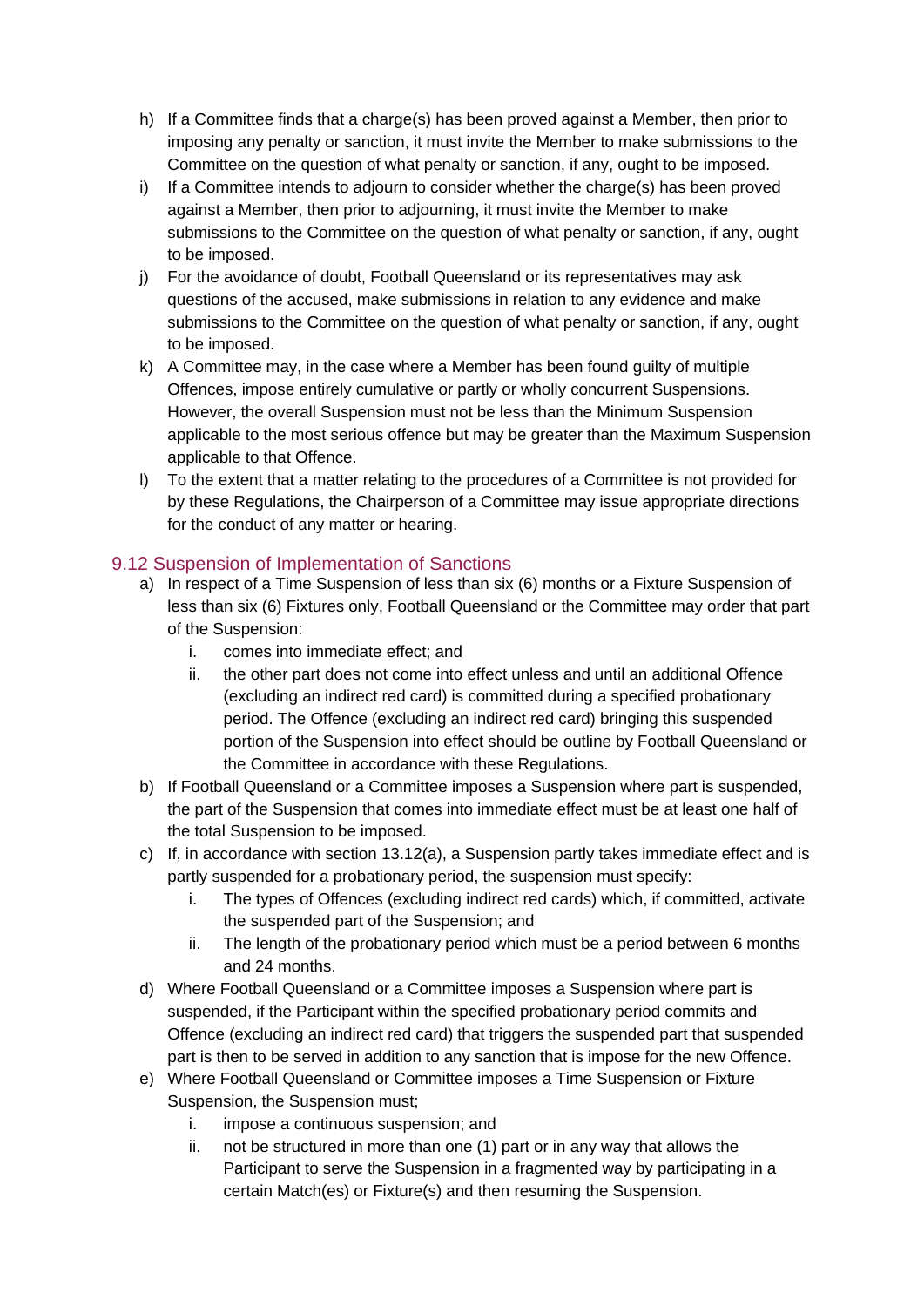#### <span id="page-15-0"></span>9.13 Repeat Offences

- a) Recidivism is an aggravating circumstance and, subject to section 11.13(b), Football Queensland or Committee may increase a sanction as it sees fit in the case of repeat offenders.
- b) Where a Member has been found guilty of an Offence and then commits the same Offence on a second or subsequent occasion within two (2) years of the expiration of the Suspension issued in respect of the previous Offence, the second or subsequent Offence will be considered a Second or subsequent Offence for the purposes of sanctioning under Schedule 1: Table of Offences and Football Queensland or a Committee must impose no less than the applicable Minimum Suspension and should only impose more than the applicable Minimum Suspension if appropriate in all of the circumstances.
- c) In the case of Red Card Offences, section 11.13 b) will apply only where the second or subsequent Offence is the same Send Off Code as the previous Red Card Offence but will apply irrespective of the grading.

#### <span id="page-15-1"></span>9.14 Disclosure of Committee/Panel Members

In the interests of ensuring independence, Football Queensland will not disclose the identity of Committee or Panel members prior to a hearing to any party, any party's representatives or to any witness.

#### <span id="page-15-2"></span>9.15 Challenge of Jurisdiction of a Committee/Panel or of a Committee/Panel Member

- a) A Member may challenge a Committee's jurisdiction to deal with a matter, but it must do so in its Notice of Response, Notice of Appeal or its written submissions in response to a Notice of Appeal/ A failure to do so will be deemed to be acceptance by that Member that the Committee does have the necessary jurisdiction. A Committee has the power to rule on any challenge of its jurisdiction. In general, a Committee should determine any such challenge as a preliminary question. However, a Committee may proceed with the hearing and rule on such an objection in its Determination, as the case may be.
- b) A Member may object to a Committee member's right to hear a matter on the basis of perceived bias. Such an objection must be raised in the oral submissions as a preliminary question at the hearing. The Committee has the power to rule on this objection and, if the objection is overruled, the Committee must provide reasons in its Determination, as the case may be.

#### <span id="page-15-3"></span>9.16 Standard of Proof

Unless the circumstances of a matter require otherwise, a Body must make a Determination on the balance of probabilities.

#### <span id="page-15-4"></span>9.17 Costs Generally

As a general rule, the parties must bear their own costs in relation to a Committee matter or hearing.

#### <span id="page-15-5"></span>9.18 Immunity

Members involved in any way in any proceedings brought under these Regulations, their respective witnesses and any other witnesses, agree not to institute or maintain any proceedings, or bring any claim against Football Queensland, a Mediator, a Body or a member of a Body, in respect of any act or omission during the course of a matter or hearing arising out of any charge, Determination or findings made.

#### <span id="page-15-6"></span>9.19 Correction of a Determination

Within five (5) working days of the issuance of a Determination, as the case may be, either party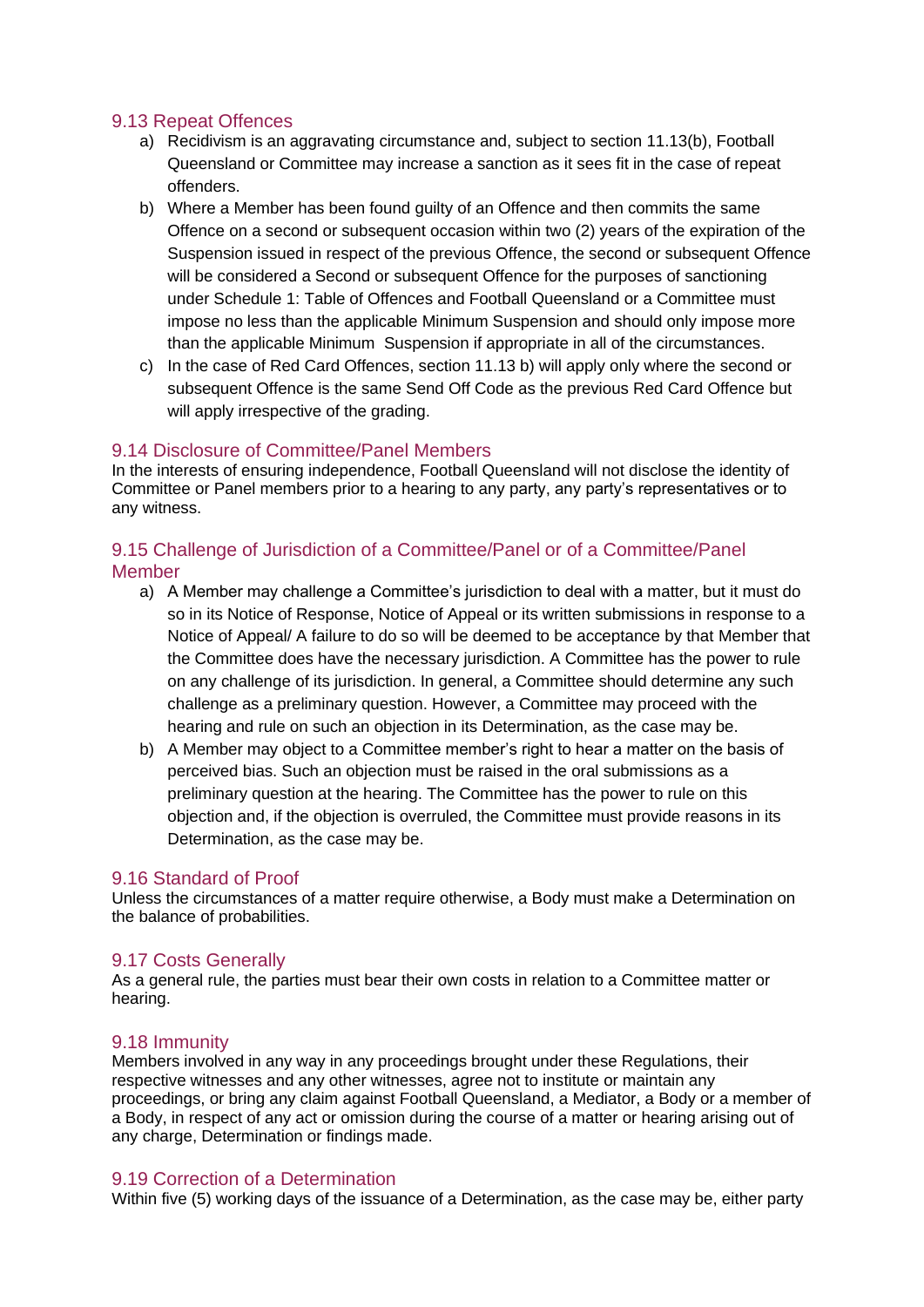(including an Affected Party) to a hearing may submit to Football Queensland a request to correct in that Determination any errors in computation, any clerical or typographical errors or any other error of similar nature. If the Committee considers the request to be justified, it will make the correction and reissue the Determination to the parties.

#### <span id="page-16-0"></span>9.20 Publication and Confidentiality

- a) After the expiry of any relevant appeal period and subject to any term of a Determination imposing confidentiality or any other legal requirements, any Determination may be published by Football Queensland.
- b) All evidence and information provided in proceedings of a Committee must be treated in the strictest confidence. Parties, their representatives and all witnesses must not use or disclose to any other third party any confidential information obtained during the course of any investigations or proceedings.
- c) A breach of this section 9.20 is deemed to be contempt against a Committee and the offender may be sanctioned pursuant to section 14 and section 15: Contempt against the Match Review Panel and Contempt against a Committee.

#### <span id="page-16-1"></span>9.21 Legal Advice

A Committee or Panel may, in its absolute discretion, obtain legal advice during any proceedings and may adjourn proceedings for that purpose.

#### <span id="page-16-2"></span>9.22 Football Queensland Staff

Football Queensland staff will not be required to provide evidence at a hearing unless Football Queensland is an Affected Party to a hearing, or a Committee determines otherwise.

#### <span id="page-16-3"></span>9.23 Fines

- a) Any award or fine imposed under these Regulations must be paid within thirty (30) days after the date on which the Determination is issued unless otherwise specified in the Determination.
- b) A Member that wants to appeal any matter to the Appeals Committee must pay any award or fine payable as a consequence of the decision the subject of appeal prior to the due date for the lodgement of the appeal as set out in these Regulations, unless there are exceptional circumstances, to be determined by Football Queensland, in its absolute discretion.
- c) A Participant cannot take part in any match until any fine imposed under these Regulations is paid in full. This means that if a Suspension is combined with a fine, the Suspension is prolonged until the fine is paid in full.
- d) A fine cannot be issued against an Amateur and in the case of a Professional, cannot exceed on half of the Total Payments that Participant would have received over the duration of the sanction.
- e) A Club is jointly and severally liable for any award or fine imposed under these Regulations on one of its Participants (even if that Participant subsequently leaves the Club).

#### <span id="page-16-4"></span>9.24 Football Queensland Representative

Football Queensland reserves the right to appoint a representative to any Committee hearing. The representative may argue the case on behalf of Football Queensland and may be a Football Queensland staff member.

#### <span id="page-16-5"></span>9.25 Documents Submitted to Football Queensland

If a party to any proceedings governed by these Regulations submits documents to Football Queensland and those documents exceed thirty (30) pages in total, the party must deliver to the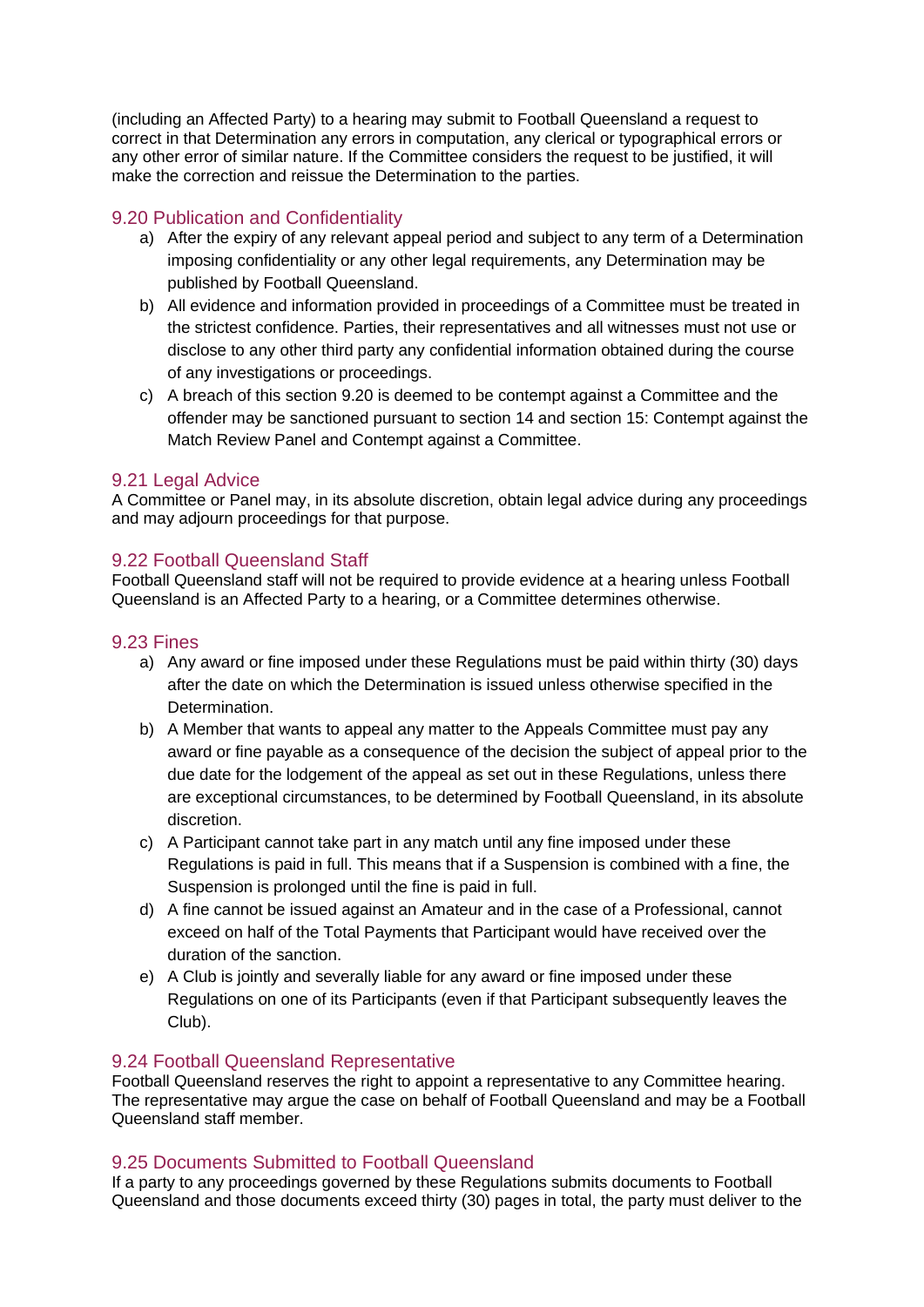offices of Football Queensland four (4) hard copies of those documents by the applicable due date prescribed by these Regulations or by the date otherwise specified by Football Queensland.

# <span id="page-17-0"></span>**10. On Field Misconduct – Players**

#### <span id="page-17-1"></span>10.1 Yellow Card Offences

- a) A Yellow Card is issued to by a Referee to a Player for the commission of the following caution able offences specified at Law 12 of the Laws of the Game:
	- Y1 unsporting behaviour
	- Y2 dissent by word or action
	- Y3 persistent infringement of the Laws of the Game
	- Y4 delaying the restart of play

Y5 – failure to respect the required distance when play is restarted with a corner kick, free kick or thrown in

- Y6 entering or re-entering the field of play without the Referee's permission
- Y7 deliberately leaving the field of play without the Referee's permission
- Y8 Dissent by Team Official

#### <span id="page-17-2"></span>10.2 Sin Bin

As a result of a successful trial conducted by IFAB, Football Australia have implemented Sin Bin laws across selected competitions in Australia. Players can be sin binned by referees should they commit a Y2 offence (dissent by word or action towards a match official). When a player is sin binned by a match official, they receive a yellow card and are also required to leave the field of play and serve a temporary dismissal of ten (10) minutes.

- a) The FQ Competitions in which Sin Bin will be applied in 2022, are as follows:
- i. All Junior Competitions (NPL, FQPL Development and Community)
- ii. All Senior Competitions (FQPL 3-6, FQPL 2 Women, Divisional, Metro/Community Senior Leagues)
- iii. NPL Men's, NPL Women's, FQPL1 and FQPL2 (Men and Women's) U18 and U23 Competitions (not First Team)
- iv. Sin Bin will **not apply any** Professional Leagues (NPL Men/Women, FQPL 1 Men/Women and FQPL 2 Men) First Team.
- b) The accumulation of yellow cards in the above competitions will apply as below:

| <b>First Offence</b>   | <b>Second Offence</b> | <b>Third Offence</b> | <b>Outcome</b>          |
|------------------------|-----------------------|----------------------|-------------------------|
| Y <sub>2</sub> Offence | Y2 Offence            | N/A                  | No Red Card, Two        |
|                        |                       |                      | (2) Yellow Cards        |
|                        |                       |                      | accumulated             |
| Non-Y2 Offence         | Non-Y2 Offence        | N/A                  | Red card offence        |
|                        |                       |                      | (R7), no Yellow         |
|                        |                       |                      | Cards accumulated       |
| Y2 Offence             | Non-Y2 Offence        | N/A                  | No Red Card, Two        |
|                        |                       |                      | (2) Yellow Cards        |
|                        |                       |                      | accumulated             |
| Non-Y2 Offence         | Y2 Offence            | Non-Y2 Offence       | <b>Red Card Offence</b> |
|                        |                       |                      | (R7), One (1) Yellow    |
|                        |                       |                      | Card accumulated        |
| Y2 Offence             | Non-Y2 Offence        | Y2 Offence           | No Red Card, Three      |
|                        |                       |                      | (3) Yellow Cards        |
|                        |                       |                      | accumulated             |

c) The order in which the yellow cards are received may differ from the above, however the accumulation of red and yellow cards will still apply in line with the above table.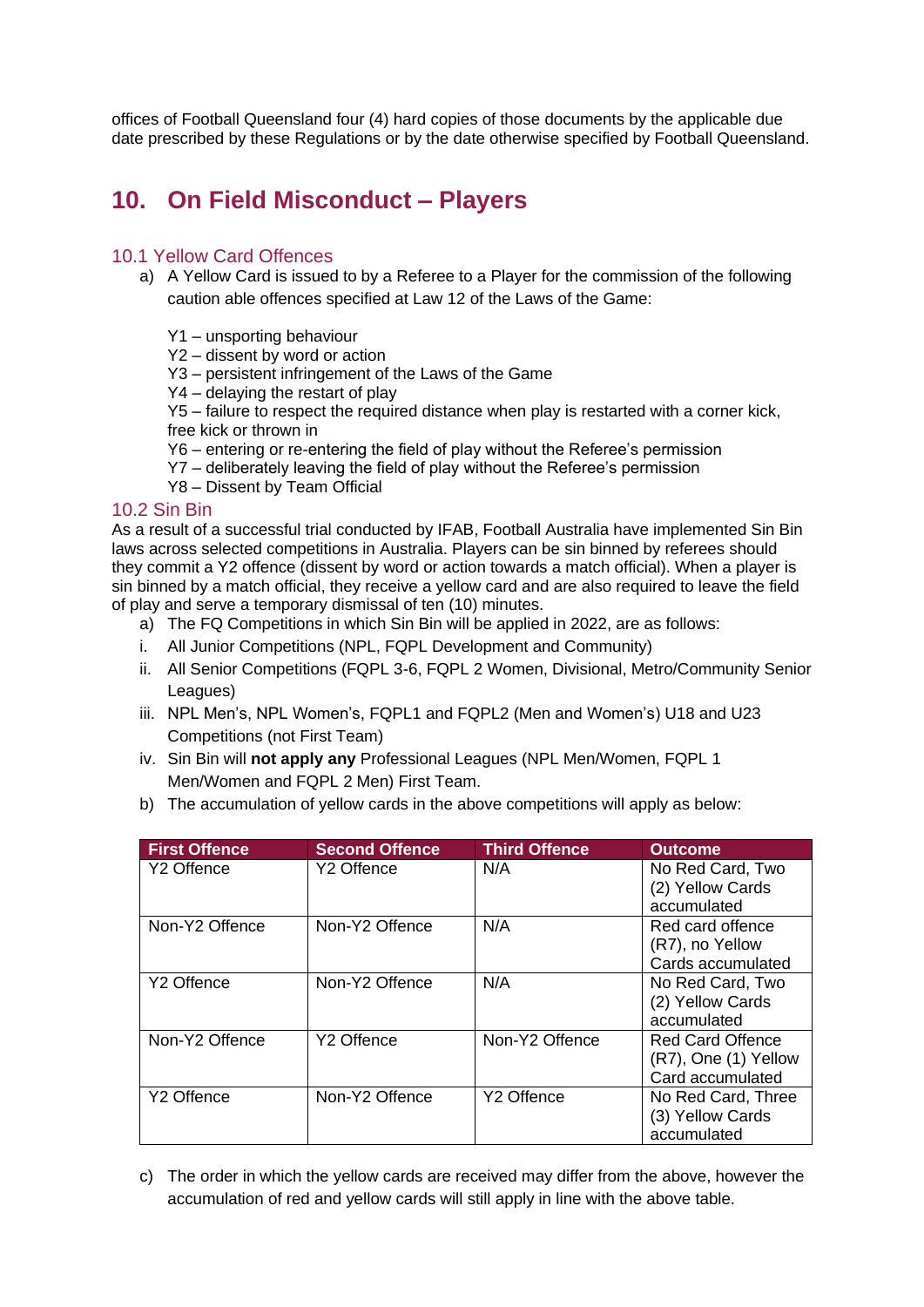## <span id="page-18-0"></span>10.3 Accumulation of Yellow Cards – Premiership

- a) A Player who accumulates five (5) Yellow Cards in the Premiership irrespective of the age-grade in which they are received, must serve a Mandatory Match Suspension of one (1) Fixture. That Mandatory Match Suspension must be served immediately and in the age-grade in which the majority of Yellow Cards have been received.
- b) A Player who accumulates an additional three (3) Yellow Cards (in total eight (8) Yellow Cards in the Premiership, irrespective of the age-grade in which they are received, must serve a Mandatory Match Suspension of two (2) Fixtures. That Mandatory Match Suspension must be served immediately and in the age-grade in which the majority of Yellow Cards have been received.
	- i. In the event that the number of Yellow Cards received is equal across age-grades, the Mandatory Match Suspension must be served in the age-grade in which the eight (8th) Yellow Card was received.
- c) a Player who accumulates an additional three (3) Yellow Cards (in total eleven (11) Yellow Cards) in the Premiership, irrespective of the age-grade in which they are received, must serve a Mandatory Match Suspension of three (3) Fixtures. The Mandatory Match Suspension must be served immediately and in the age-grade in which the majority of Yellow Cards have been received.
- d) a Player who accumulates an additional one (1) Yellow Cards or more (in total twelve (12) Yellow Cards in the Premiership, irrespective of the age-grade in which they are received, must appear before Disciplinary Committee and must not participate in any Fixture until he or she has appeared before the Disciplinary Committee and served in full any sanction imposed by the Disciplinary Committee.
- e) a Mandatory Match Suspension incurred as a result of the accumulation of Yellow Cards pursuant to this section 10.2 must be served in accordance with section 19 (Serving of Suspensions)
- f) Yellow Cards received during a Premiership Season that do not result in a Mandatory Match Suspension do not carry over into the Championship, Cup, FA Cup, the next Premiership Season, any Tournaments or any other matches or competitions. Mandatory Match Suspensions incurred as a result of the accumulation of Yellow Cards will not, however, be cancelled.

## <span id="page-18-1"></span>10.4 Accumulation of Yellow Cards – Cup

- a) A Player who accumulates three (3) Yellow Cards in a Cup, irrespective of the age-grade in which they are received, must serve a Mandatory Match Suspension of one (1) Fixture.
- b) The Mandatory Match Suspension must be served immediately and in the age group in which the third (3rd) Yellow Card was received.
- c) A Mandatory Match Suspension incurred as a result of the accumulation of Yellow Cards pursuant to this section must be served in accordance with section 19 (Serving of Suspensions)
- d) Yellow Cards received during a Cup that do not result in a Mandatory Match Suspension do not carry over into the Premiership, Championship, FA Cup, any Tournaments, the next Cup or any other matches or competitions. Mandatory Match Suspensions incurred as a result of the accumulation of Yellow Cards will not, however, be cancelled.

## <span id="page-18-2"></span>10.5 Accumulation of Yellow Cards – Tournaments

a) A Player who accumulates three (3) Yellow Cards in the group stage of a Tournament, irrespective of the age-grade in which they are received, must serve a Mandatory Match Suspension of one (1) Fixture.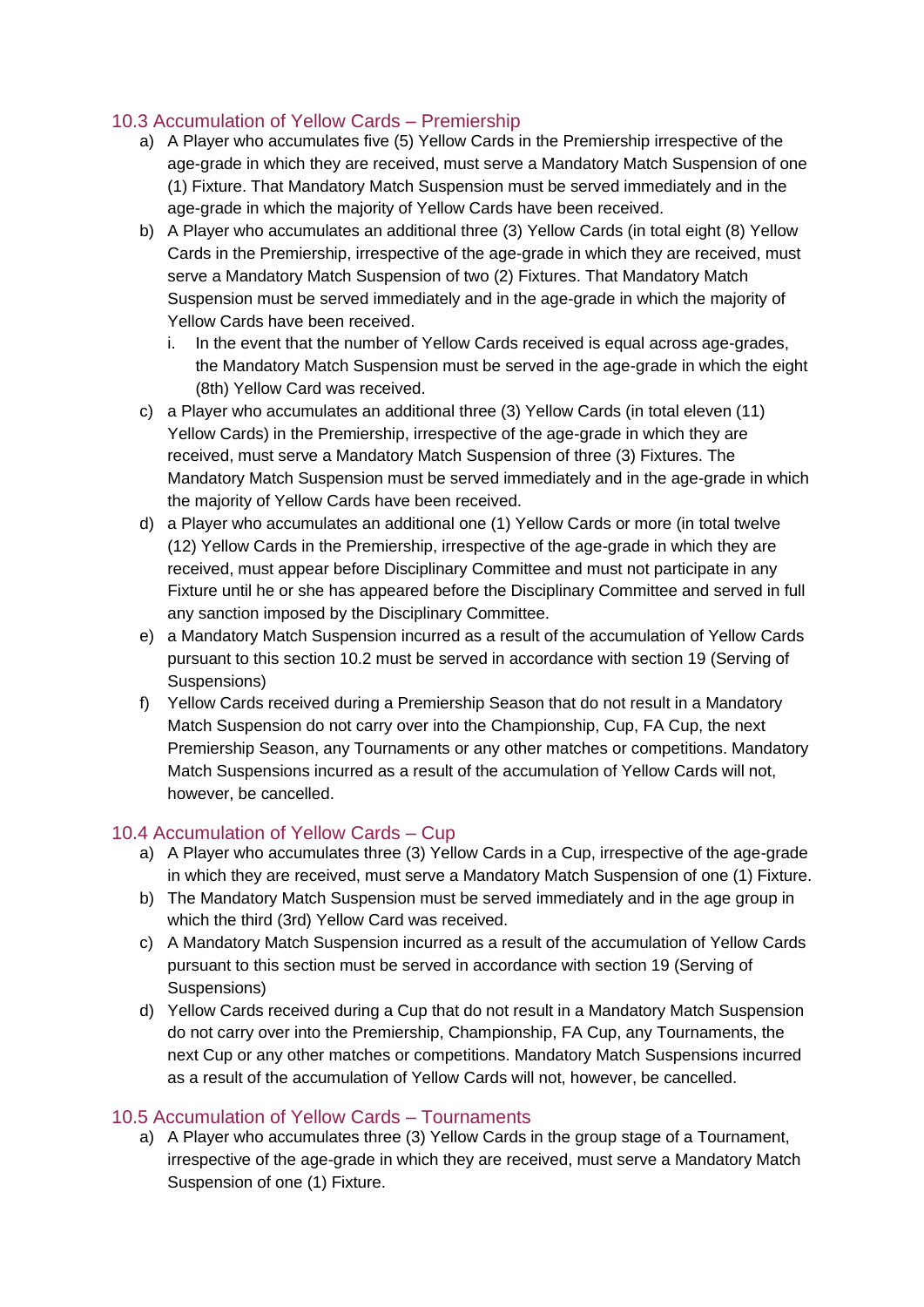- b) The Mandatory Match Suspension must be served immediately and in the age-grade in which the third (3rd) Yellow Card was received.
- c) a Mandatory Match Suspension incurred as a result of accumulation of Yellow Cards pursuant to this section 10.4 must be served in accordance with section 19 (Serving of Suspensions)
- d) Yellow Cards received during the group stage of a Tournament do not accumulate through to the finals stage of the Tournament.
- e) Yellow Cards received during a Tournament that do not result in a Mandatory Match Suspension do not carry into the Premiership, Championship, FA Cup, Cup, the next Tournament or any other matches or competitions. Mandatory Match Suspensions incurred as a result of the accumulation of Yellow Cards will not, however, be cancelled.

#### <span id="page-19-0"></span>10.6 Red Card Offences

- a) A Red Card is an order given by a Referee to a Player to leave the field of play, its surrounds and the Technical Area during any match conducted under Football Queensland jurisdiction.
- b) A Red Card is issued by a Referee to a Player for the commission of the following sending-off offences specified at Law 12 of the IFAB Laws of the Game, Football Queensland will also impose fines (as per the below table) for each expulsion incurred:

R1 – serious foul play

R2 – violent conduct

R3 – spitting at an opponent or any other person

R4 – denying the opposing team a goal or an obvious goal scoring opportunity by deliberately handling the ball (does not apply to a goalkeeper within their own penalty area)

R5 – denying an obvious goal scoring opportunity to an opponent moving towards the player's goal by an offence punishable by a free kick or a penalty kick

R6 – using offensive, insulting or abusive language and/or gestures

R7 – receiving a second caution in the same match; subject to section 10.2 Sin Bin

| <b>Offence</b>                               | <b>Fine and/or Sanction Imposed</b>   |
|----------------------------------------------|---------------------------------------|
| Expulsion per Participant (as defined in the | Fine                                  |
| NDR)                                         | $-$ \$50 $-$ 1st Offence              |
|                                              | $-$ \$90 $-$ 2 <sup>nd</sup> Offence  |
|                                              | - $$130 - 3rd$ and Subsequent Offence |

- c) If a Player receives an R7 (receives a second caution in the same match), the Player must serve a Mandatory Match Suspension of one (1) Fixture and the Club is responsible for ensuring the Player is immediately stood down for his or her next Fixture in accordance with section 19 (Serving of Suspensions) and for ensuring that the Player complies with any other directive imposed by Football Queensland.
- d) A Participant who is issued with a Red Card:
	- i. Must proceed to the Participant's Club's designated dressing room in the first instance;
	- ii. Must not, for the remainder of the Match, enter the Field or Play, it surrounds or the Technical Area or occupy the Player's race, if applicable;
	- iii. Must not, until one (1) hour after the conclusion of the Match, have contact with:
		- A) The Broadcast Partner or any other media where the purpose of such contact is for it to be electronically broadcast to the public, including (but not limited to) participating in a post-match press conference and participating in television or radio interviews;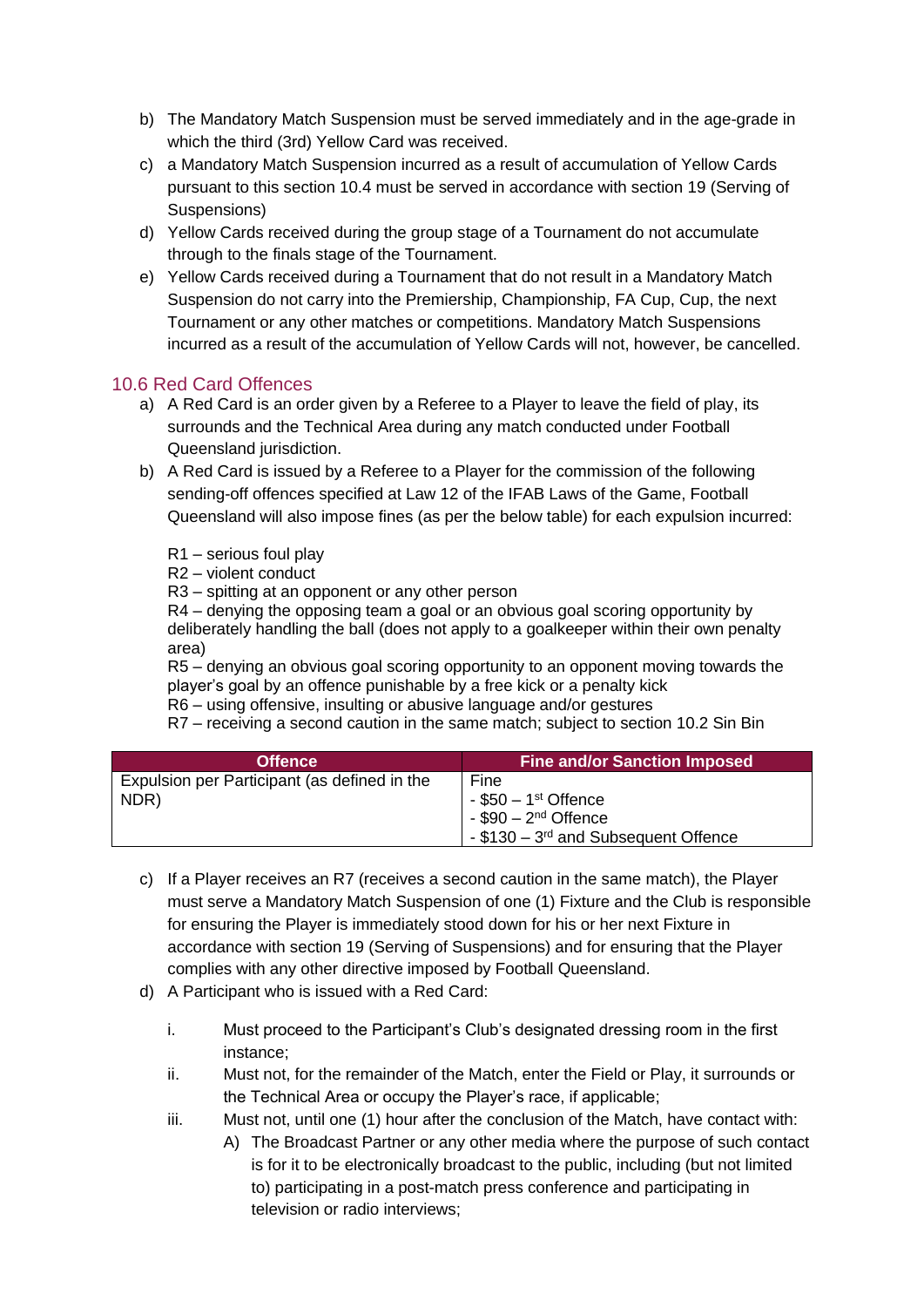- B) any Player or Team Official while that person is in the Technical area outlined; or
- C) any Match Official involved in the Match.
- iv. May, if the venue facilitates it, be escorted to a suitable secure area within the venue to observe the remainder of the Match, Should the venue not provide access to such an area, it will be at the discretion of the Home Club to determine the most secure place for the Participant to be positioned for the remainder of the Match.
- e) In accordance with the Laws of the Game, Players and Team Officials may utilise small, hand-held electronic or communication devices if used for coaching/tactics or player welfare. Football Queensland may sanction a Player or Team Official, in their sole and absolute discretion, if the Player and or Team Official utilise an electronic and/or communications device(s) outside of the exemptions provide within the IFAB Laws of the Game.

## <span id="page-20-0"></span>10.7 Accumulation of Red Cards

- a) A Player who accumulates two (2) Red Cards during the playing season, regardless of the Competition, Cup or Club in which those Red Cards were received, must serve an additional suspension of one (1) Fixture plus the Sanction issued in respect of the second (2nd) Red Card. The additional suspension must be served immediately and in the agegrade in which the Red Card was received.
- b) A Player who accumulates three (3) or more Red Cards during the playing season, regardless of the Competition, Cup or Club in which those Red Cards were received, must serve an additional suspension of two (2) Fixtures plus the Sanction issued in respect of the third (3rd) or subsequent Red Card. The additional suspension must be served immediately and in the age-grade in which the Red Card was received.

## <span id="page-20-1"></span>10.8 Notification of Yellow Card Accumulation and Red Card Offences and Responsibility of Records

- a) Football Queensland will advise Clubs in writing when a Player has accumulated four (4), five (5), seven (7), eight (8), ten (10) and/or eleven (11) Yellow Cards. However, it remains a Club's responsibility to keep accurate records of the Yellow Cards received by a Player regardless of whether a Player accumulated any Yellow Cards while registered with a previous Club.
- b) Football Queensland will advise Clubs in writing when a Player has incurred a Fixture Suspension. However, it remains the Club's responsibility to keep accurate records of any Fixture Suspensions incurred by any Participant and ensure that any Fixture Suspensions are served in full.
- c) A Club in breach of this section 10.8 will be deemed to have committed Misconduct and Football Queensland may, in its absolute discretion, take any relevant action against the Club pursuant to section 13 (Off Field Misconduct and/or Disrepute).

## <span id="page-20-2"></span>10.9 Team Misconduct

Football Queensland will impose fines (as outlined in the below table) and may impose additional disciplinary sanctions on a Club for the misconduct of a Team, including when:

- i. Five (5) Players and/or Officials receive a Yellow Card during one (1) Match;
- ii. Three (3) Players and/or Officials receive a Red Card during one (1) Match;
- iii. Several Players and/or Officials together make threats or show force against a Match Official; or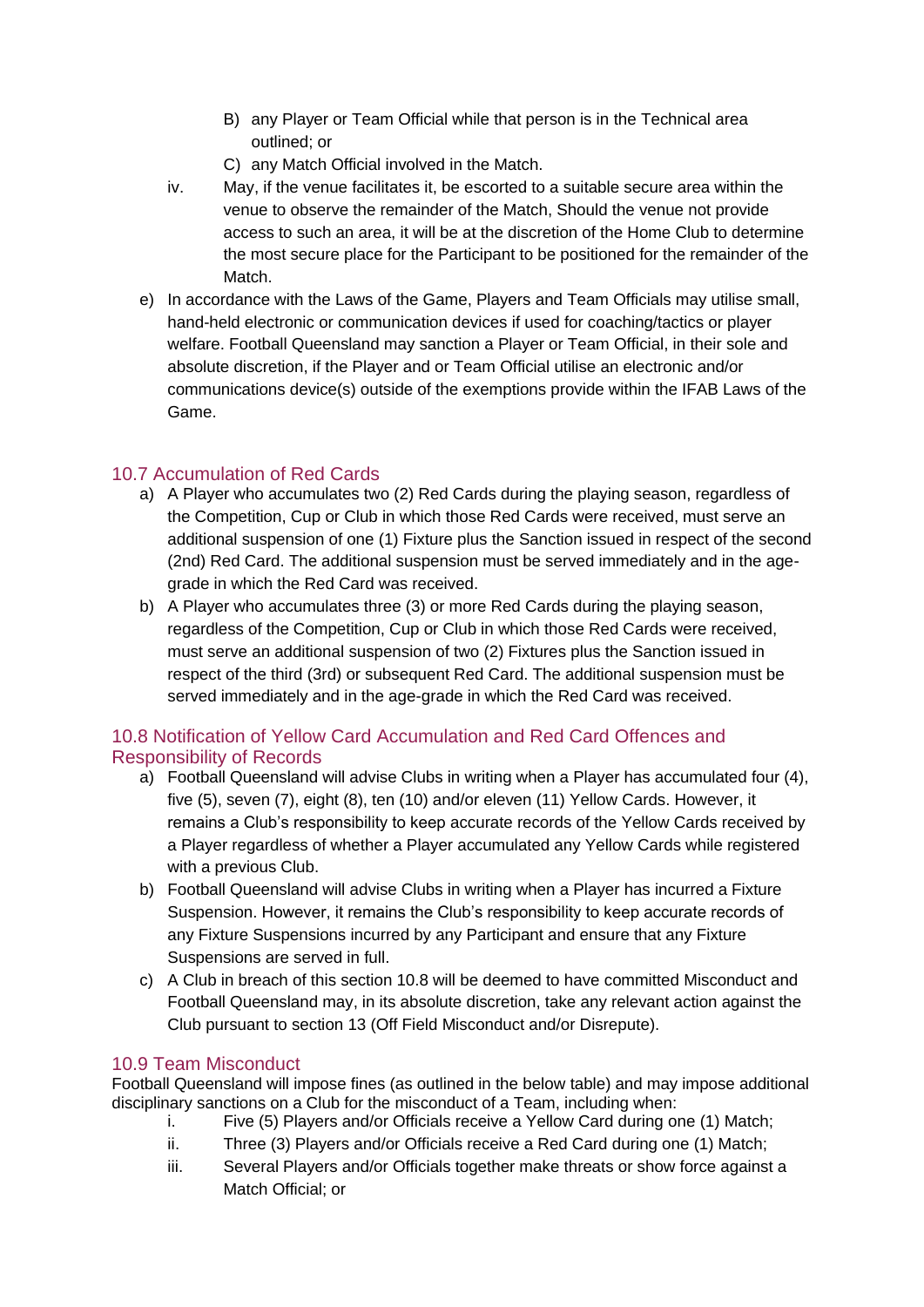iv. Its Participants engage in a melee or brawl in connection with a Match.

| <b>Offence</b>                                                              | <b>Fine and/or Sanction Imposed</b>                                                                            |
|-----------------------------------------------------------------------------|----------------------------------------------------------------------------------------------------------------|
| Five (5) Players and/or Officials receive a<br>Yellow Card in one (1) Match | Fine<br>$-$ \$75 $-$ 1 <sup>st</sup> Offence<br>- $$100 - 2nd$ Offence<br>- \$125 - 3rd and Subsequent Offence |
| Three (3) Players and/or Officials receive a<br>Red Card in one (1) Match   | Fine<br>$-$ \$150 $-$ 1st Offence<br>$-$ \$200 $-$ 2nd Offence<br>- \$250 - 3rd and Subsequent Offence         |
| Players make threats or a show of force<br>against a Match Official         | As determined by Football Queensland in<br>their sole and absolute discretion in line with<br>Schedule One     |
| Participants engage in a melee or brawl                                     | As determined by Football Queensland in<br>their sole and absolute discretion in line with<br>Schedule One     |

## <span id="page-21-0"></span>**11. Misconduct – Team Officials**

#### <span id="page-21-1"></span>11. 1 Team Official Yellow Cards

a) A Team Official Yellow Card is issued by a Referee to a Team Official for the commission of the cautionable offences specified in the Laws of the Game, which include but are not limited to:

Y-TO1 – dissent by word or action, including throwing / kicking drinks bottles or other objects and/or gestures which show a clear lack of respect for the Match Officials (e.g. sarcastic clapping)

Y-TO2 – gesturing or acting in a provocative, derisory or inflammatory manner

Y-TO3 – excessively / persistently gesturing for a Red Card or Yellow Card

Y-TO4 – clearly / persistently not respecting the confines of their team's Technical Area

Y-TO5 – deliberately entering the Technical Area of the opposing team (nonconfrontational)

Y-TO6 – delaying the restart of play by their team

Y-TO7 – showing a lack of respect for the game

Y-TO8 – persistent unacceptable behaviour (including repeated warning offences)

## <span id="page-21-2"></span>11.2 Accumulation of Yellow Cards – Premiership

- a) A Team Official who accumulates five (5) Yellow Cards in the Premiership irrespective of the age-grade in which they are received, must serve a Mandatory Match Suspension of one (1) Fixture. That Mandatory Match Suspension must be served immediately and in the age-grade in which the majority of Yellow Cards have been received.
- b) A Team Official who accumulates an additional three (3) Yellow Cards (in total eight (8) Yellow Cards in the Premiership, irrespective of the age-grade in which they are received, must serve a Mandatory Match Suspension of two (2) Fixtures. That Mandatory Match Suspension must be served immediately and in the age-grade in which the majority of Yellow Cards have been received.
- c) In the event that the number of Yellow Cards received is equal across age-grades, the Mandatory Match Suspension must be served in the age-grade in which the eight (8th) Yellow Card was received.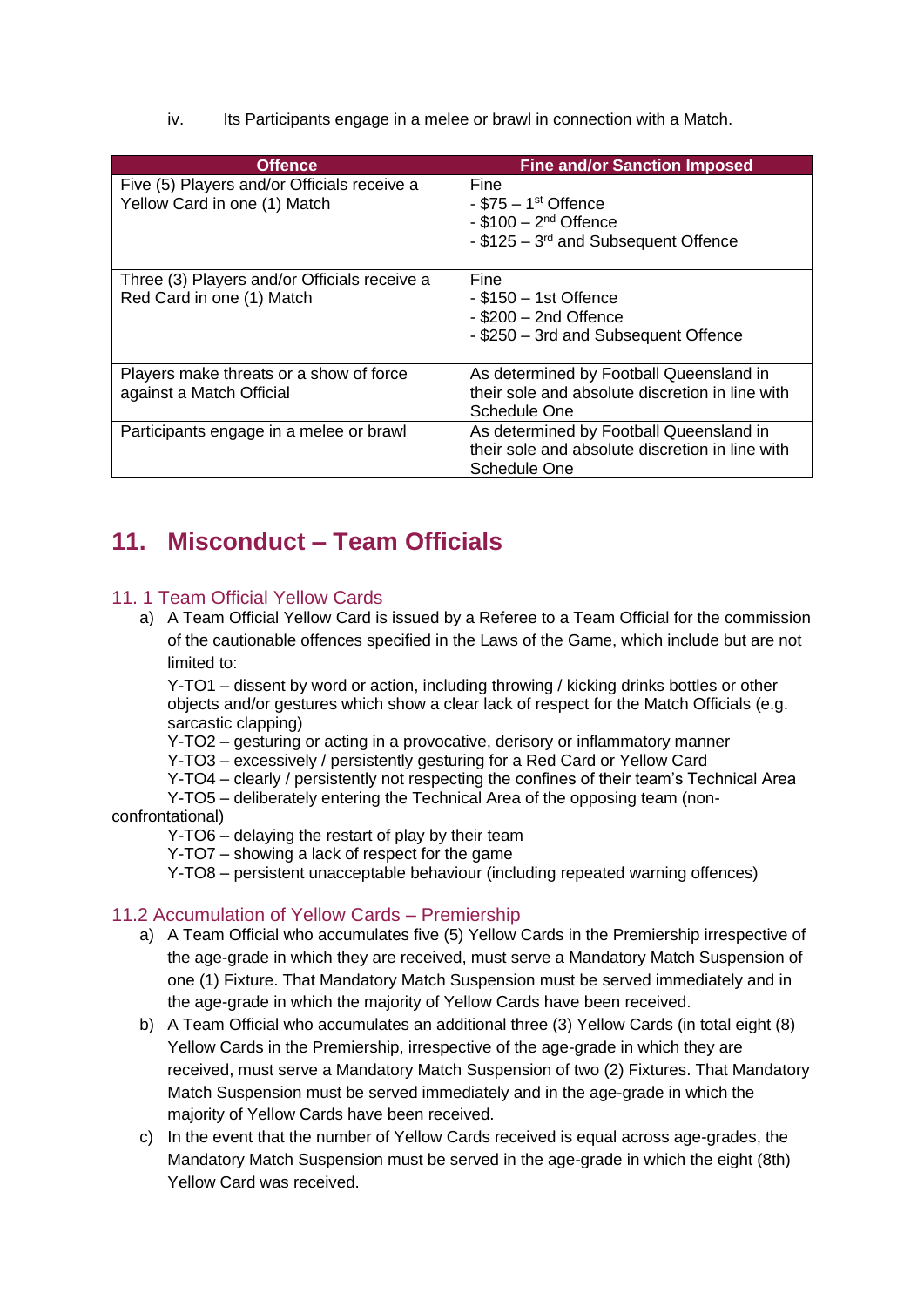- d) A Team Official who accumulates an additional three (3) Yellow Cards (in total eleven (11) Yellow Cards) in the Premiership, irrespective of the age-grade in which they are received, must serve a Mandatory Match Suspension of three (3) Fixtures. The Mandatory Match Suspension must be served immediately and in the age-grade in which the majority of Yellow Cards have been received.
- e) A Team Official who accumulates an additional one (1) Yellow Cards or more (in total twelve (12) Yellow Cards in the Premiership, irrespective of the age-grade in which they are received, must appear before Disciplinary Committee and must not participate in any Fixture until he or she has appeared before the Disciplinary Committee and served in full any sanction imposed by the Disciplinary Committee.
- f) a Mandatory Match Suspension incurred as a result of the accumulation of Yellow Cards pursuant to this section 11.2 must be served in accordance with section 19 (Serving of Suspensions)
- g) Yellow Cards received during a Premiership Season that do not result in a Mandatory Match Suspension do not carry over into the Championship, Cup, FA Cup, the next Premiership Season, any Tournaments or any other matches or competitions. Mandatory Match Suspensions incurred as a result of the accumulation of Yellow Cards will not, however, be cancelled.

#### <span id="page-22-0"></span>11.3 Accumulation of Yellow Cards – Cup

- a) A Team Official who accumulates three (3) Yellow Cards in a Cup, irrespective of the age-grade in which they are received, must serve a Mandatory Match Suspension of one (1) Fixture.
- b) The Mandatory Match Suspension must be served immediately and in the age group in which the third (3rd) Yellow Card was received.
- c) A Mandatory Match Suspension incurred as a result of the accumulation of Yellow Cards pursuant to this section 11.3 must be served in accordance with section 19 (Serving of Suspensions)
- d) Yellow Cards received during a Cup that do not result in a Mandatory Match Suspension do not carry over into the Premiership, Championship, FA Cup, any Tournaments, the next Cup or any other matches or competitions. Mandatory Match Suspensions incurred as a result of the accumulation of Yellow Cards will not, however, be cancelled.

#### <span id="page-22-1"></span>11.4 Accumulation of Yellow Cards – Tournaments

- a) A Team Official who accumulates three (3) Yellow Cards in the group stage of a Tournament, irrespective of the age-grade in which they are received, must serve a Mandatory Match Suspension of one (1) Fixture.
- b) The Mandatory Match Suspension must be served immediately and in the age-grade in which the third (3rd) Yellow Card was received.
- c) A Mandatory Match Suspension incurred as a result of accumulation of Yellow Cards pursuant to this section 11.4 must be served in accordance with section 19 (Serving of Suspensions)
- d) Yellow Cards received during the group stage of a Tournament do not accumulate through to the finals stage of the Tournament.
- e) Yellow Cards received during a Tournament that do not result in a Mandatory Match Suspension do not carry into the Premiership, Championship, FA Cup, Cup, the next Tournament or any other matches or competitions. Mandatory Match Suspensions incurred as a result of the accumulation of Yellow Cards will not, however, be cancelled.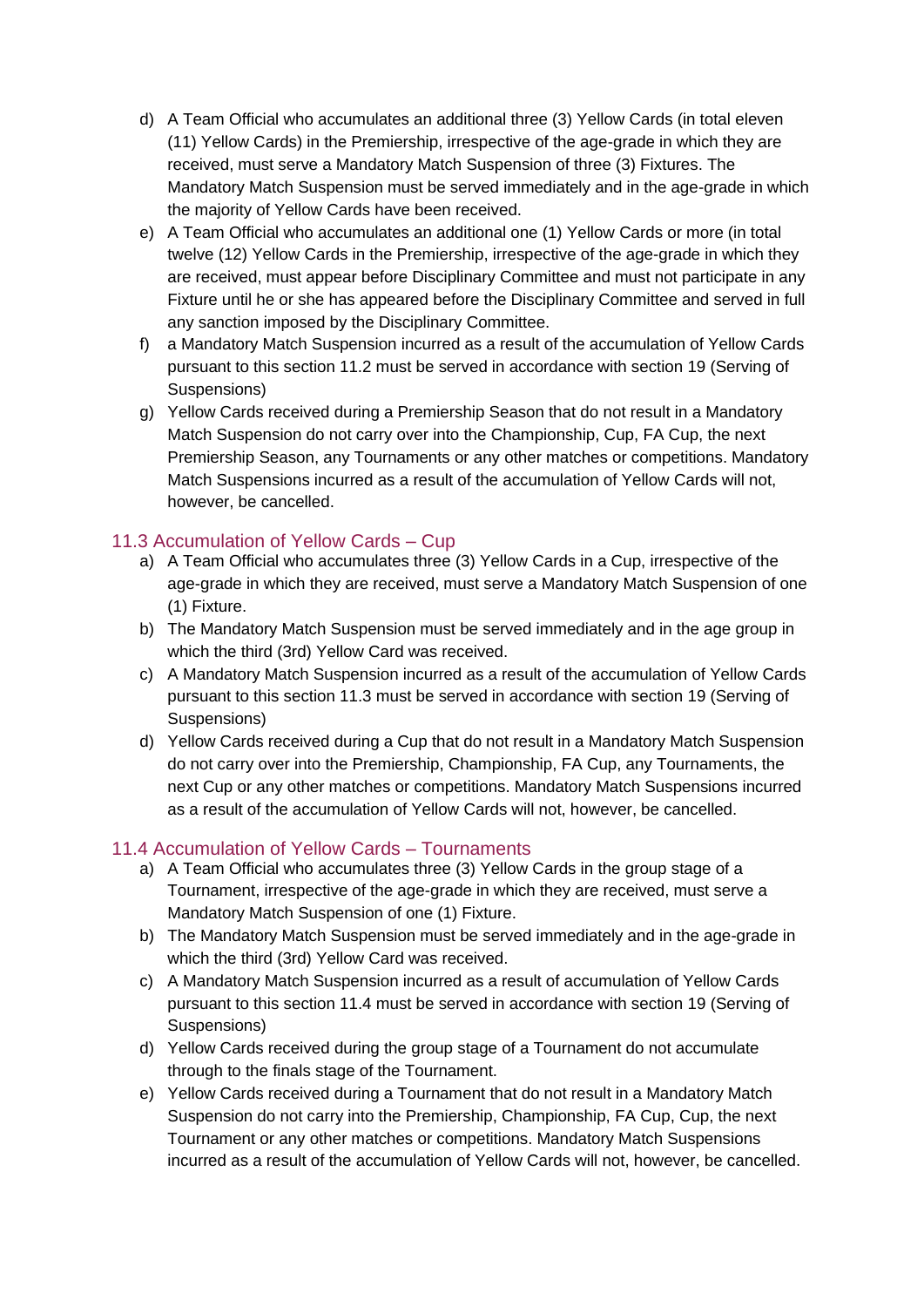## 11.5 Team Official Red Cards

- a) A Team Official Red Card is an order given by the Referee to a Team Official to leave the field of play, its surrounds and the Technical Area, such order to be given at any time from when the Referee enters the field of play for a pre-match inspection until he or she leaves the field of play after the match ends (including kicks from the penalty mark).
- b) A Team Official Red Card is issued by a Referee to a Team Official for the commission of the sending-off offences specified in the Laws of the Game, which include but are not limited to:

R-TO1 - violent conduct

R-TO2 - physical or aggressive behaviour (including spitting or biting) towards an opposing Player, substitute, Team Official, Match Official, spectator or any other person (e.g. ball boy/girl, security or competition official)

R-TO3 - using offensive, insulting or abusive language and/or gestures

R-TO4 – biting or spitting at any person

R-TO5 - entering the field of play to:

- confront a Match Official (including at half-time and full-time)
- interfere with play or an opposing Player or Match Official
- R-TO6 deliberately leaving the technical area to:
	- show dissent towards, or remonstrate with, a Match Official
	- act in a provocative or inflammatory manner

R-TO7 - enter the opposing technical area in an aggressive or confrontational manner

R-TO8 - deliberately throwing/kicking an object onto the field of play

R-TO9 - delaying the restart of play by the opposing team e.g. holding onto the ball, kicking the ball away, obstructing the movement of a Player

R-TO10 - receiving a second Yellow Card in the same match

R-TO11 - entering the video operation room

R-TO12 - using unauthorised electronic or communication equipment and/or behaving in an inappropriate manner as the result of using electronic or communication equipment

| <b>Offence</b>                                       | <b>Fine and/or Sanction Imposed</b>                                                                                                        |
|------------------------------------------------------|--------------------------------------------------------------------------------------------------------------------------------------------|
| Expulsion per Participant (as defined in the<br>NDR) | Fine<br>$-$ \$50 $-$ 1st Offence<br>$-$ \$90 $-$ 2 <sup>nd</sup> Offence<br>$\frac{1}{2}$ - \$130 - 3 <sup>rd</sup> and Subsequent Offence |

- f) If a Team Official receives an R-TO10 (receives a second yellow card in the same match), the Team Official must serve a Mandatory Match Suspension of one (1) Fixture and the Club is responsible for ensuring the Team Official is immediately stood down for his or her next Fixture in accordance with section 19 (Serving of Suspensions) and for ensuring that the Team Official complies with any other directive imposed by Football Queensland.
- g) A Participant who is issued with a Red Card:
	- i. Must proceed to the Participant's Club's designated dressing room in the first instance;
	- ii. Must not, for the remainder of the Match, enter the Field or Play, it surrounds or the Technical Area or occupy the Player's race, if applicable;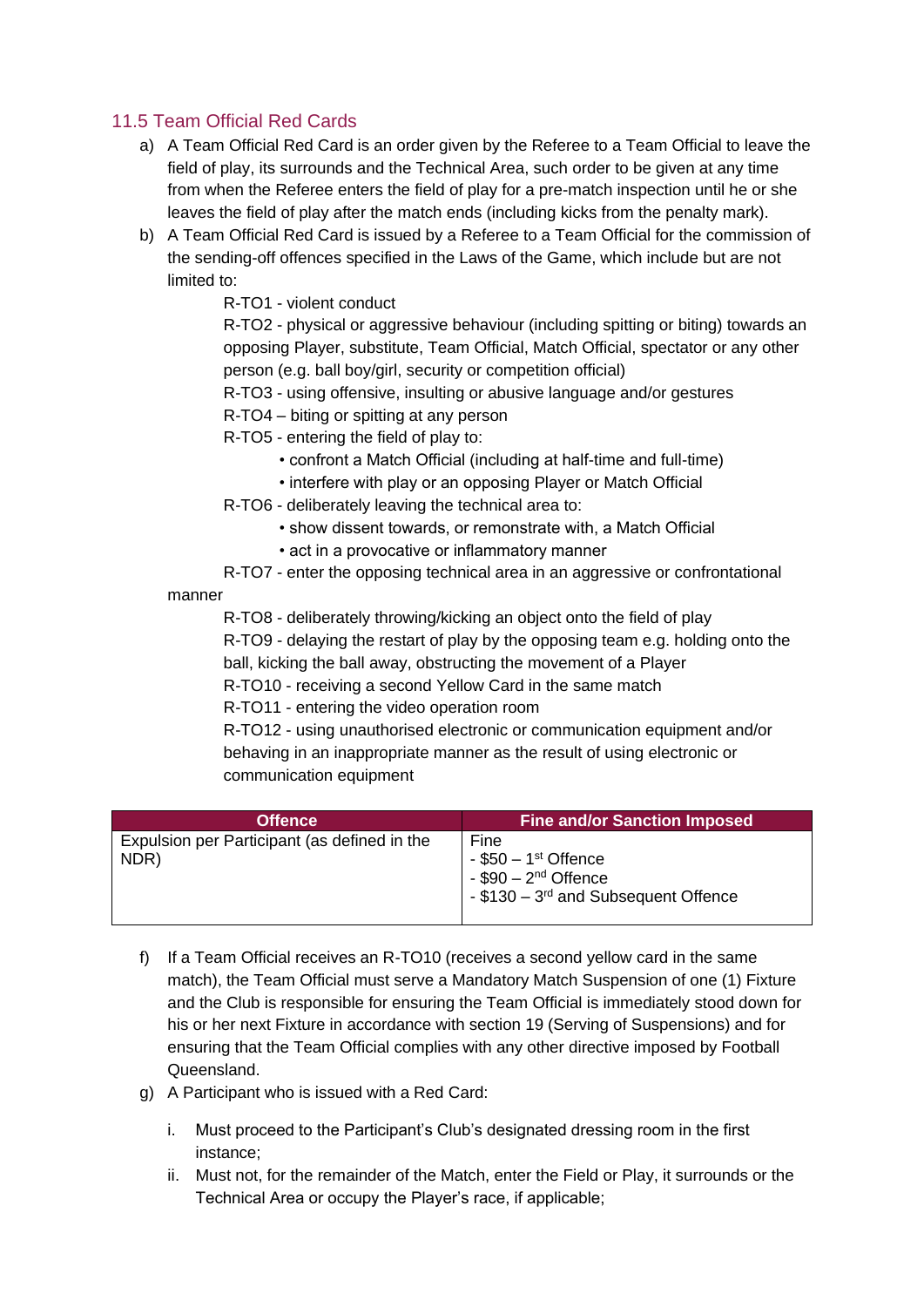- iii. Must not, until one (1) hour after the conclusion of the Match, have contact with:
	- A. The Broadcast Partner or any other media where the purpose of such contact is for it to be electronically broadcast to the public, including (but not limited to) participating in a post-match press conference and participating in television or radio interviews;
	- B. any Player or Team Official while that person is in an area outlined in section 19; or
	- C. any Match Official involved in the Match.
	- D. May, if the venue facilitates it, be escorted to a suitable secure area within the venue to observe the remainder of the Match, Should the venue not provide access to such an area, it will be at the discretion of the Home Club to determine the most secure place for the Participant to be positioned for the remainder of the Match.
- h) In accordance with the Laws of the Game, Players and Team Officials may utilise small, hand-held electronic or communication devices if used for coaching/tactics or player welfare. Football Queensland may sanction a Player or Team Official, in their sole and absolute discretion, if the Player and or Team Official utilise an electronic and/or communications device(s) outside of the exemptions provide within the IFAB Laws of the Game.

#### <span id="page-24-0"></span>11.6 Accumulation of Red Cards

- a) A Team Official who accumulates two (2) Red Cards during the playing season, regardless of the Competition, Cup or Club in which those Red Cards were received, must serve an additional suspension of one (1) Fixture plus the Sanction issued in respect of the second (2nd) Red Card. The additional suspension must be served immediately and in the age-grade in which the Red Card was received.
- b) A Team Official who accumulates three (3) or more Red Cards during the playing season, regardless of the Competition, Cup or Club in which those Red Cards were received, must serve an additional suspension of two (2) Fixtures plus the Sanction issued in respect of the third (3rd) or subsequent Red Card. The additional suspension must be served immediately and in the age-grade in which the Red Card was received.

## <span id="page-24-1"></span>11.7 Notification of Yellow Card Accumulation and Red Card Offences and Responsibility of Records

- a) Football Queensland will advise Clubs in writing when a Team Official has accumulated four (4), five (5), seven (7), eight (8), ten (10) and/or eleven (11) Yellow Cards. However, it remains a Club's responsibility to keep accurate records of the Yellow Cards received by a Team Official regardless of whether a Player or Official accumulated any Yellow Cards while registered with a previous Club.
- b) Football Queensland will advise Clubs in writing when a Team Official has incurred a Fixture Suspension. However, it remains the Club's responsibility to keep accurate records of any Fixture Suspensions incurred by any Participant and ensure that any Fixture Suspensions are served in full.
- c) A Club in breach of this section 11.7 will be deemed to have committed Misconduct and Football Queensland may, in its absolute discretion, take any relevant action against the Club pursuant to section 13 (Off Field Misconduct and/or Disrepute).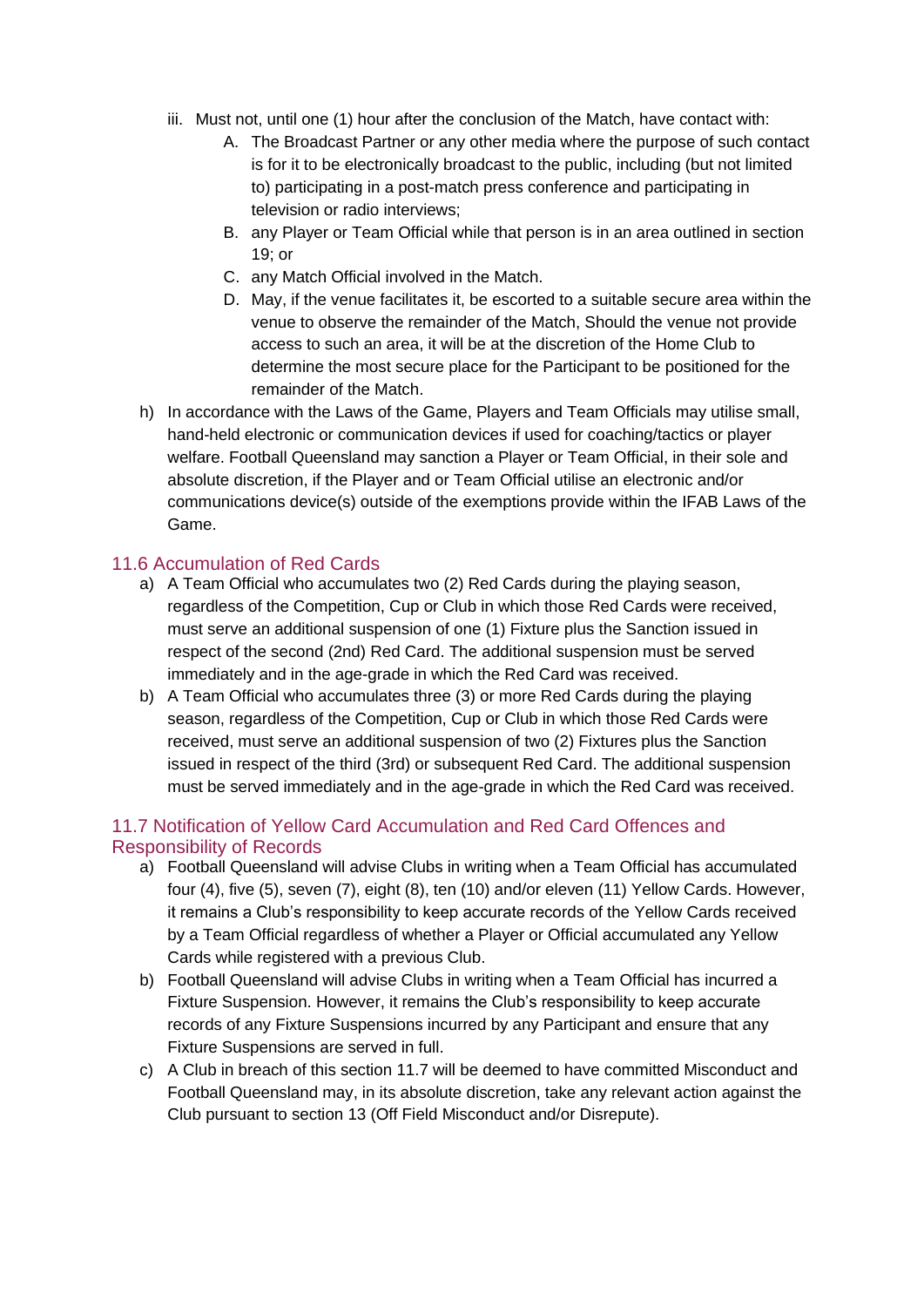# <span id="page-25-0"></span>**12. Regrading**

- a) Match Officials will be responsible for the initial grading of any Red Card Offences that are committed during a Match. The initial grading will be recorded as part of the Send-Off Report submitted by the Match Official.
- b) Football Queensland may review the grading given to any Red Cards, outside of R4, R5 and R7 (which have no grade). Any decision to review a grading will be at the sole discretion of Football Queensland as the Competitions Administrator.
- c) Football Queensland will only review and change a Red Card grading in exceptional circumstances, as determined by Football Queensland in their sole and absolute discretion.
- d) Any regraded Red Card is subject to appeal under section 16 (Appeals Committee) of these Regulations.

# <span id="page-25-1"></span>**13. Off Field Misconduct and/or Disrepute**

- a) Under Football Queensland By-Law 11, Football Queensland may investigate any matter which in its opinion is relevant to whether a charge or Misconduct and/or Disrepute ought to be laid.
- b) Football Queensland may issue a Notice of Charge to any Member and/or Club who is found to have committed an Offence under clause 1.1 and 1.2.
- c) Football Queensland reserves the right under Football Queensland By-Law 11 to refer a matter of Misconduct and/or Disrepute, to:
	- i. A General Tribunal;
	- ii. Refer the matter to be dealt with under meditation:
	- iii. Deal with the matter by a combination of the above;
	- iv. Take no action; or
	- v. Deal with the matter in any way which Football Queensland deems appropriate.

## <span id="page-25-2"></span>13.1 Misconduct

- a) Misconduct refers to any act or omission by a Member which:
	- i. Constitutes a breach of the FIFA Statutes and Regulations;
	- ii. Constitutes a breach of the FA Statues and Regulations;
	- iii. Constitutes a breach of the IFAB Laws of the Game;
	- iv. Constitutes a breach of these Regulations;
	- v. Constitutes a breach of the Football Queensland rules and regulations, unless a document contains a provision or provisions for dealing with any breach thereof;
	- vi. In the opinion of Football Queensland, is or may be prejudicial to the image, interests or reputation of the game of football, Football Queensland or any of its sponsors.
- b) A Member will commit an offence of Misconduct in the process of registration, if they:
	- i. Intentionally or recklessly register with, or sign registration forms for, more than one (1) Club.
- c) A Club will commit an offence of Misconduct in the process of registration, if they:
	- i. Intentionally or recklessly induce or attempt to induce, whether intentionally or unintentionally, a Player who is registered with, or has signed a registration form to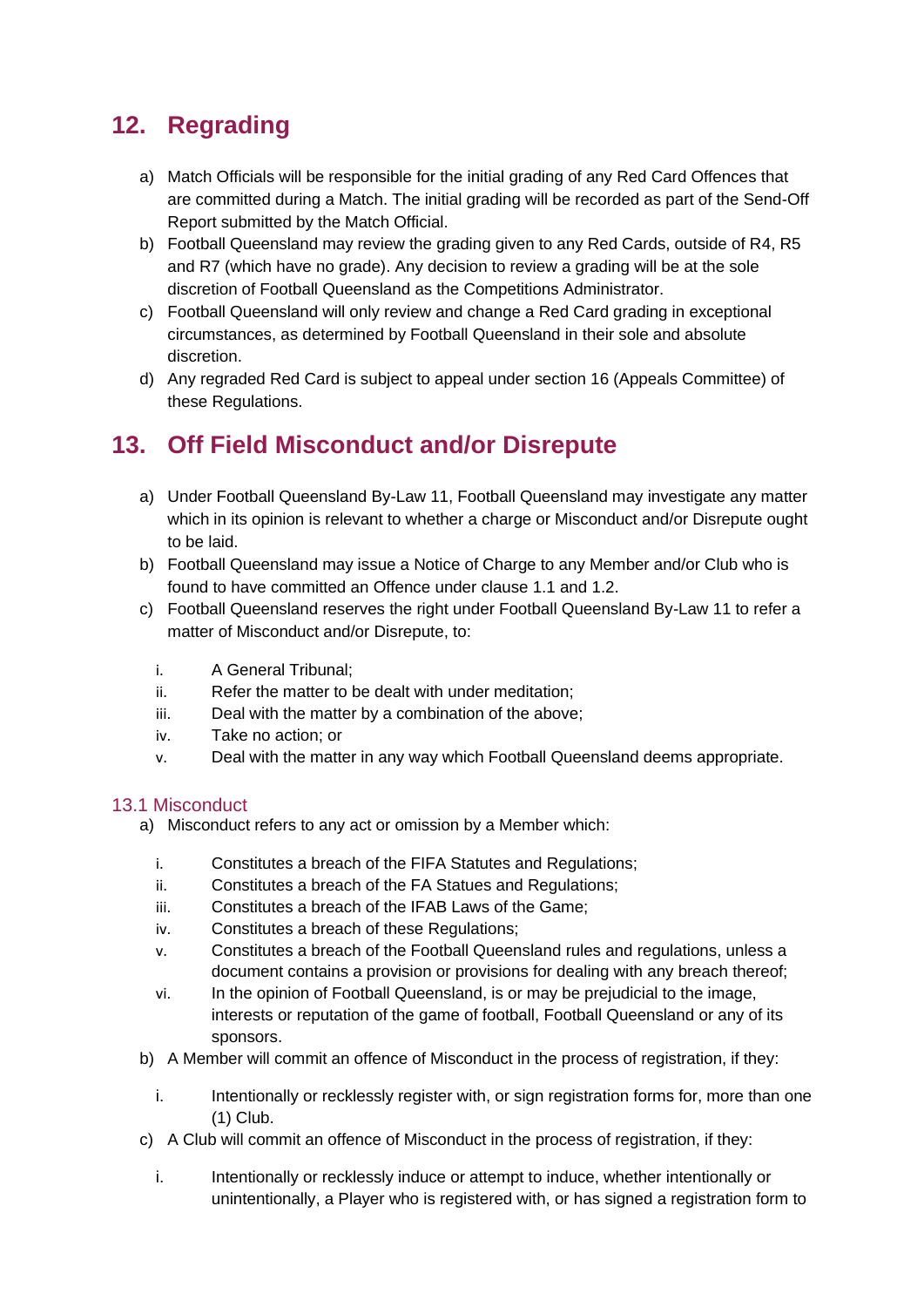register with, another Club, to:

- Register with a second Club;
- Sign a registration form with the second Club; or
- De-register from the current Club;

## <span id="page-26-0"></span>13.2 Bringing the Game into Disrepute

- a) A Member must not bring the game of football into Disrepute.
- b) Without limiting the generality of clause 12.2 a), a Member will be taken as having brought football into Disrepute if any of the following occurs:
- i. Discriminatory behaviour, including public disparaging of, discrimination against, or vilification of, a person on account of an Attribute; or
- ii. Harassment, including sexual harassment or any unwelcome sexual conduct which makes a person feel offended, humiliated and/or intimidated where that reaction is reasonable in the circumstances; or
- iii. Offensive behaviour, including offensive, obscene, provocative or insulting gestures, language or chanting; or
- iv. Provocation or incitement of hatred or violence; or
- v. Spectator or crowd violence; or
- vi. Intimidation of Match Officials, which may take the form of (but is not restricted to) derogatory or abusive words or gestures toward a Match Official or the use of violence or threats to pressure a Match Official to take or omit to take a certain action regardless of where such action is taken; or
- vii. Forgery and falsification, including creation of a false document, forgery of a document or signature, the making of a false claim or providing inaccurate or false information on a prescribed form; or
- viii. Corruption, including offering a Benefit or an advantage to a Player or an Official in an attempt to incite him or her to violate FIFA Statutes, FA Statutes or FQ Statutes; or
- ix. Abuse of a position to obtain personal benefit; or
- x. Commission or charge of a criminal offence; or
- xi. Any other conduct, behaviour or statement that materially injures the reputation and goodwill of FA, FQ or football generally.
- c) Players and Officials are entitled to have their privacy respected and this Article is not intended to apply to private activities engaged in by a Player or an Official that are not in the public domain.

## <span id="page-26-1"></span>13.3 Culpability, Attempt or Involvement

- a) Offences of Misconduct and/or Disrepute are punishable regardless of whether they have been committed deliberately, recklessly or negligently.
- b) An attempt to commit an offence of Misconduct and/or Disrepute is also punishable under these Regulations.
- c) Any Member who willingly and/or knowingly takes part in committing an Offence or attempting to commit an Offence, either as an instigator or accomplice is also punishable under these Regulations.

## <span id="page-26-2"></span>13.4 Club Liability

a) A Club will be deemed to have committed an act of Misconduct and/or Disrepute under this section where it is determined that its players, team officials, club, crowd or spectators have engaged in any of the conduct outlined in Clause 13.2 a) and Clause 13.2 b)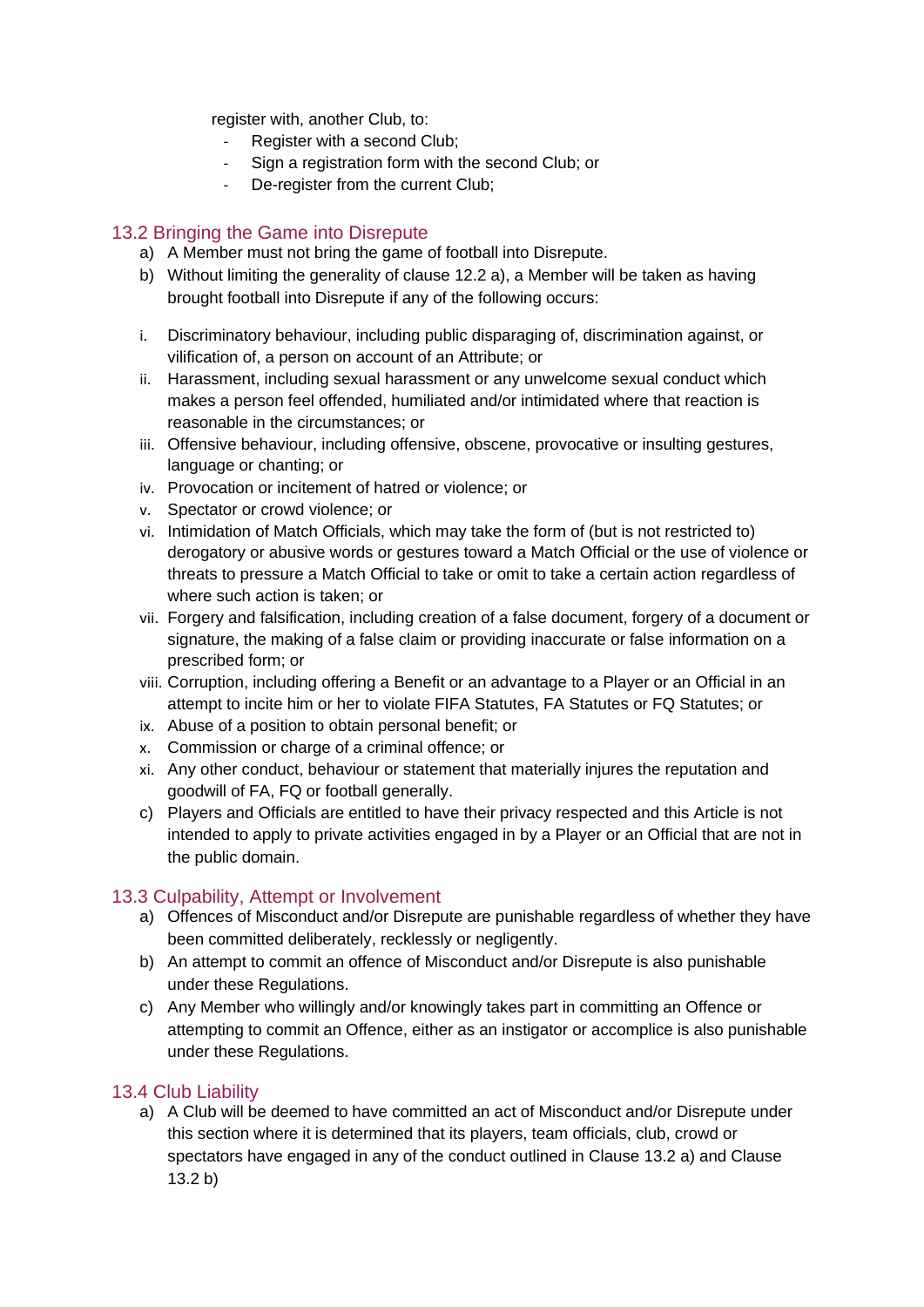- b) A Club may still be sanctioned under these Regulations, notwithstanding if the offender/s have not been identified.
- c) Football Queensland may in their sole and absolute discretion, elect not to proceed with a Charge against a Club for the conduct of their Members, if they are satisfied that the Club took the necessary precautions to attempt to negate the ability for Members to commit an offence of Misconduct and/or Disrepute.

## <span id="page-27-0"></span>13.5 Three (3) Strike Policy for Referee Abuse

- a) For 2022, Football Queensland has introduced a Three (3) Strike policy with regards to ongoing referee abuse at clubs throughout Queensland. This policy pertains to clubs who have repeated instances of referee abuse or misbehaviour directed at referees, from spectators, club officials, team officials, players and clubs. It will be implemented with the following strikes;
	- i. Show Cause Notice issued to club (warning) with club expected to provide remediation and steps to ensure repeated referee abuse does not occur at the venue again throughout the calendar season
	- ii. Financial and disciplinary sanctions apply to club, with risk of team involved in the incident being deducted a 3 point penalty
	- iii. Financial and disciplinary sanctions apply to club, with club at risk of all competitive teams being deducted a 3 point penalty for continued misbehaviour and referee abuse.
- b) All clubs/teams in Competitive competitions across Queensland (U13-Senior) fall within the parameters of the Three (3) Strike Policy.

# <span id="page-27-1"></span>**14 Match Review Panel**

- a) Under Section 6 of Football Queensland By-Law 11, Football Queensland has the ability to investigate any matter which in their opinion is relevant to whether a charge of Misconduct and/or Disrepute ought to be laid.
- b) Under this section, Football Queensland has the ability to investigate any Football Queensland administered match and refer an incident under this section to the Match Review Panel.
- c) Football Queensland may initiate an investigation on the basis of:
	- i. A written report or complaint of a Member; and/or
	- ii. Video footage of an incident; and/or
	- iii. Any other evidence which Football Queensland consider relevant and credible.
- d) A decision to review a match or investigate a matter is in the absolute discretion of Football Queensland and not subject to any right of appeal.
- e) When a matter is referred to the Match Review Panel by Football Queensland, Members:
	- i. Are required to cooperate fully with Football Queensland in the conduct of the Match Review Panel within the time frame specified in any correspondence or within these Regulations issued by Football Queensland; and
	- ii. Consent that any information provided may be used as evidence in bringing charge under these Regulations.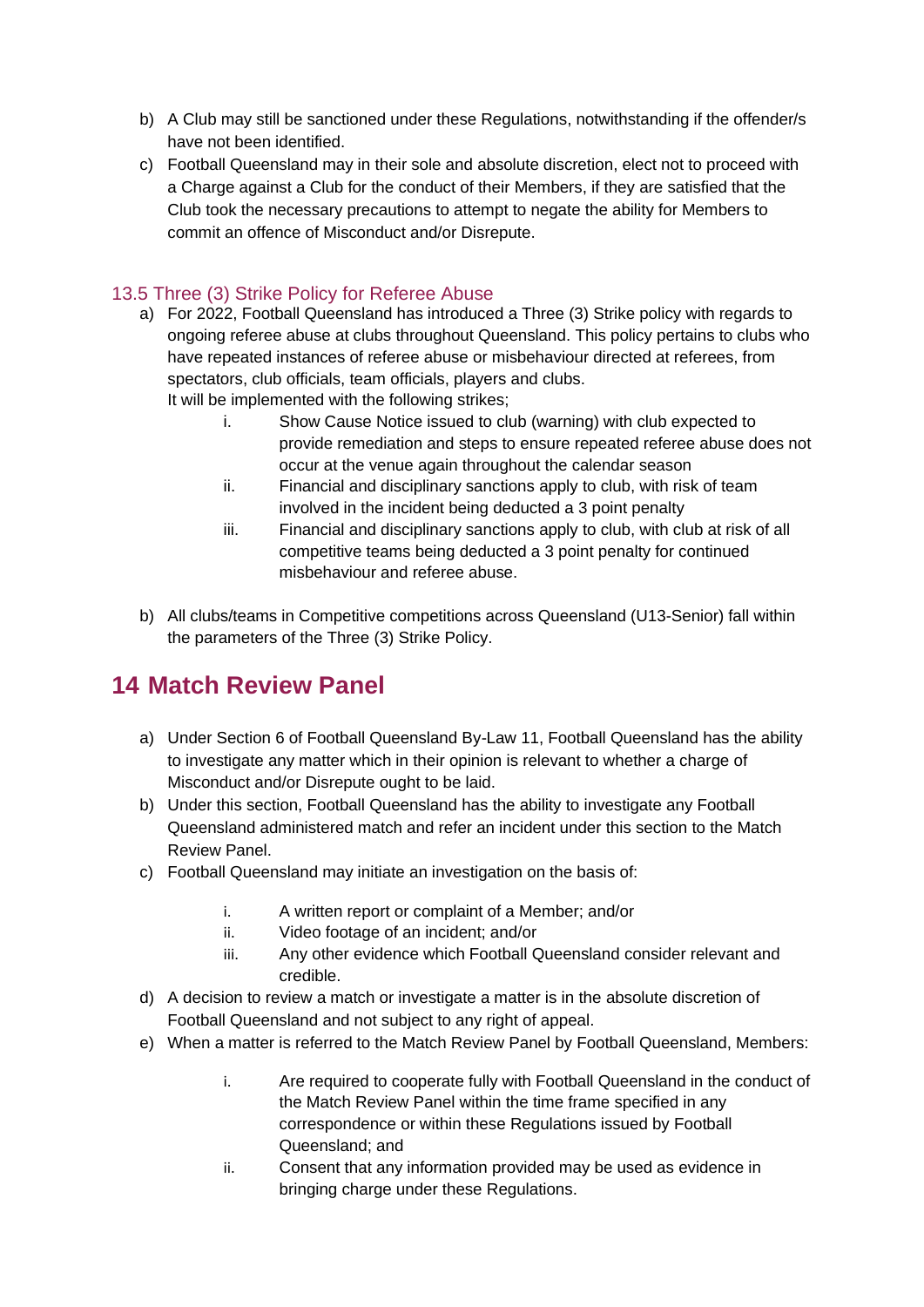- f) At any time under these Regulations, Football Queensland may determine whether a Charge may be laid in relation to any matter and may take any of the following action in relation to determining an outcome for the matter:
	- i. A Sanction is determined and is dealt with by the Competitions Administrator; or
	- ii. The matter is referred to the Disciplinary Committee;
	- iii. No action is to be taken; or
	- iv. It is to be dealt with in any other matter which Football Queensland determines appropriate and such determination shall be made at the absolute discretion of Football Queensland and is not capable of appeal.
- g) In accordance with the National Disciplinary Regulations, the Match Review Panel can only sanction participants in incidents where:
	- i. An Obvious Error has been made by the Match Official, which can be either the issuing of a Direct Red Card when no card was warranted, or expelling a Team Official when no expulsion was warranted; or
	- ii. at the discretion of the Competitions Administrator, a serious infringement or incident occurred that has escaped the Referee's attention; or
	- iii. at the discretion of the Competitions Administrator, a serious incident has occurred outside the FOP that escaped the attention of the Match Official or Ground Officials

## 14.5 Appealing a Decision of the Match Review Panel

- <span id="page-28-0"></span>a) A Player who has received a Notice of Suspension in respect to a Match Review Panel Determination may choose to challenge the Determination in accordance with section 15 (Disciplinary Committee)
- b) Subject to section 15 (Disciplinary Committee), the decision to reject, in part of in full, a challenge bought in accordance with this section 14.1 may be appealed to the Disciplinary Committee.
- c) The right of appeal under this section 14.1 Is limited to:
	- i. Football Queensland; and
	- ii. The Participant who challenged the Notice of Suspension in respect to a Match Review Panel Determination
		- A. All Determinations of a Disciplinary Committee remain in force unless varied by the Appeals Committee.
		- B. This appeal will need to be lodged within forty-eight (48) hours after the issuance of a Notice of Determination resulting from a Match Review Panel

## 14.6 Contempt Against Match Review Panel

<span id="page-28-1"></span>If Football Queensland considers that:

- i. a referral of an incident to the Match Review Panel under section 14, that had no prospect of success and amounted to an abuse of process; and/or
- ii. a Participant submitted to Football Queensland a Prescribed Form, evidence of any kind, a written statement or submission that the Participant knew or ought reasonably to have suspected to be untrue (wholly or in part) or that was intended to deliberately mislead Football Queensland or the Match Review Panel.

The Executive may investigate the matter and take any relevant action pursuant to section 13 (Off-Field Misconduct and/or Disrepute).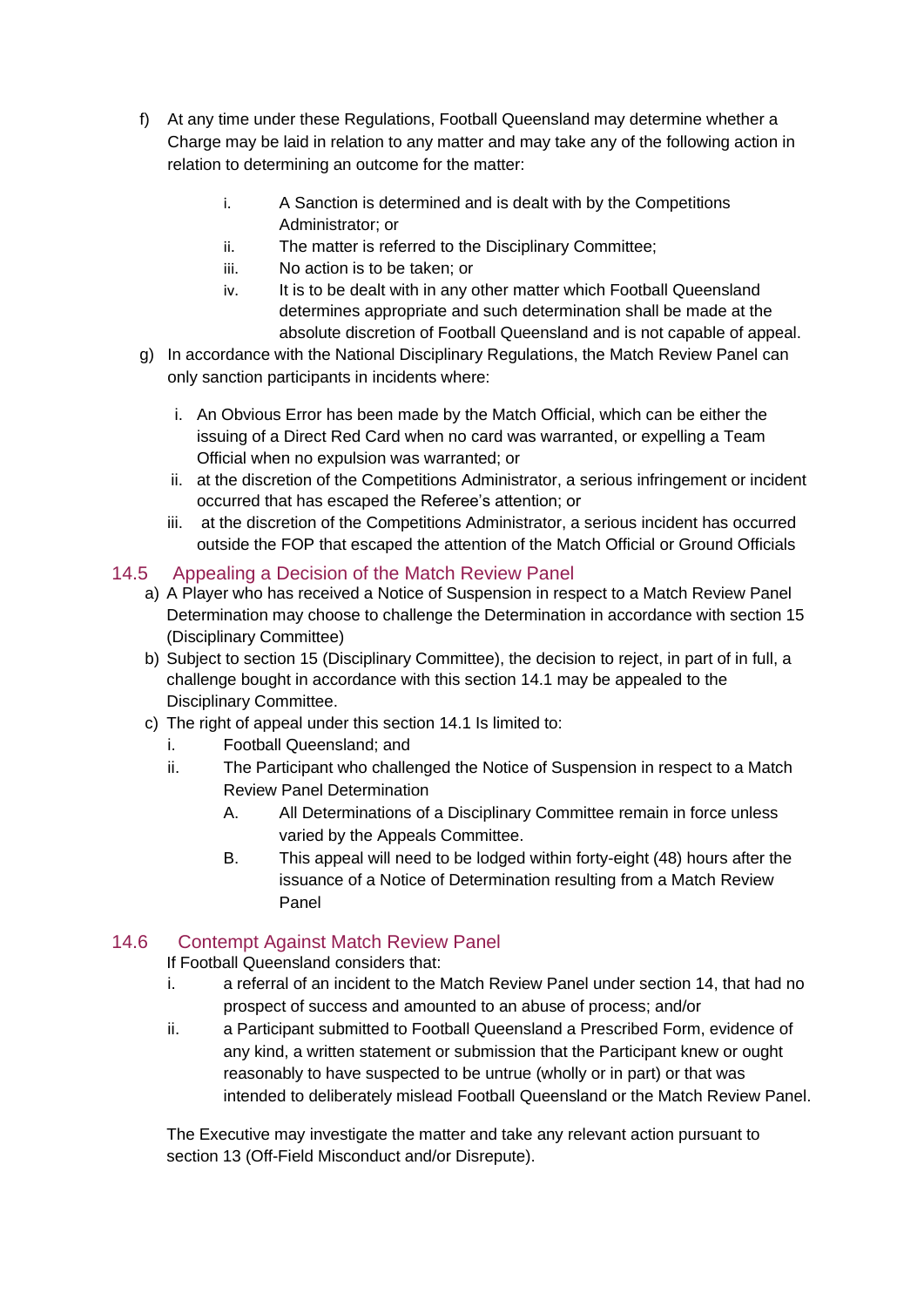# <span id="page-29-0"></span>**15 Disciplinary Committee**

#### <span id="page-29-1"></span>15.1 Jurisdiction

- a) Has jurisdiction to hear, and must determine, matters that have been referred to it in accordance with these Regulations.
- b) Must impose sanctions as are authorised under these Regulations, as per Schedule One (Table of Offences) or section 13 (Off Field Misconduct and/or Disrepute).

#### <span id="page-29-2"></span>15. 2 Challenging a Notice of Suspension

- a) Members acknowledge that a Match Official's decision to issue a Red Card cannot be reviewed by Football Queensland or by a Body and, except in the case of obvious error or mistaken identity, a Red Card and a Mandatory Match Suspension cannot be expunged.
- b) A Player who has received a Notice of Suspension in respect of a Red Card Offence (other than in respect of R4, R5 or R7, or in circumstances where the Suspension is equal to a Mandatory Match Suspension) may choose to challenge the Suspension in accordance with this section 15.2.
- c) A challenge pursuant to this section 15.2 is to be dealt with by the Disciplinary Committee.
- d) The Disciplinary Committee must only expunge a Red Card, in the event of obvious error or mistaken identity.
- e) The Disciplinary Committee must only expunge a Mandatory Match Suspension, in the event of obvious error or mistaken identity.
- f) In dealing with a challenge under this section and subject to this section, the Disciplinary Committee may:
	- i. Make a finding that the Offence has not been proven, in which case the Disciplinary Committee may, in its absolute discretion remove any Suspension/s that may have been imposed; or
	- ii. Make a finding that the Offence has been proven, in which case the Disciplinary Committee may, in its absolute discretion, increase the Suspension (at least) or decrease the Suspension; or
	- iii. Make a finding that the Player is guilty of a different Offence, or the same Offence but a different grading, in which case the applicable minimum Suspension must be applied and, if the Disciplinary Committee, in its absolute discretion, sees fit, it may impose any Additional Suspension.
- g) Subject to section 15, when determining a challenge in accordance with section 15.2., the Disciplinary Committee may consider:
	- i. The nature and severity of the Offence, including whether it was intentional, negligent or reckless;
	- ii. The nature and severity of any injuries suffered by the victim(s) of the Offence;
	- iii. The Player's past record and whether or not this is a repeat Offence;
	- iv. The remorse of the Player; and
	- v. Any extenuating circumstances relevant to the commission of the Offence.
- h) When determining a challenge in accordance with this section 15.2, the Disciplinary Committee must not take into account the following circumstances:
	- i. The significance or the importance to the Player or his or her Club of the Match in which the Offence was committed;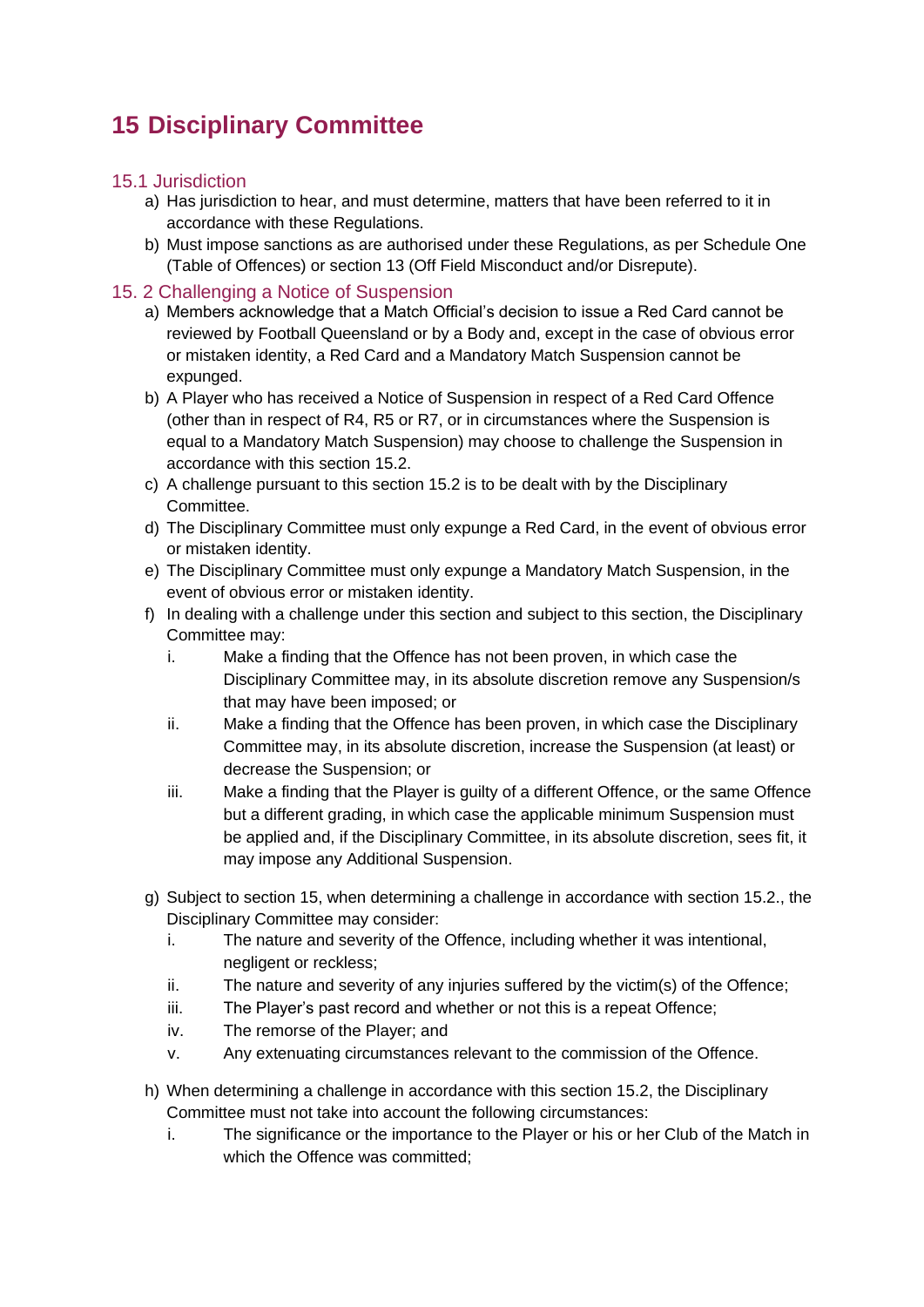- ii. the significance or importance of any Match, Fixture or Tournament in which the Player will be ineligible to participate because of the imposition of a Suspension imposed within the range of Schedule One (Table of Offences);
- iii. the point of the Match at which the Offence was committed;
- iv. the conduct, including actions, words or gestures of any Participant or Spectator during or related to the Match; and
- v. any disciplinary decision taken or failure to take a disciplinary decision by a Match Official during the Match
- i) If the identity of the Participant is at issue, prior to bringing the challenge under this section 15.2, the Participant must first challenge the Match Official Send-Off Report or the Notice of Suspension, as the case may be, in accordance with the National Disciplinary Regulations.
- j) If a Participant wishes to lodge a challenge to a Suspension under this section 15.2, the Participant must notify Football Queensland by submitting the following: **WHAT:**

**COMPULSORY**: a signed written statement by the Participant (or his or her Club) setting out the grounds upon which he or she relies; and

Video or photo evidence; and/or

Signed written statements from relevant witnesses; and/or

Character references from relevant persons

#### **WHEN:**

Within forty-eight (48) hours after the issuance of a Notice of Suspension by Football Queensland

#### **HOW:**

Email a Disciplinary Committee Hearing Application to Football Queensland and pay the relevant Application Fee.

- A. Participants should note that the time limit set out above is strict. Unless there are exceptional circumstances (to be determined by Football Queensland in its absolute discretion), if a Participant fails to comply with the requirements prescribed under section 15.2, including payment of the Application Fee, by the time specified therein, the Participant is deemed to have accepted the Suspension and waived his or her right to challenge the Suspension under this section 15.2.
- B. The Disciplinary Committee may in its absolute discretion request additional information from Football Queensland or the Participant prior to making a decision.
- C. After considering the evidence, the Disciplinary Committee will decide whether the challenge is to be rejected or is successful. The Disciplinary Committee is not obliged to give reasons for any decisions it makes.
- D. The Disciplinary Committee must notify Football Queensland of its decision within a reasonable time following referral from Football Queensland.
- E. Upon receipt of the Disciplinary Committee's determination, Football Queensland must, as soon as is practicable, notify in writing the Participant's Club and, if applicable, set out the revised Suspension in a Notice of Suspension and issue same to the Participant's Club. That Club must, as soon as is practicable, advise the Participant of the Disciplinary Committee's determination and, if applicable, provide the Participant with a copy of the notice of Suspension. Failure by the Club to do so is deemed to be a breach of these Regulations and will result in a \$250 fine against the Club.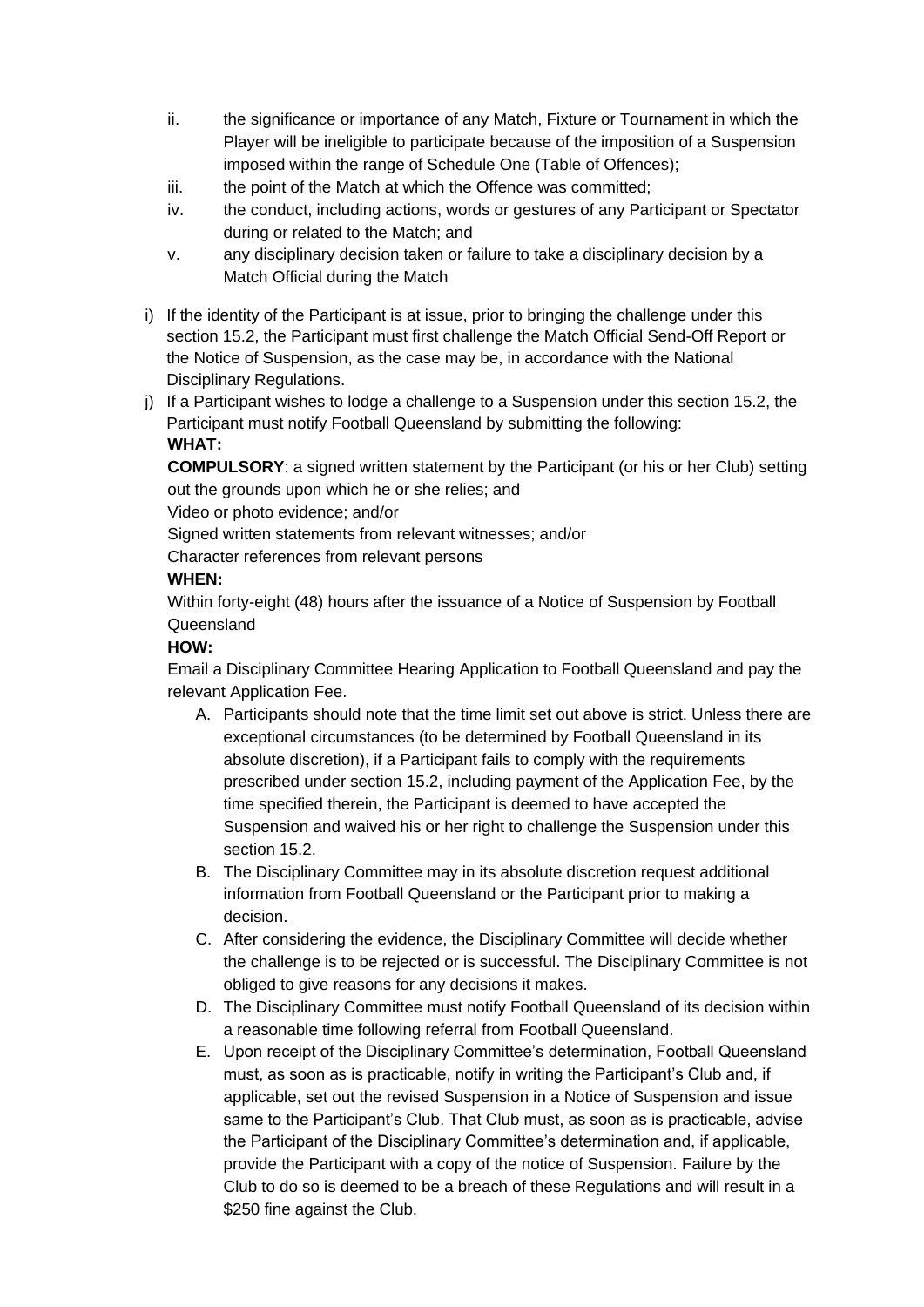## <span id="page-31-0"></span>15.3 Appealing a Decision of the Disciplinary Committee

- a) Subject to section 16 (Appeals Committee), the decision to reject, in part of in full, a challenge bought in accordance with section 15.2 (Challenging a Notice of Suspension) may be appealed to the Appeals Committee.
- b) The right of appeal under section 16 is limited to:
	- i. Football Queensland; and
	- ii. The Participant who challenged the Notice of Suspension in accordance with this section 15.3
		- a) If a Participant wants to appeal to the Appeals Tribunal pursuant to this section 15.3, the Participant must, within seven (7) working days of the issuance of the decision of the Disciplinary Committee to the Club by Football Queensland.
	- iii. Pay to Football Queensland the relevant Application Fee (as per Schedule 2, Application Fees)
	- iv. Submit to Football Queensland a completed and signed Notice of Appeal;
	- v. Submit to Football Queensland all supporting material, including any additional evidence; and
	- vi. Submit to Football Queensland any written submissions the Participant intends to rely on.
		- a) Participants should note that the time limit set out above is strict. Unless there are exceptional circumstances (to be determined by Football Queensland in its absolute and sole discretion), if Football Queensland does not receive the material and the Application Fee prescribed under section 15.3 by the time specified therein, the Participant is deemed to have waived his or her right to appeal the decision of the Disciplinary Committee to the Appeals Committee.
		- b) All Determinations of a Disciplinary Committee remain in force unless varied by the Appeals Committee.

## <span id="page-31-1"></span>15.4 Contempt Against the Disciplinary Committee

- a) If the Disciplinary Committee considers that:
	- i. A challenge pursuant to section 15.2 (Challenging a Notice of Suspension) had no prospects of success and amounted to an abuse of process; and/or
	- ii. A Participant submitted to the Disciplinary Committee evidence of any kind, a written statement or submission that the Participant knew or ought reasonably to have suspected to be untrue (wholly or in part) or that was intended to deliberately mislead the Disciplinary Committee, the Disciplinary Committee may refer the matter to Football Queensland which may investigate the matter and take any relevant action pursuant to section 13 (Off-Field Misconduct and/or Disrepute).

# <span id="page-31-2"></span>**16 Appeals Committee**

#### <span id="page-31-3"></span>16.1 Jurisdiction

The Appeals Committee has jurisdiction to hear appeals from a Disciplinary Committee in accordance with these Regulations and must determine appeals, including imposition of any sanction, in accordance with these Regulations.

#### <span id="page-31-4"></span>16.2 Standing to Appeal

Despite anything to the contrary contained in these Regulations and for the avoidance of doubt,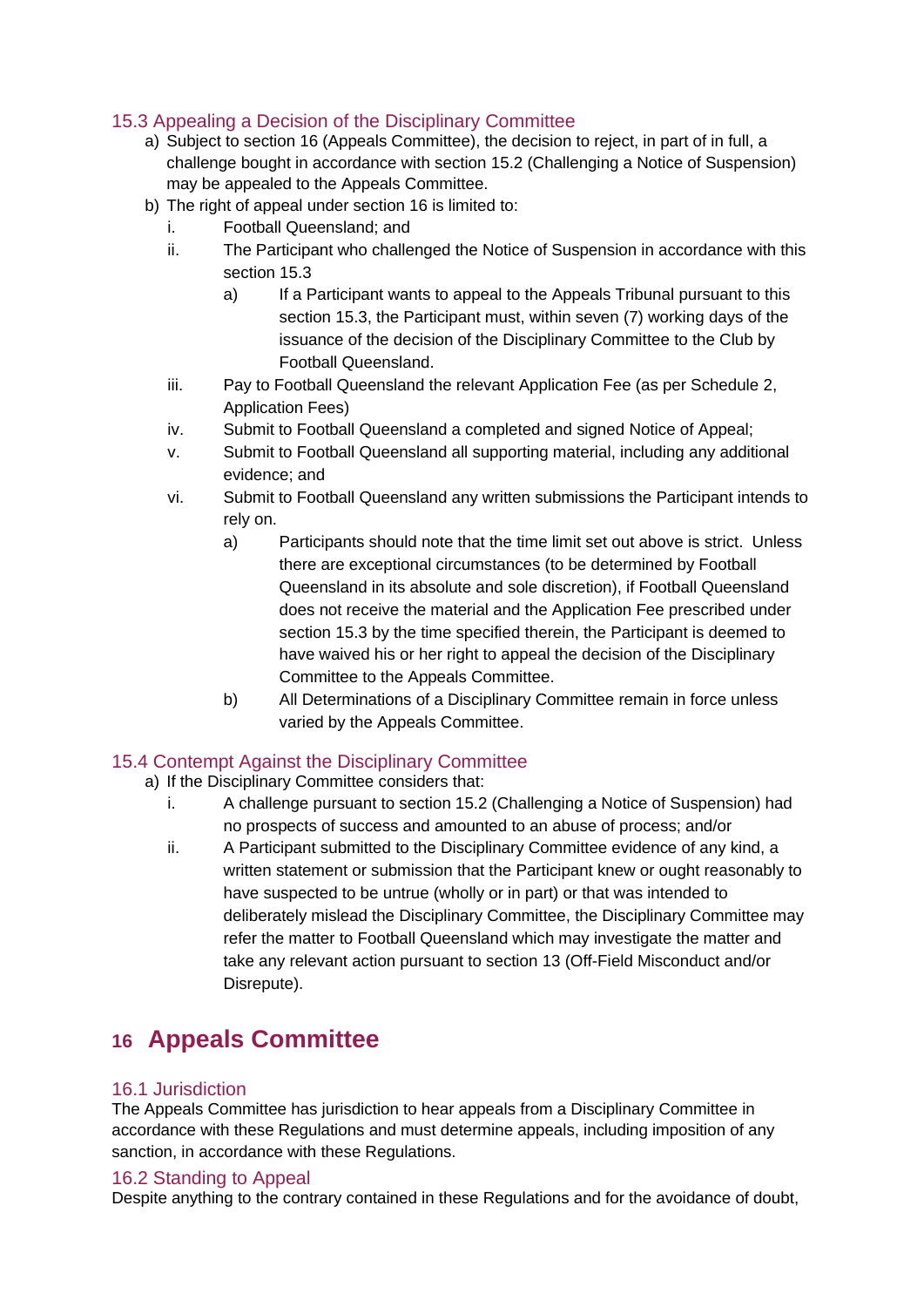only the Members set out in this section 16 (subject to section 16.3 - Grounds of Appeal) and Football Queensland have standing to appeal matters to the Appeals Committee.

#### <span id="page-32-0"></span>16.3 Grounds of Appeal

The sole grounds of an appeal to the Appeals Committee are:

- a) The decision of a Body was affected by actual bias (proven);
- b) The decision was one that was not reasonably open to a Body having regard to the evidence before the Body;
- c) Severity, but only where a Body imposed one or more of the following sanctions and then only where that sanction is greater than the Minimum Sanction/Suspension applicable to that relevant Offence:
	- i. A Fixture/Match Suspension of six (6) or more Matches/Fixtures (excluding Trial Matches, Tournaments, Pre-Season Competitions or any Football Queensland representative matches); or
	- ii. A Time Suspension of three (3) or more months; or
	- iii. A fine of three thousand dollars (\$3,000) or more; or
	- iv. A deduction of, loss or ban on accruing six (6) or more competition points;
- d) Leniency, but only in the case of an appeal brought by Football Queensland as the Competition Administrator.

#### <span id="page-32-1"></span>16.4 Decisions of the Appeals Committee

- a) An Appeals Committee Determination will be in accordance with the majority opinion of the Appeals Committee members.
- b) The Appeals Committee has the power to:
	- i. Dismiss, allow in whole or in part an appeal, or vary (whether by way of reduction or increase) a Determination, including any sanction or penalty, made by a Body;
	- ii. Subject to any applicable Minimum Suspension/Sanction and Maximum Suspension, impose any sanction, measure or make any order it thinks fit or that the Body, could have imposed under these Regulations;
	- iii. Conduct a fresh hearing of the matter; or
	- iv. Remit the matter to the Body from which the appeal originated, for rehearing and issue any directions or orders in relation to the rehearing of the matter that the Appeals Committee deems appropriate.
- c) No Determination of a Disciplinary Committee will be quashed or held invalid by the Appeals Committee by reason only of any defect, irregularity, omission or other technicality, provided the Appeals Committee is satisfied there has not been a miscarriage of justice.
- d) Any failure to comply with a Determination of the Appeals Committee is deemed to be contempt of a Committee and may be sanctioned pursuant to section 16.4 (Contempt Against a Committee).
- e) The Appeals Committee will use its reasonable endeavours to issue a full written Determination, with reasons for decision, within ten (10) working days of the completion of any hearing.

#### <span id="page-32-2"></span>16.5 Appeal from a Disciplinary Committee

- a) Any Appeal of a Determination made by the Appeals Committee is to be dealt with under Football Queensland By-Law 11
- b) Appeals may be referred to the Football Queensland General Purpose Tribunal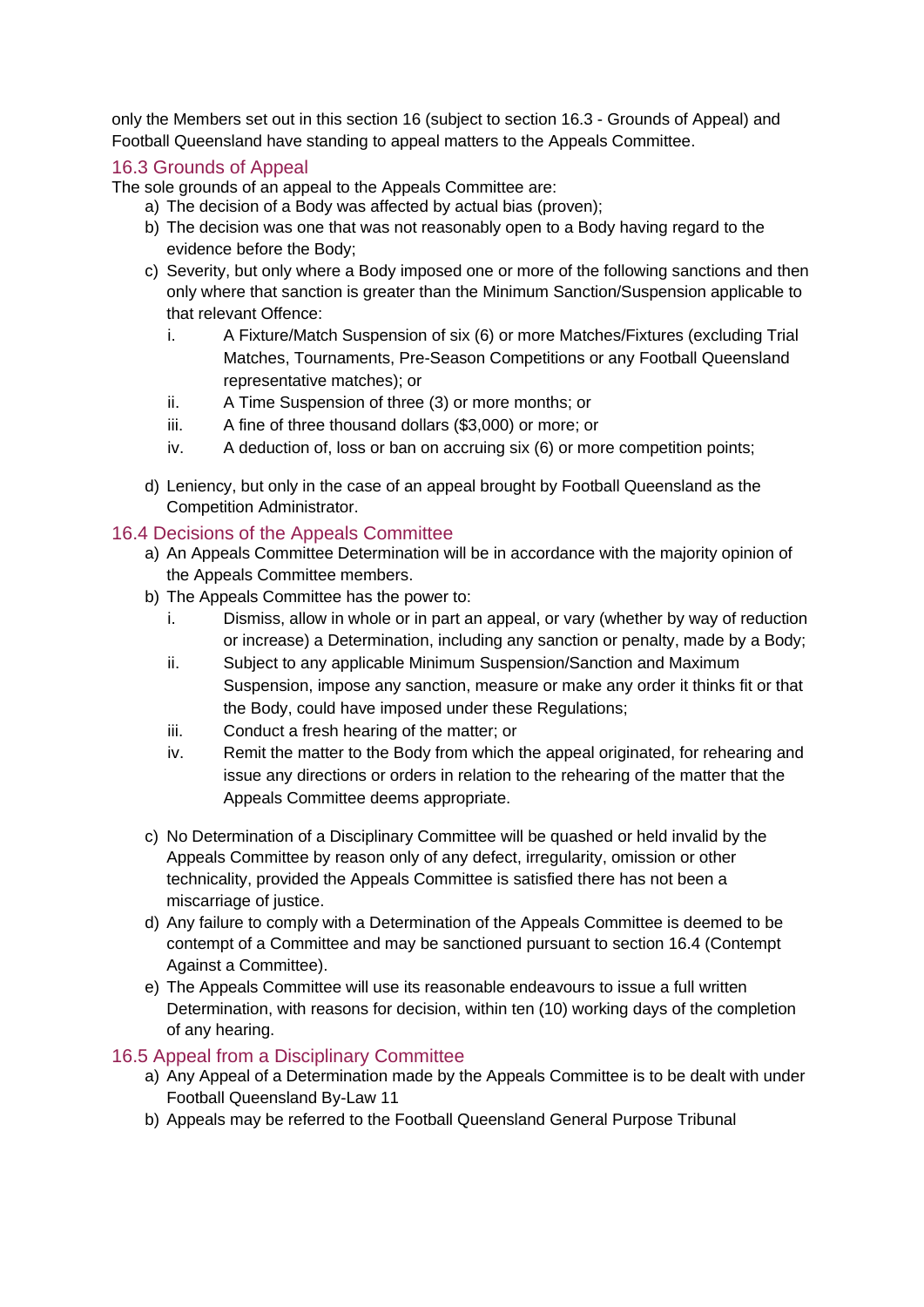#### <span id="page-33-0"></span>16.6 Abandoned Appeals

An appellant may abandon an appeal prior to any hearing by giving written notice to Football Queensland in which case the Application Fee, in Football Queensland sole and absolute discretion, be refunded.

# <span id="page-33-1"></span>**17 General Tribunal and Appeals Tribunal**

The authority and jurisdiction of the General Tribunal and Appeals Tribunal is outlined in Football Queensland By-Law 11.

## <span id="page-33-2"></span>**18 Types of Disciplinary Sanctions**

- a) The following disciplinary sanctions may be imposed against a Club;
	- i. a reprimand;
	- ii. a fine;
	- iii. place the Club on a bond;
	- iv. a deduction or loss of Competition points;
	- v. ban on the registration or transfer of any Players for a specified period of time;
	- vi. annulment of registration of a Participant;
	- vii. suspension from participation in a Match or Matches;
	- viii. exclusion, suspension or expulsion from a Competition;
	- ix. playing a match without spectators or on neutral territory;
	- x. a ban on playing in a particular stadium;
	- xi. annulment of a result of a match;
	- xii. relegation to a lower division; or
	- xiii. such other disciplinary sanctions or measures as is appropriate in all circumstances, included as prescribed in FA and FIFA Statutes.
- b) The following disciplinary sanctions may be imposed against an individual (Participant):
	- i. A reprimand;
	- ii. A fine;
	- iii. Return of award;
	- iv. Place the individual on a bond;
	- v. Ban on registration of Player with any Club for a specified period of time;
	- vi. Annulment of registration of a Participant;
	- vii. Suspension from participation in a Match, Matches, Fixture or Fixtures;
	- viii. Suspension or expulsion from a Competition;
	- ix. Suspension or cancellation of licence or accreditation, including coaching accreditations;
	- x. Termination of registration or playing contract;
	- xi. A ban from the dressing rooms and/or substitutes bench;
	- xii. A ban from entering a stadium;
	- xiii. Ban from taking part in any Football Related Activity; or
	- xiv. Such other disciplinary sanctions or measures as is appropriate in all circumstances, including as prescribed in FA and FIFA Statutes.

# <span id="page-33-3"></span>**19 Serving of Suspensions**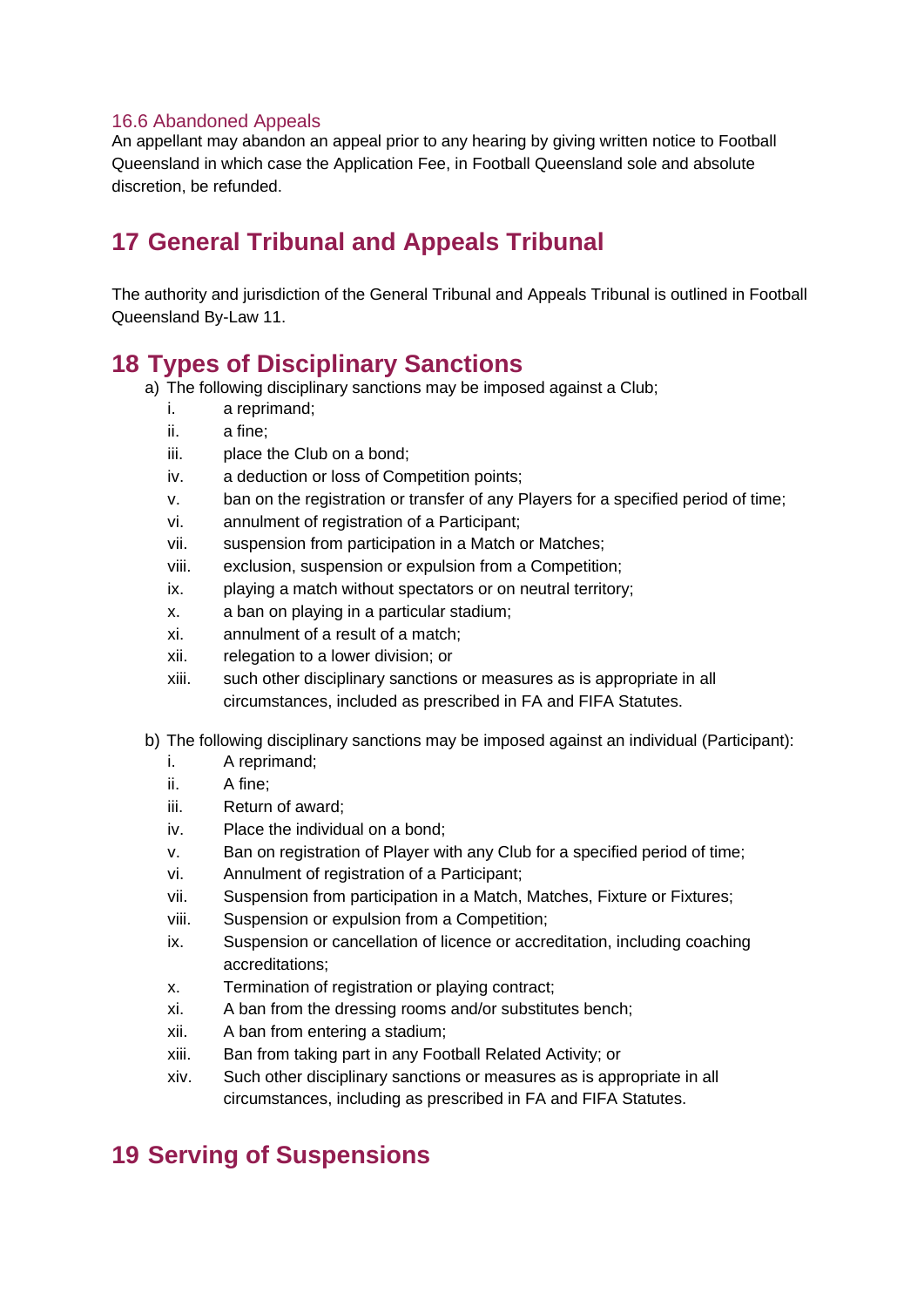## <span id="page-34-0"></span>19.1 Application of Suspensions and Determinations

- a) Upon the issuance of a Suspension or Determination by Football Queensland or a Body, Football Queensland has the obligation to ensure that the Suspension or Determination is applied correctly in accordance with this section and with any other directive imposed by Football Queensland from time to time. Such decision will be final and not subject to challenge or appeal.
- b) In the case of a Regulation being interpreted in two (2) or more different ways, or in the case of any other ambiguity in the application of these Regulations to the serving of Suspensions, Football Queensland reserves the right to determine how Suspensions will be served. Any such determination is final and not subject to challenge or appeal.
- c) A Player who receives a Red Card, or a Team Official who is expelled by the Referee, must serve at least a one (1) match Mandatory Match Suspension (subject to the outcome of any determination made in accordance with section 15.2, if applicable).
- d) A match suspension means a ban from taking part in a match, either as a Player, a Team Official or a Match Official, or to attend it in the area immediately surrounding the field of play.

## <span id="page-34-1"></span>19.2 Suspensions to be Served Immediately

a) Subject to this section 19, any Suspension must be served immediately. In serving a Suspension, a Participant and Football Queensland must take into consideration any Fixtures or time served while awaiting the issuance of the Notice of Suspension or Determination.

## <span id="page-34-2"></span>19.3 Club Responsibility on Suspensions and Team Sheets

- a) Clubs and Club Officials are responsible for ensuring their Participants correctly and fully serve any Suspension.
- b) Clubs and Club Officials are responsible for ensuring that Participants serving a Suspension are not listed on the Team Sheet or are crossed off the Team Sheet prior the match commencing. Failure to do so may result in the Club and/or Club Official being sanctioned by Football Queensland under section 13 (Off Field Misconduct and/or Disrepute).

## <span id="page-34-3"></span>19.4 Types of Suspensions

- a) Football Queensland or a Body may issue a Suspension either in terms of the number of Fixtures for which a Participant will be suspended **(Fixture Suspension)** or the period time for which the Participant will be suspended **(Time Suspension)**.
- b) A Member does not need to be registered to serve a Time Suspension. Subject to section 19.4.1, or unless Football Queensland has determined otherwise in its absolute discretion, a Member must be registered to serve a Fixture Suspension.
- c) A Participant subject to a Fixture Suspension as a Spectator only, does not need to be registered to serve a Fixture Suspension.

#### <span id="page-34-4"></span>19.4.1 Fixture Suspensions

- a) A Fixture Suspension imposed on a Player (resulting for a red card or disciplinary committee determination) participating in:
	- i. eleven-a-side football, only affects that Player's participation in eleven-a-side football; or
	- ii. futsal, only affects that Player's participation in futsal.

aa) Notwithstanding anything to the contrary in this section 19.4.1 a Participant subject to a Suspension for the accumulation of Yellow Cards in accordance with section 10.3 to section 10.5 below:

i. must serve that Suspension exclusively in the Competition (and age-grade) in which the Yellow Card giving rise to the relevant Mandatory Match Suspension was received (For the avoidance of doubt, a Participant must serve the suspension in the age-grade in which the majority of yellow cards have been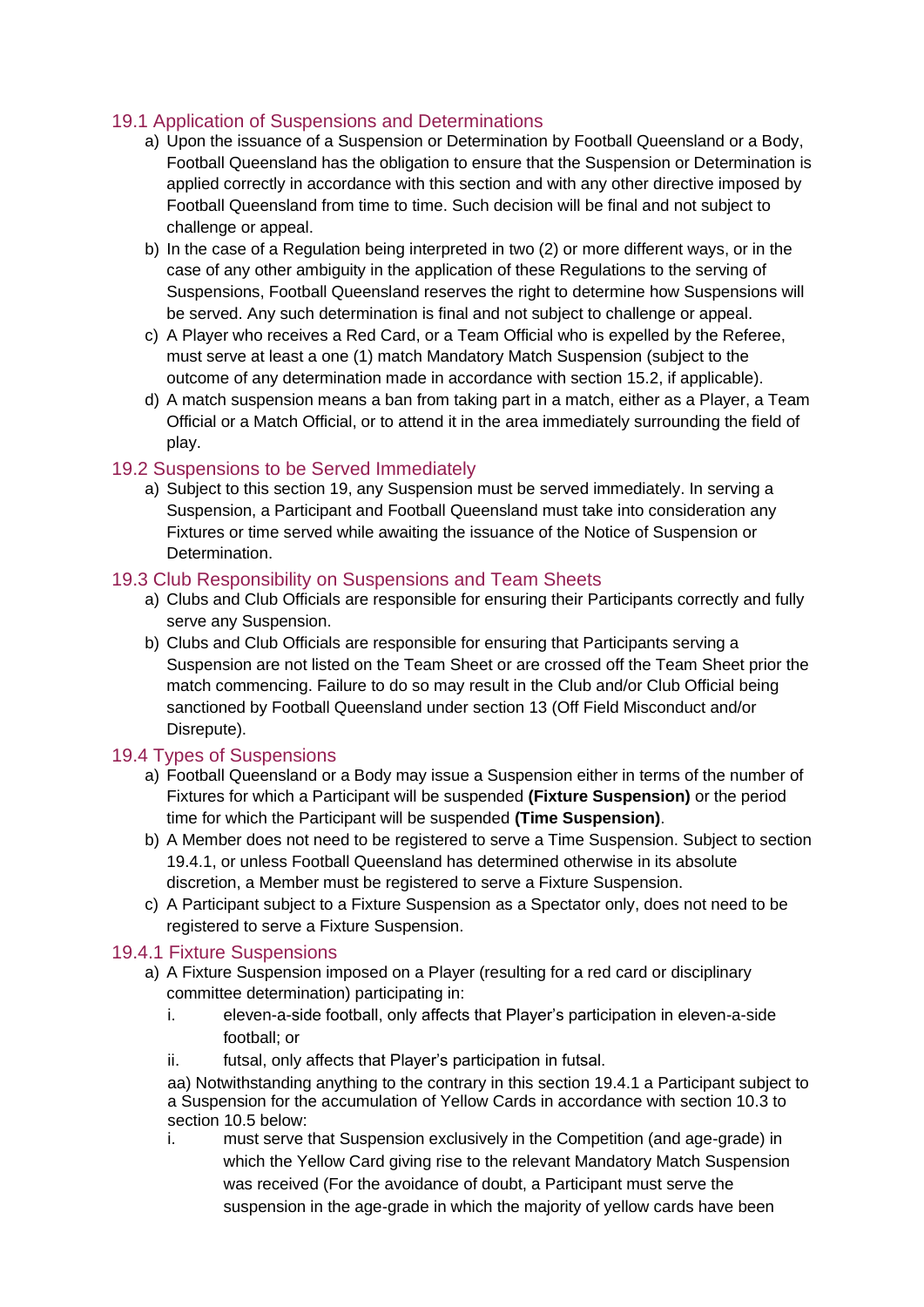received or in the event that yellow cards are evenly split across age-grades, the Participant is to serve the suspension in the age grade in which the last yellow card was received); and

- ii. is eligible to play in any other Competition, event or Tournament while serving that Suspension.
- b) A Participant subject to a Fixture Suspension resulting from or related to any Premiership, Championship, Cup or FA Cup Fixture, must serve that Suspension in the next Premiership, Championship, Cup or FA Cup Fixture(s) in which that Participant's Team or Club plays in, whichever occurs first, until that Suspension is served in full. A Participant cannot serve such a Suspension in a Trial Match, Tournament, Pre-Season Competition, FA national titles, any Football Queensland Representative Match, any competition, event or tournament conducted by another Member Federation or any other match/fixture.
- c) A Participant subject to a Fixture Suspension resulting form or related to any Football Queensland Representative Match must serve that Suspension in the next consecutive Fixture(s) (be that a Football Queensland Representative Match, Premiership, Championship, Cup or FA Cup Match/Fixture) in which that Participant's Team or Club plays in, whichever occurs first, until the Suspension is served in full. A Participant cannot serve a Suspension in a Trial Match, Tournament or a Pre-Season Competition.
- d) A Participant subject to a Fixture Suspension resulting from or related to a Trial Match, a Pre-Season Competition or any Tournament must serve that Suspension in the next consecutive Trial Match, Pre-Season Competition, Tournament, Premiership, Championship, Cup or FA Cup Match/Fixture in which the Participant's Team or Club plays in, whichever occurs first, until the Suspension is served in full.
- e) A Participant must serve a Fixture Suspension in the same age-grade and Competition for which he or she received that suspension and will not be eligible to participate in any Match/Fixture of any Competition until that Suspension is served in full. If a Fixture Suspension extends over one (1) or more Seasons, that Suspension must be served in the age-grade in which the Participant would normally participate in the following Season(s).
- f) While subject to a Fixture Suspension, a Participant may only participate in a Trial Match, Tournament or a Pre-Season Competition if the Participant's Club has obtained written approval from Football Queensland to do so. That approval is to be at Football Queensland's sole and absolute discretion. To the extent that any Determination by a Body permits, or seeks to permit, a Participant to participate in a Trial Match, Tournament or a Pre-Season Competition, that part of the Determination will not apply.
- g) Unless Football Queensland or a Body determines otherwise a Fixture Suspension applies to the Participant in the capacity in which the Participant was acting when he or she committed the Offence giving rise to the Suspension.
- h) While serving a Fixture Suspension, a Participant must not, on the day of a Fixture, act in any manner or role for which he or she has been suspended.
- i) For the purposes of section 19.4.1, a Participant subject to a Fixture Suspension as a Player of Official must not:
	- i. Enter the field of play, its surrounds, the Technical Area, players race, dressing rooms or any other place within a stadium, venue, ground or Centre, where players and/or officials are likely to assemble to prepare for a match;
	- ii. Be seated in an area in a stadium, venue, ground or Centre normally reserved for players and/or officials;
	- iii. Have any contact with the Host Broadcaster or any other media where the purpose of such contact is for it to be electronically broadcast to the public,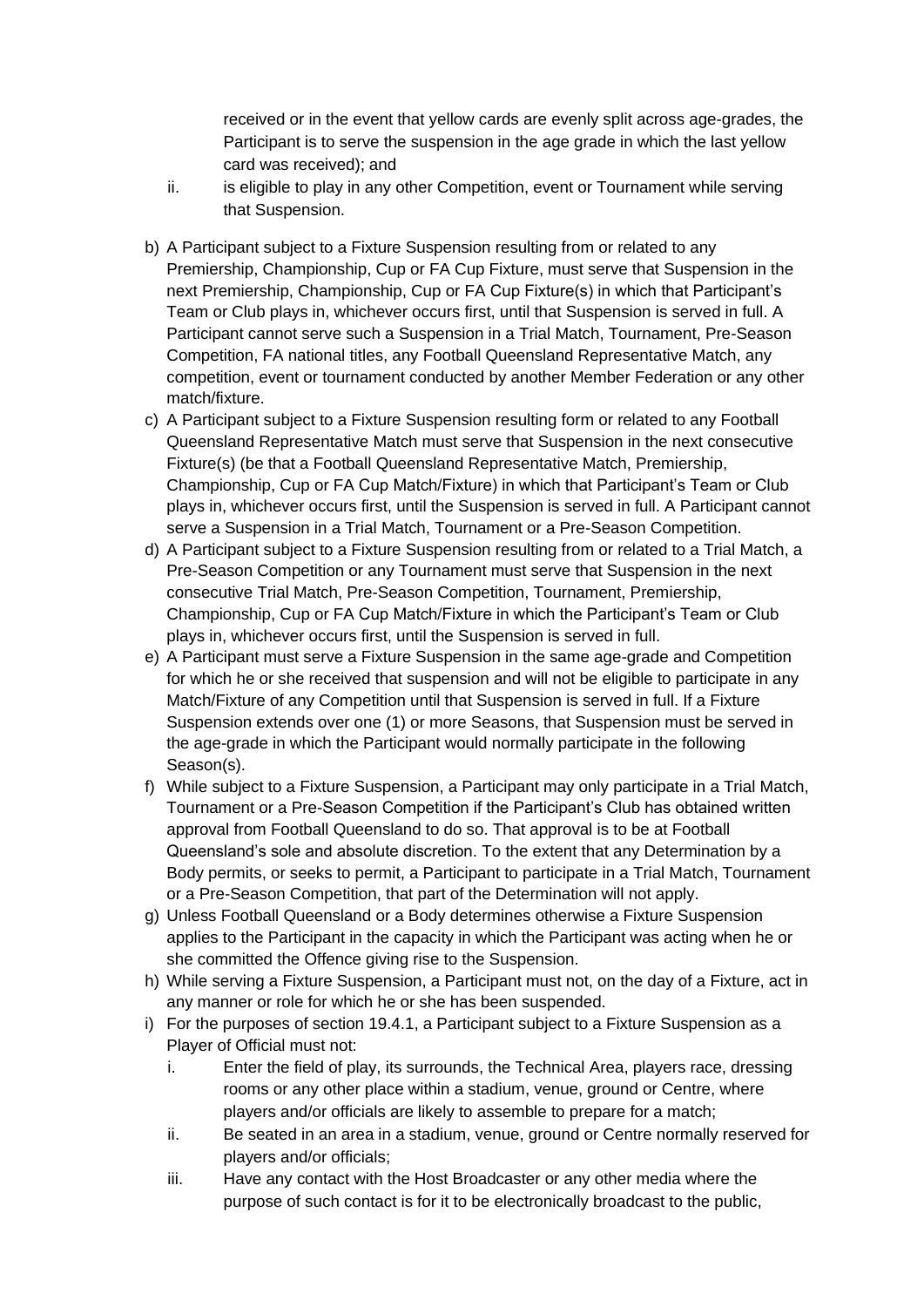including (but not limited to) participating in any post-match press conference and participating in television or radio interviews; and

- iv. In the case of a coach, must not provide or attempt to provide coaching instructions and must not engage or attempt to engage a third party to relay coaching instructions.
- j) For the purposes of section 19.4.1, a Participant subject to a Fixture Suspension as a Spectator must not enter a stadium, venue, ground or Centre during a Fixture until that Suspension is served in full. Unless a Body determines otherwise, a Fixture Suspension imposed on a Participant as a Spectator will be served in accordance with section 19.
- k) Where a Participant the subject of a Fixture Suspension is unable to register with a Club participating in a Competition that he or she would otherwise be able to serve the Fixture Suspension in accordance with these Regulations, that Participant may register with a club in another competition and Football Queensland may, in its absolute discretion, allow that Participant to serve the Fixture Suspension in that other competition.
- l) Where a Fixture Suspension extends over one (1) or more Seasons and the Participant does not return to participate in a Competition in the following Season(s), that Participant must serve any Suspension in whichever competition he or she subsequently participates in, if any. If Football Queensland determines, in its absolute discretion, that the Participant joined that Competition for the purpose (in whole or in part) of enabling that Participant to serve that Suspension in that other competition, any suspension served in that other competition may not be permitted to count towards the serving of the Suspension.

## <span id="page-36-0"></span>19.4.2 Time Suspensions

- a) A Time Suspension affects a Participant's participation in both eleven-a-side football and futsal, regardless of whether the infringement was committed in eleven-a-side football or futsal Match.
- b) Upon issuing a Time Suspension, Football Queensland or a Body must provide a start date for the Suspension.
- c) If, in this case of a Time Suspension, some or all of the suspension coincides with any non-playing period(s), then such non-playing period(s) must not be counted towards the satisfaction of that suspension, unless Football Queensland determines otherwise (refer to section 12.7 of the National Disciplinary Regulations).
- d) Unless Football Queensland or a Body determines otherwise, a Participant issued with a Time Suspension is ineligible to participate in all Football Related Activities for the duration of the Suspension.
- e) Football Related Activities include, but are not limited to:
	- i. Taking to the Field of Play as a Player or Match Official in any match or competition sanctioned or administered by Football Queensland, Clubs, Centres, Association Members, Zones or their clubs;
	- ii. Taking a position or acting as a coach, Team Official or Club Official in any match or competition sanctioned or administered by Football Queensland, Clubs, Centres, Association Members, Zones or their clubs (in the case of a coach, this includes providing or attempting to provide coaching instructions or engaging or attempting to engage a third party to relay coaching instructions);
	- iii. Entering the Field of Play, its surrounds, the Technical Area, players race, dressing room or any other place within a venue on match day where players, coaches or Officials are likely to assemble to prepare for a match;
	- iv. Taking part as a player, coach, Team Official or Club Official in any training session conducted by or for a team or club participating in any matches or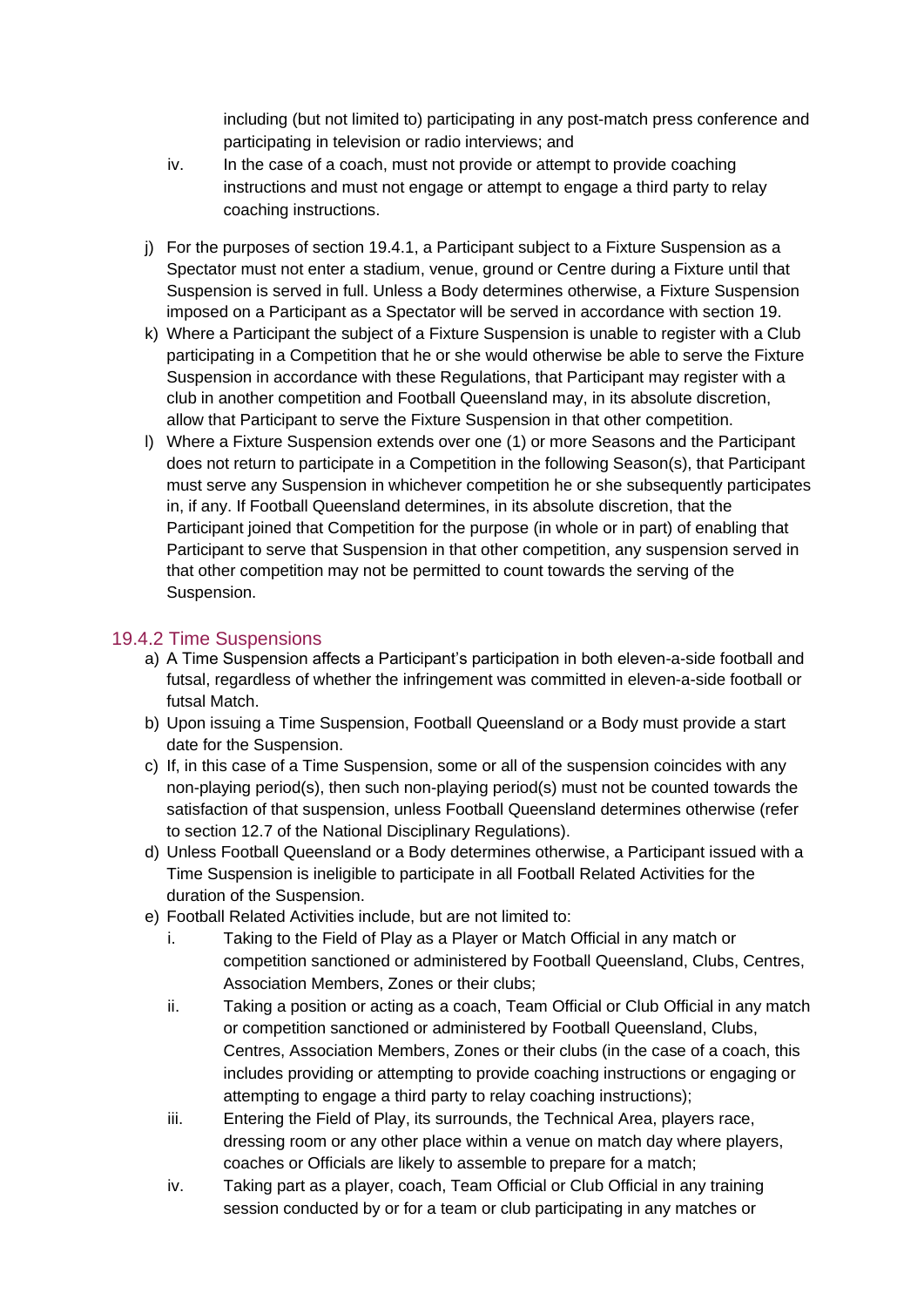competitions sanctioned or administered by Football Queensland, Clubs, Centres, Association Members, Zones or their clubs;

- v. Acting in any way as a Team Official, Club Official, Association Member/Zone Official, including but not limited to, participating in or carrying any function as a member of a committee, sub-committee or board of directors (whether paid, voluntary, honorary) at any level (to the extent such as a restraint permissible by law);
- vi. Having any contact with the Host Broadcaster or any other media where the purpose of such contact is for it to be electronically broadcast to the public, including (but not limited to) participating in any post-match press conference and participating in television or radio interviews;
- vii. Attending any function or event coordinated, conducted or sanctioned by Football Queensland; and/or
- viii. Entering a stadium, venue, ground or Centre during any match, competition or training session sanctioned or administered by Football Queensland, Clubs, Centres, Association Members, Zones or their clubs.

## <span id="page-37-0"></span>19.5 Effect of Abandoned Matches

- a) If a Suspension is to be served in terms of Matches, only those Matches played count towards the execution of the Suspension. If a Match is abandoned, cancelled or forfeited, a suspension is only considered to be served if the Team to which the suspended Participant belongs is not responsible for the conduct that led to the abandonment, cancellation or forfeiture.
- b) A Yellow Card issued during an abandoned Match will be expunged if that Match is replayed and upheld if that Match is not replayed.
- c) A Direct Red issued during an abandoned Match will be upheld regardless of whether the Match is replayed or not.

## <span id="page-37-1"></span>19.6 Friendly/Trial Matches

- a) If a Suspension is to be served in terms of Matches, matches that do not form part of an official Competition (Pre-Season Cup, Tournaments, Premiership etc.) will not count towards the execution of the suspension.
- b) If a Suspension is to be served in terms of Time, Time served towards the execution of the suspension will only be counted during Competition periods.
- c) Football Queensland reserves the right to determine if a Participant is allowed to participate in a friendly/trial match whilst under suspension. Any such determination is not subject to challenge or appeal.
- d) A Participant who receives a Mandatory Match Suspension in a Friendly, must serve that suspension in his or her Team's next Friendly. A Participant who receives match suspension in addition to a Mandatory Match Suspension for a Direct Red Card that occurs in a Friendly, may be required by Football Queensland or a Body to serve the suspension in the next Matches (forming part of a Competition) in which his or her Team participates (rather than the next Friendly).

## <span id="page-37-2"></span>19.7 Recognition of Suspensions

a) Any sanction imposed on a Member (or on a person or entity seeking to become a Member) by FA, AFC, FIFA or any other confederation, national association, Member Federation, Club, Centre, Referees Body, Association Member, affiliated association or their clubs, may be endorsed and applied by Football Queensland, in its absolute discretion, across the State.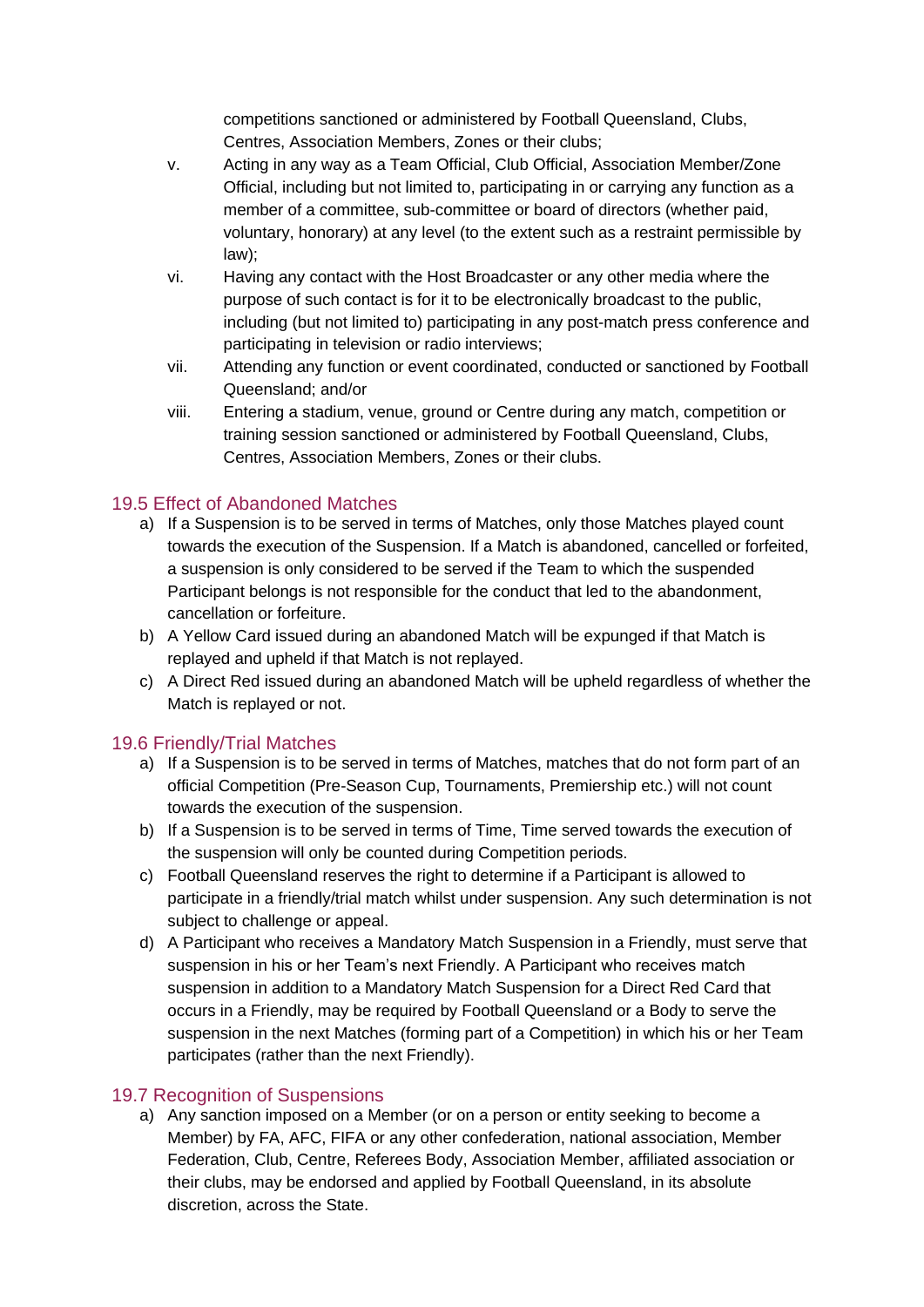b) Football Queensland reserves the right to notify any sanction imposed pursuant to these Regulations to FA, AFC, FIFA or any other confederation, national association, Member Federation, Club, Centre, Referees Body, Association Member, affiliated association or their clubs.

# <span id="page-38-0"></span>**20 Suspension Orders**

## <span id="page-38-1"></span>20.1 Interim Suspension Orders

- a) Where a Member is the subject of a Send-Off or Incident Report or is being investigated by the Board, a Body or Football Queensland in relation to an alleged act of Misconduct and/or Disrepute pursuant to On Field Misconduct, the Board or Football Queensland may order that the Member be suspended, pending determination of the matter, from all specific Football Related Activity for such period and on such terms and conditions as the Board or Football Queensland determines, in its absolute discretion (an Interim Suspension Order).
- b) The period of the Interim Suspension Order will not be capable of lasting beyond the date upon which any investigation referred to in section 15.2, or any disciplinary proceedings, are concluded.

#### <span id="page-38-2"></span>20.2 Suspension for criminal charge and offences

Football Queensland will have the power to order that a Participant be suspended from all or any specific Football Related Activity for such period and on such terms and conditions as it considers fit where the Member has been charged with a criminal offence or had a criminal offence proven against him or her and Football Queensland determines, in its absolute discretion, that there is a risk of harm to another Member(s).

#### <span id="page-38-3"></span>20.3 Suspension following disqualification of a blue card

Where a Participant is prohibited under child protection legislation from regulated activity relating to children, Football Queensland may order that Participant be suspended immediately from all or any specific Football Related Activity for such a period and on such terms and conditions as it determines, in its absolute discretion.

# <span id="page-38-4"></span>**21 Social Media and Detrimental Public Comment**

- a) Without limiting the Football Queensland Social Media Policy or FA Rules and Regulations, a Member must not make public or media comment (including via social media) which is detrimental to Football Queensland, FA, and their commercial partners or to the interests of the game.
- b) Without limitation, a Member will breach these Regulations and be deemed to be making comment detrimental to the interests of the game if, in making any public or media comment (including social media), the Member:
	- i. Denigrates or criticises Football Queensland (including any of its staff or Board), FA or any of their commercial partners;
	- ii. Denigrates or criticises another Member, whether in relation to incidents that have occurred in a Match/Fixture or otherwise;
	- iii. Denigrates or criticises a Participant by inappropriately commenting on any aspect of his or her performance, abilities or characteristics;
	- iv. Refers to the likely outcome of a matter being investigated by Football Queensland or a matter or hearing before a Body;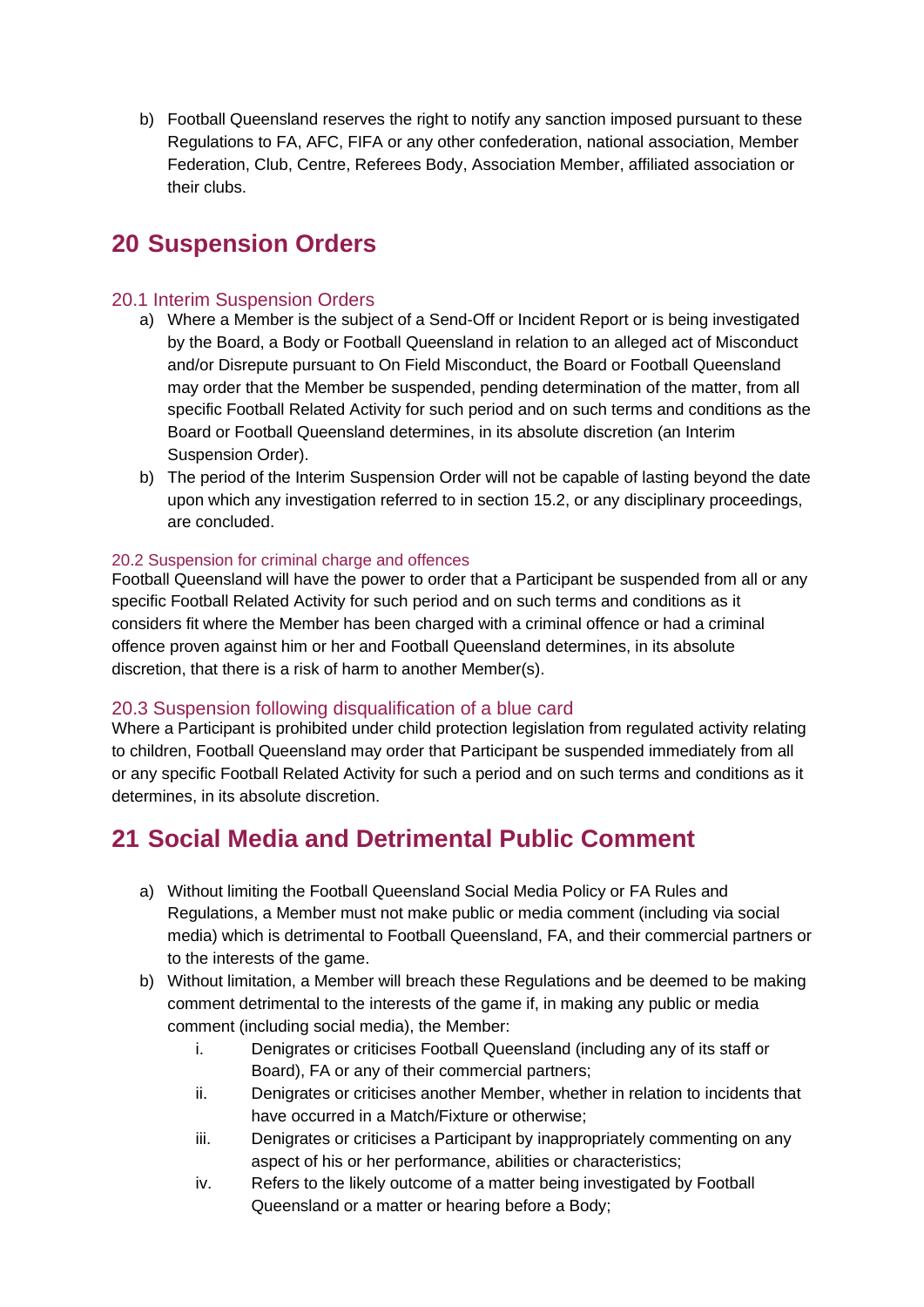- v. Criticises the outcome of a Football Queensland investigation;
- vi. Criticises the decision of a Body;
- vii. Criticises a Body or any of its members; or
- viii. Criticises any evidence, submission or other comment made by any person at or in relation to a matter or hearing before a Body.
- c) Football Queensland may, in its absolute discretion, deal with such matters pursuant to section 13 (Off-Field Misconduct and/or Disrepute).
- d) Where there is evidence that a Member has made a public or media comment (including via social media) in breach of section 21 (a) of these Regulations, , that Member will be presumed to have made the comment and the onus will be on the Member to satisfy Football Queensland or the Tribunal, as the case may be, that the Member did not do so. For example, if the offending comment is made on the Member's social media account, that Member will be presumed to have posted that comment and the onus will be on that Member to satisfy Football Queensland or the Tribunal that the Member did not do so.
- e) Members are responsible for their own social media and email accounts and must ensure they keep their usernames and passwords by which they access their own social media and email accounts confidential and secure at all times. Members must ensure computers and mobile devices are not left unattended and/or without password protection.

# <span id="page-39-0"></span>**22 Spectators**

- a) These Regulations in conjunction with the FA Spectator Code of Behaviour apply to all Spectators attending any Match or any training session conducted by or on behalf of a Club
- b) Football Queensland and associated Tribunals have jurisdiction under these Regulations to determine matters involving Spectators and to issue sanctions against;
	- i. Spectators;
	- ii. Players or Officials who are children or wards of any Spectators, in respect to the behaviour of any spectator; and
	- iii. Clubs, in respect of the behaviour of any Spectator
- c) In the event of an alleged breach of these Regulations and/or the FA Spector Code of Behaviour, Football Queensland may refer the matter to a General Tribunal under Football Queensland By-Law 11 and seek an appropriate sanction including, but not limited to, banning a Spectator from attending Matches or suspending a Player (who is the child of a Spectator) from participating in Matches.
- d) Any ban imposed by FA under the FA Rules and Regulations against a person may be applied by Football Queensland across all Matches under FQ jurisdiction and all Matches and Competitions sanctioned and/or administered by Clubs or Zones
- e) Any ban imposed by a Member Federation, Club, Zone, Association, Centre or their clubs under the applicable rules and regulations may be applied by Football Queensland across all Matches under FQ jurisdiction and all Matches and Competitions sanctioned and/or administered by Clubs or Zones
- f) A Club is responsible, and liable, for the conduct and behaviour of its supporters, whether at home or away Matches
- g) It is the home/host Club's or Zones responsibility to ensure the FA Spectator Code of Behaviour is implemented and enforced against all Spectators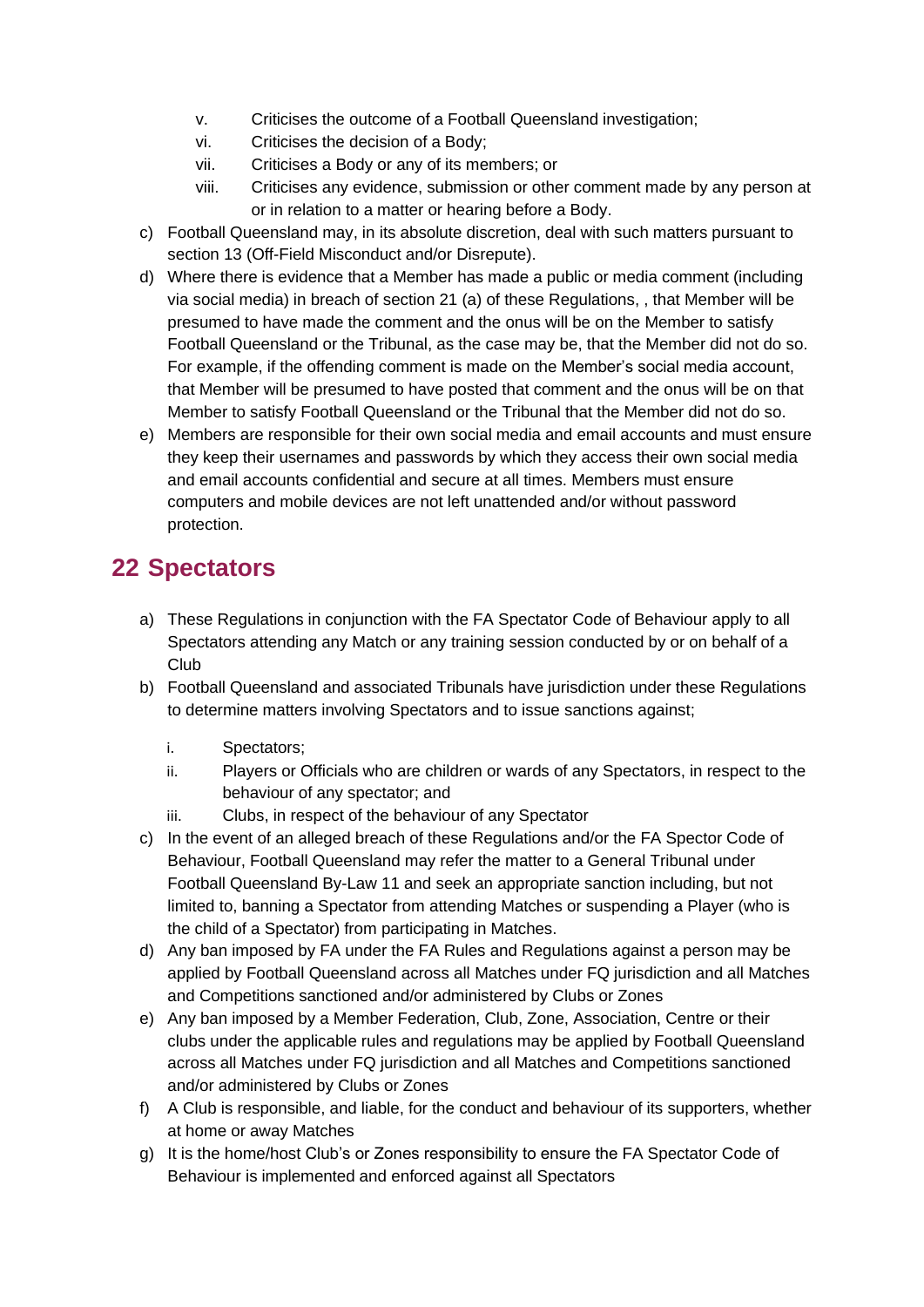h) An Away Club is liable for improper conduct among its own group of supporters. Supporters occupying the away section of a stadium, ground or centre are regarded as the Away Club's supporters, unless proven to the contrary by the Away Club.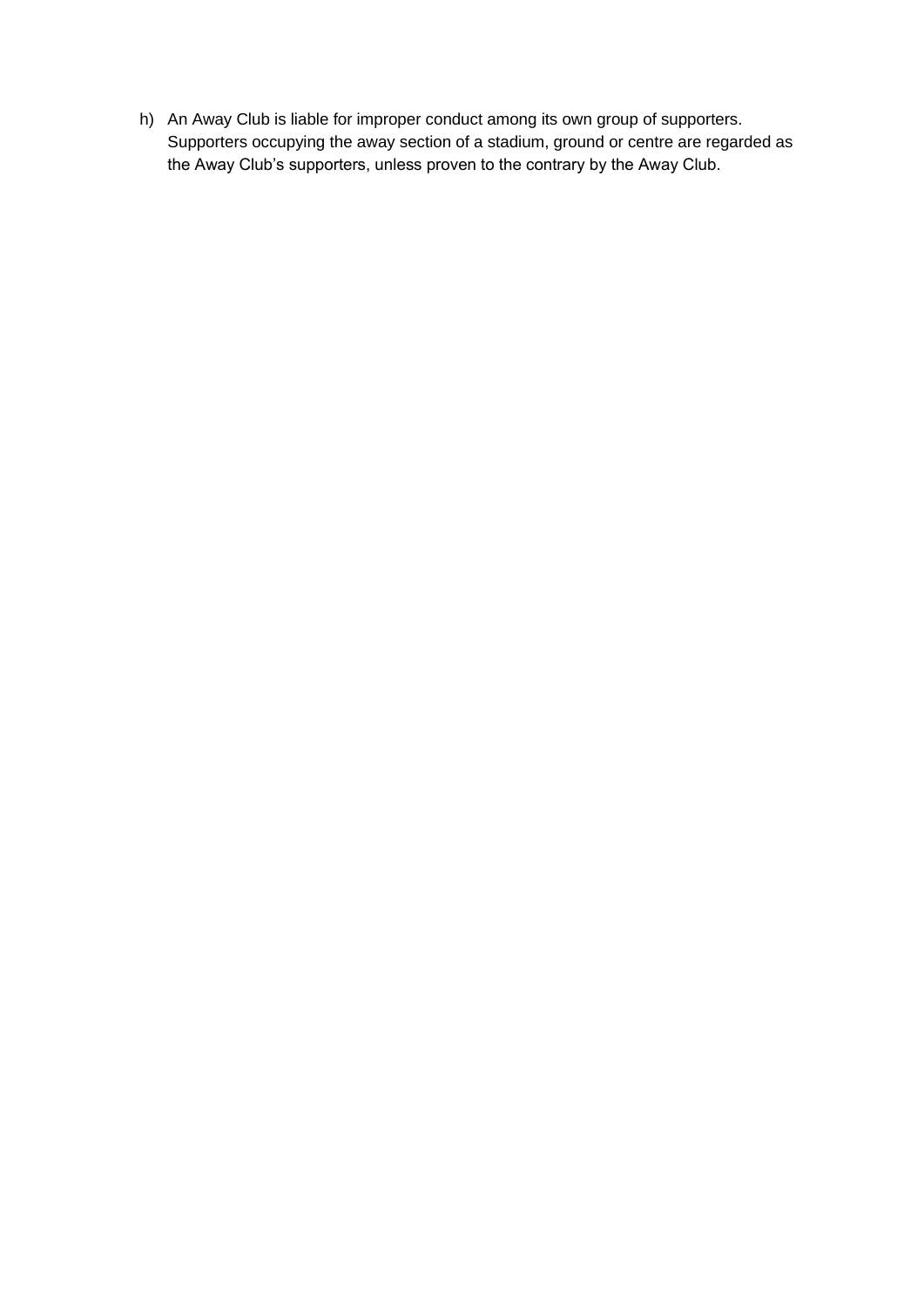# <span id="page-41-0"></span>**23 Definitions**

**Additional Suspensions** means any Suspension in addition to the Mandatory Match Suspension;

**AFC** means the Asian Football Confederation. The governing body responsible for the administration of football in Asia;

**Affected Party** has the meaning given to it in section 9.4 of these Regulations;

**Amateur** means any Player that is not a Professional;

**Appeals Committee Determination** means a decision or Determination made by the Appeals Committee pursuant to Section 16;

**Appeals Committee** means the Body responsible for the hearing and determining appeals pursuant to section 16;

**Appeals Tribunal Determination** means a decision or Determination made by the Football Queensland Appeals Tribunal pursuant to Football Queensland By-Law 11;

**Appeals Tribunal** means the Body responsible for hearing and determining appeals pursuant to Football Queensland By-Law 11;

**Application Fees** means the applicable fees to appear before a General Tribunal, Appeals Tribunal, Disciplinary Committee or Appeals Committee as set out in Schedule Two or Football Queensland By-Law 11;

**Association Member** means for the purposes of these Regulations those associations and Zones admitted from time to time as association members of Football Queensland;

**Away Club** means the Club not playing the match at its Home ground and/or appearing second on the fixture list in the event that a match is scheduled at a neutral venue;

**Board** means the Directors of Football Queensland appointed or elected from time to time;

**Body** means a body established under section 4 (Authority to Establish Committees and Tribunals) of these Regulations;

**Broadcast Partner** means the organisation(s) granted the rights by FA or Football Queensland to broadcast live Matches;

**Centre** means an entity which conducts futsal competitions and is affiliated with Football Queensland;

**Championship** means the finals series of a Competition held at the completion of a Premiership in accordance with the Football Queensland Rules and Regulations;

**Chairperson** means a chairperson or vice-chairperson of a Tribunal or Committee appointed under section 4.3(Membership of Bodies) of these Regulations;

**Claim** means a claim made by one Member against another Member(s) or a disagreement between Members but excludes contract disputes between Club Officials/Team Officials and Clubs;

**Club** means any Club registered with FA and/or Football Queensland or admitted to participate in a Competition. A reference to a Club in these Regulations includes a Team where that Team is not affiliated to a Club;

**Club Official** means any person involved with the administration, management or organisation of a Club, Centre, Referees Body or a club affiliated with an Association Member, including employees, contractors, directors, representatives and volunteers and includes a Team Official where that Team Official is not affiliated to a Club;

**Committee** means the Disciplinary Committee or the Appeals Committee;

**Competition** means any or all of the football matches, competitions, Premierships, Championships, Cups, Tournaments and events owned or conducted by Football Queensland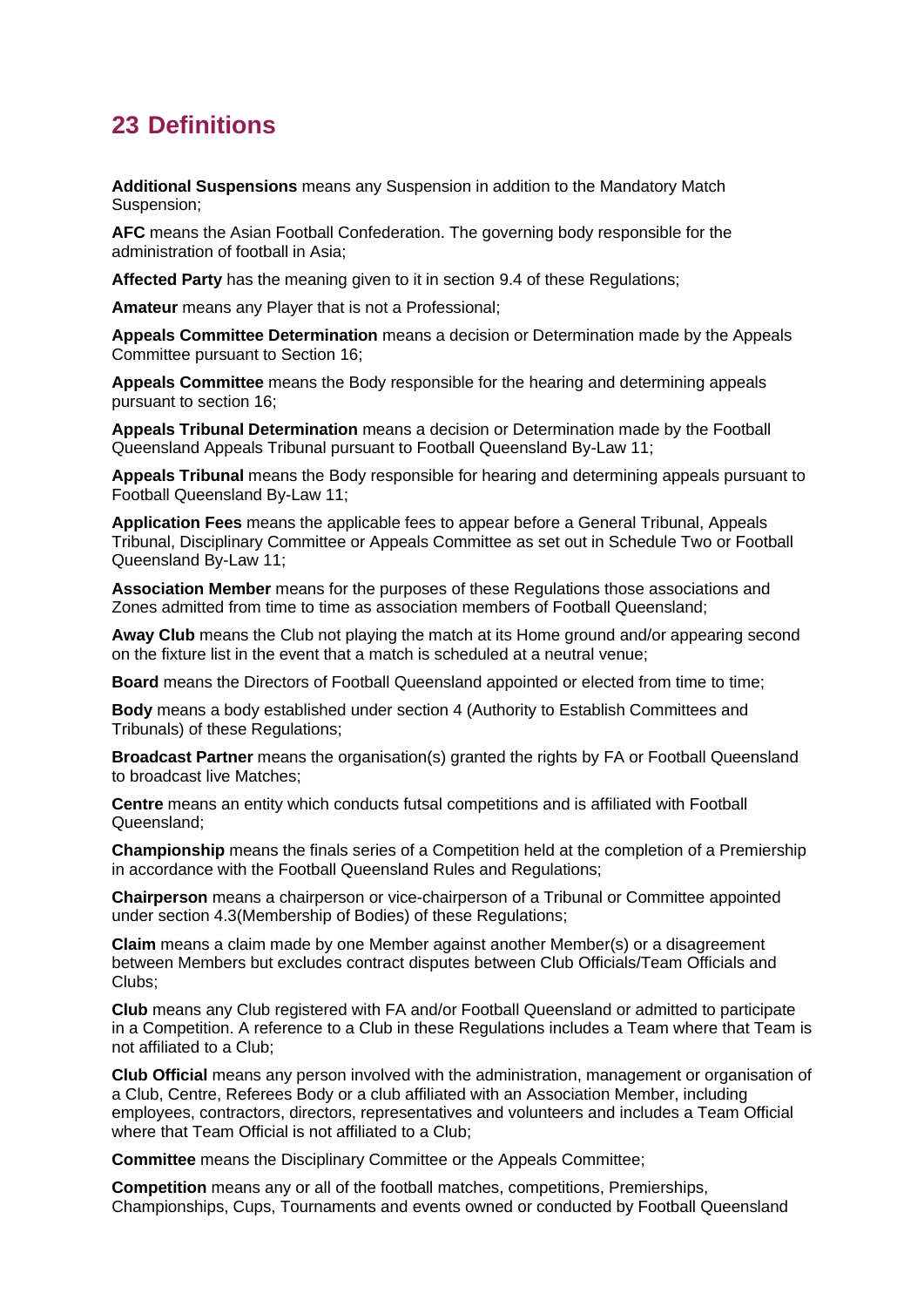and any Association Members;

**Cup** means a knockout competition (i.e. FA Cup or FQ Community Cup)

**Determination** means a decision made by Football Queensland or a Body in accordance with these Regulations;

**Disciplinary Committee** is the Body responsible for the hearing and determination of matters referred to under section 15 of these Regulations;

**Disrepute** has the meaning given to it under the FA Code of Conduct:

**Exceptional Circumstances** means circumstances operating at the time of the Offence and relating to the commission of the Offence and not to the impact a sanction may have. The following are not Exceptional Circumstances:

- i) the significance or importance to the Participant or his or her Club of the Match in which Offence was committed;
- ii) the significance or importance of any Match, Fixture or tournament in which the Participant will be ineligible to participate because of the imposition of a Suspension imposed under these Regulations;
- iii) the point of the Match at which the Offence was committed;
- iv) the conduct, including actions, words or gestures of any Participant or Spectator during or related to the Match; and
- v) any disciplinary decision taken or failure to take a disciplinary decision by a Match Official during the Match.

**Expel, Expelled and Expulsion** means a Match Official directing a Team Official or Club Official from the Field of Play, its surrounds or the Technical Area;

**Expulsion Circumstances** means an offence specified in Schedule One (Table of Offences), Tables A and B committed by a Team Official or Club Official warranting or leading to his or her Expulsion;

**FA** means Football Australia Limited, the governing body for football in Australia;

**"FA Privacy Policy"** means the privacy policy of FA adopted on 19 March 2014;

**FA Statutes** means the statutes and any accompanying standing orders, by-laws and regulations governing football in Australia as promulgated by FA;

**FA Rules and Regulations** means the FA Statutes and any other rules, regulations, policies, procedures, codes of conduct and guidelines developed, promulgated and implemented by FA;

**Field of Play** means the field of play and any perimeter area between the line markings of the pitch and the spectator area except in the case of futsal, where it means the court of play;

**FIFA** means Federation Internationale de Football Association, its successor or assignee;

**Fixture** means a meeting of Clubs as scheduled in all grades applicable;

**Fixture Suspension** has the meaning given to it in section 19.4.1 of these Regulations;

**Football Queensland** means the governing body of football in the Australian state of Queensland, its successor or assignee;

**Football Queensland By-Laws** means the by-laws of Football Queensland;

**Football Queensland Constitution** means the constitution of Football Queensland;

**Football Queensland Representative Match** means any match played by a Participant for a representative side controlled or administered by Football Queensland;

**Football Related Activity** has the meaning given to it in section 19.4.2 (e) of these Regulations;

**General Tribunal** means the Body established under Football Queensland By-Law 11 and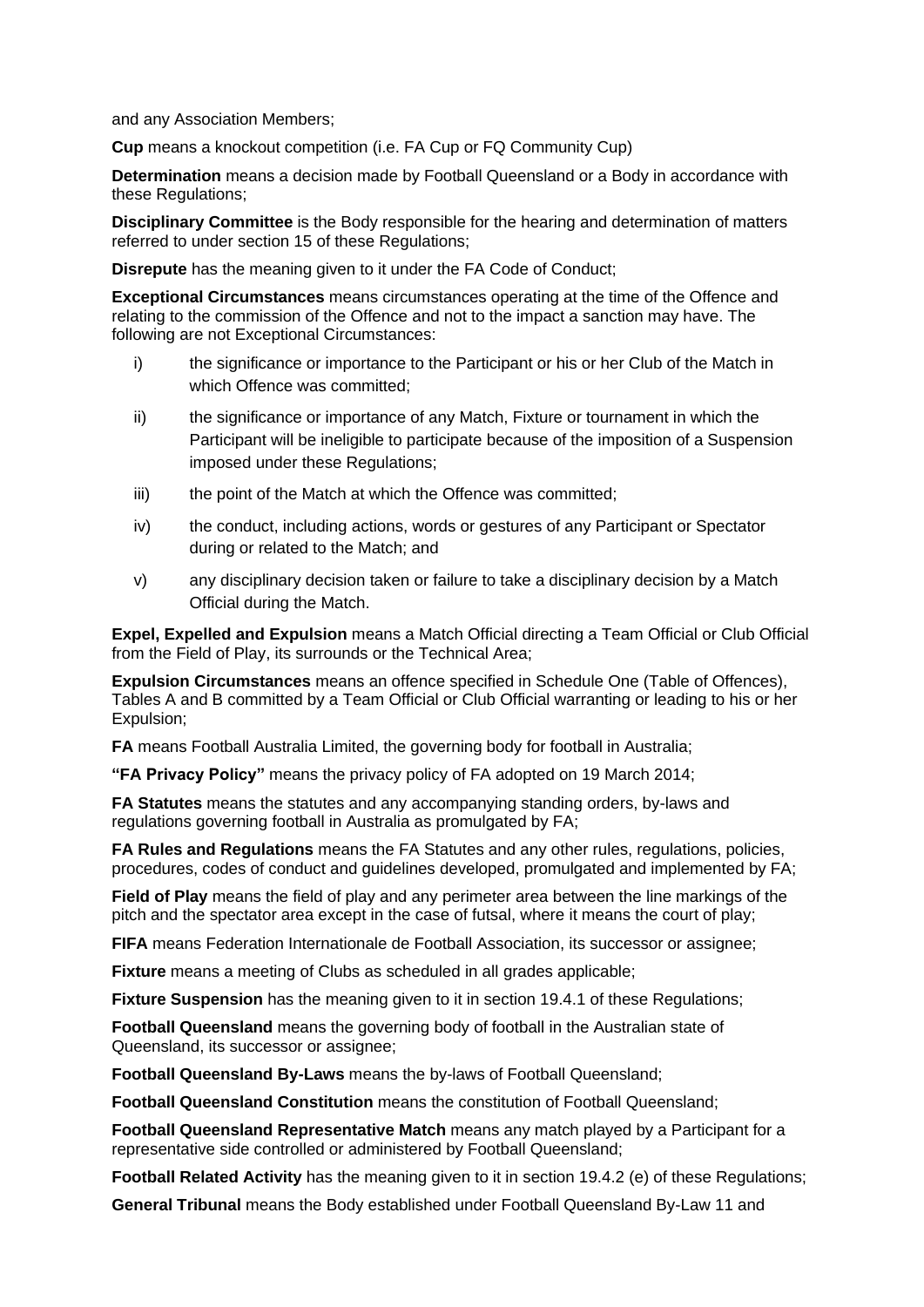responsible for hearing and determining matters pursuant to Football Queensland By-Law 11

**General Tribunal Determination** means a decision made by the General Tribunal pursuant to Football Queensland By-Law 11

**Grievance** means either a Claim or Complaint, as the case requires, under Football Queensland By-Law 11

**Home Club** means the Club playing the Match at its home ground or appearing first on the fixture list in the event the Match is conducted at a neutral venue;

**Incident Report** means a report prepared and submitted by a Match Official to Football Queensland which sets out any incidents which occurred prior to, during or after a Match;

**Ineligible Player** means a Players who is defined as "Ineligible" pursuant to the Football Queensland Competition Regulations, the FA National Registration Regulations or any Player who is otherwise ineligible to participate in a Competition;

**Laws of the Game** means the official laws of the game of football as promulgated by FIFA;

**Mandatory Match Suspension (MMS)** means the automatic suspension from participating in a Match that must be served in accordance with these Regulations;

**Match** means a single meeting of two (2) teams to play football in a Competition, Cup, Tournament or other event under Football Queensland's control;

**Match Official** means a referee, assistant referee, fourth official, assessor, match commissioner, any person in charge of safety or any other person appointed by FA, Football Queensland, a Referees Body, a Centre, a Club, an Association Member or its clubs to assume responsibility in connection with a fixture and/or match but does not include a Team Official or Club Official;

**Match Review Panel** is the Body which hears and determines disciplinary matters referred to it under section 14 of these Regulations;

**Maximum Suspension** means the maximum suspension, if prescribed, for an Offence as set out in Schedule One (Table of Offences);

**Member** means for the purpose of these Regulations an Association Member, a Zone, a Regional Zone, a Centre, a Club, a Team, a Referee, a Referees Body or a Participant;

**Member Federation** means a State, Territory or regional association or federation that is a member or an interim member of FA from time to time;

**Minimum Sanction or Suspension** mean the minimum sanction or suspension, if prescribed, for and Offence as set out in Schedule One (Table of Offences);

**Misconduct** has the meaning given to it in section 10 and 13 of these Regulations;

**National Online Registration System** means FA's national registration database;

**Offences** means those offences set out in Schedule One (Table of Offences);

**Official** means a Team Official, Club Official, Match Official or Association Member Official;

**Participant** means a Player, Official, Spectator or an individual otherwise registered with FA to participate in football in the State;

**Player** means any person who participates in a Match (irrespective of whether he or she is registered with FA, junior or senior or an Amateur or Professional). For the avoidance of doubt, a reference to a Player during a Match includes a substitute and a substituted player;

**Premiership** means a Competition in which Clubs/Teams compete in a series of round robin Matches (both home and away) during a Season in accordance with Football Queensland Rules and Regulations;

**Professional** means a Player employed by a Club to play football under a professional player contract in accordance with the FA Statutes or a player deemed to be professional by Football Queensland pursuant to the Football Queensland Competition Regulations;

**Prohibited Items** include, but are not limited to, flares, fireworks, explosives, smoke bombs,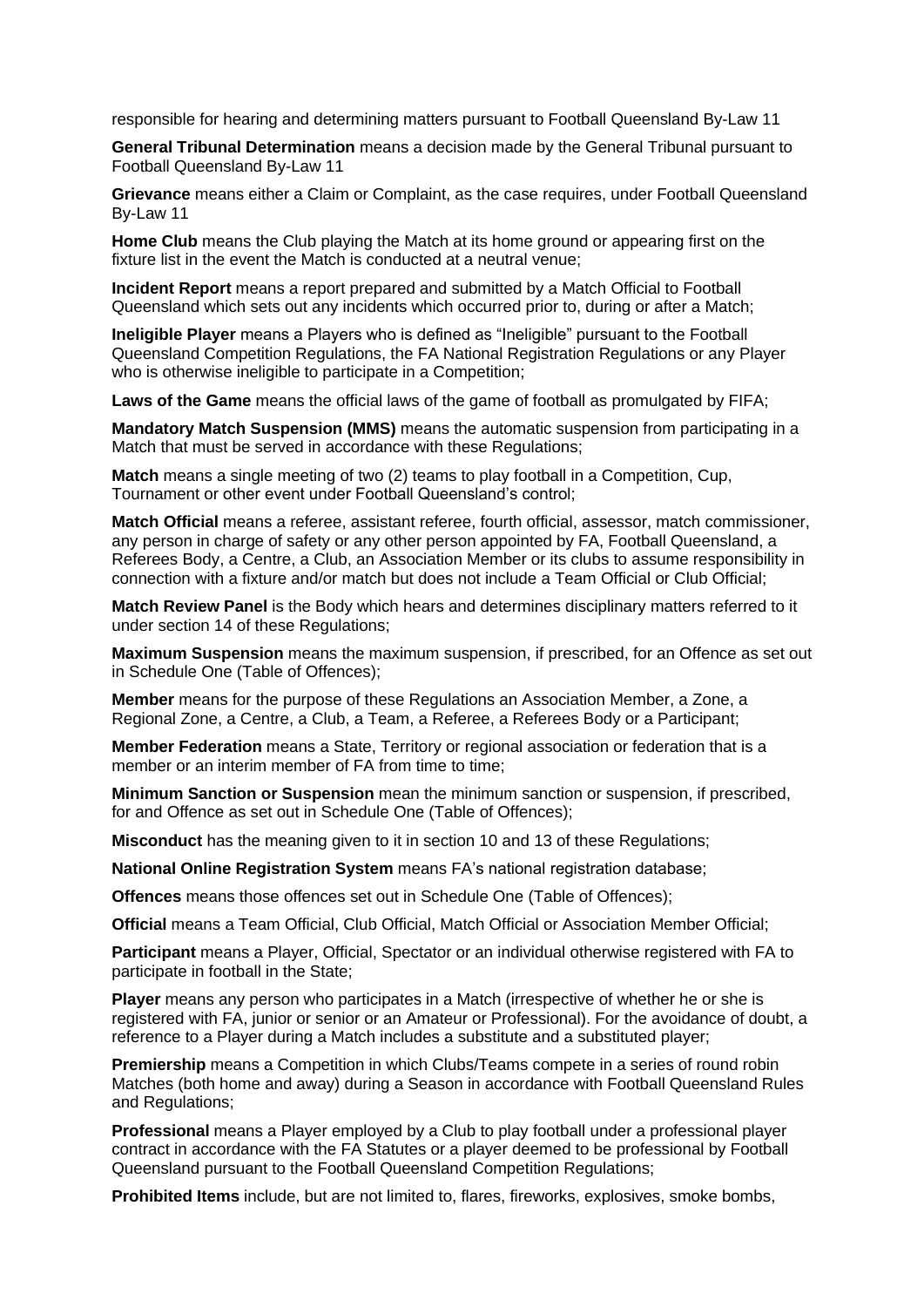other flammable objects, loudhailers, weapons, illegal substances and instruments or anything that, in the opinion of Football Queensland, adversely affects the image, reputation and good will of the Member, Football Queensland or the game of football;

**Red Card** means a card issued to a Player or Team Officials by a Match Official for the commission of a Red Card Offence;

**Red Card Offence** means the commission by a Player of one of the sending-off offences set out in Schedule 1: Table of Offences, Table A and Table B;

**Regional Zone** means an affiliated Zone to Football Queensland outside Football Brisbane, Football Gold Coast, Sunshine Coast Football and SWQ Football

**Regulations** means these Football Queensland Disciplinary Regulations;

**Season** means from the commencement of a Competition to the conclusion of a Competition unless otherwise directed by Football Queensland;

**Send-Off Report** means a report prepared and submitted by a Match Official to Football Queensland which sets out any Red Card or Expulsion Offences that occurred during a Match;

**Spectating** means attendance at a stadium, venue, ground or Centre during any match, competition or training session sanctioned or administered by Football Queensland, Clubs, Centres, Association Members, Regional Zones or their clubs;

**Spectator** means a person in attendance at a stadium, venue, ground or Centre during any match, competition or training session sanctioned or administered by Football Queensland, Clubs, Centres, Association Members, Regional Zones or their Clubs;

**State** means the Australian state of Queensland;

**Suspension** means any suspension applicable under or issued pursuant to these Regulations;

**Table of Offences** mean the Offences as set out in Schedule One of these Regulations;

**Team** means any team registered with FA and/or Football Queensland, any team admitted by Football Queensland to participate in a Competition or any team registered with a Centre;

**Team Official** means any person involved with the management, preparation or participation of a Team (whether paid or unpaid), including the coaches, managers, medical staff, other support staff or any other person acting for or on behalf of a Team, Club, Centre, Association Member, Regional Zone or its clubs;

**Technical Area** means the area marked and designated in accordance with the IFAB Laws of the Game within which the coach, substitute Players and the Team Officials must remain during a match;

**Time Suspension** has the meaning given to it in Section 18.4.2 of these Regulations;

**Total Payments** means the gross salary a Player is entitled to receive under his or her employment contract with the Club for the period corresponding to the period when he or she is subject to suspension;

**Tournaments** means a Competition in which Clubs/Teams compete in a series of round robin matches and/or knockout matches in accordance with the Football Queensland Rules and Regulations and includes, but is not limited to the Football Queensland Community Cup;

**Trial Match** means any match played by two Clubs/Teams which does not form part of a Competition, Premiership, Championship, Cup or other event or tournament but has been sanctioned by Football Queensland;

**Tribunal** means the General Tribunal or the FQ Appeals Tribunal;

**Vexatious Claim** means a Claim or Complaint instituted without sufficient grounds and serving or designated only to cause annoyance to another Member;

**Yellow Card** means a caution of a Player or Team Official by a Match Official for an infringement set out in Section 10.1;

**Zone** means the governing body within a defined region of Queensland and as affiliated to FQ.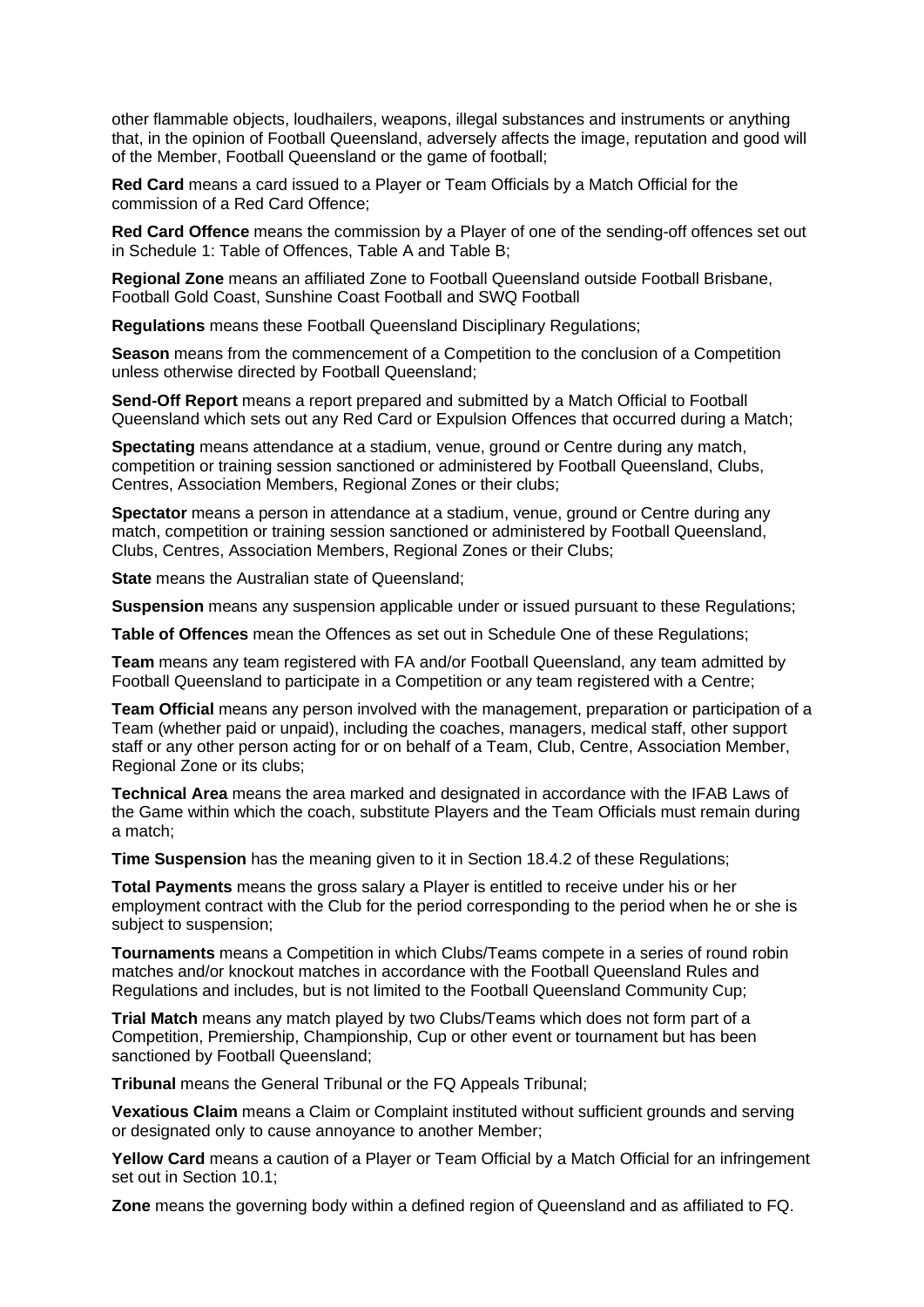# **Schedule 1: Table of Offences**

## **TABLE A: OFFENCES BY PLAYERS<sup>1</sup>**

| <b>OFFENCE</b><br><b>CODE</b> |                              |                                                                                   |                                                                                                 |                              | PARTICIPANT SANCTION                           |                                |
|-------------------------------|------------------------------|-----------------------------------------------------------------------------------|-------------------------------------------------------------------------------------------------|------------------------------|------------------------------------------------|--------------------------------|
| Red<br>Card                   | <b>GRADING</b>               | OFFENCE DESCRIPTION                                                               | <b>GRADING GUIDELINES</b>                                                                       | <b>INCIDENCE</b>             | <b>SUSPENSION</b><br>(Minimum)                 | <b>SUSPENSION</b><br>(Maximum) |
| R <sub>1</sub>                | $01 - 01$                    |                                                                                   |                                                                                                 | First                        | <b>MMS</b>                                     |                                |
|                               | $01 - 02$                    |                                                                                   | Serious foul play tackle                                                                        | Second &<br>subsequent       | $MMS + 1$<br>Fixture                           | 24 months                      |
|                               | $02 - 01$                    |                                                                                   | Attempting to gain possession of the ball using excessive                                       | First                        | $MMS + 1$<br>Fixture                           | 24 months                      |
|                               | $02 - 02$                    |                                                                                   | force                                                                                           | Second &<br>subsequent       | $MMS + 2$<br><b>Fixtures</b>                   |                                |
|                               | 03-01                        | Serious foul play                                                                 | Conduct that endangers the safety of an opponent in a                                           | First                        | $MMS + 3$<br><b>Fixtures</b>                   |                                |
|                               | 03-02                        | (Typically, but not limited to,<br>serious foul play when the ball<br>is in play) | contest for the ball or has the potential to cause injury                                       | Second &<br>subsequent       | $\overline{\text{MMS}} + 4$<br><b>Fixtures</b> | 24 months                      |
|                               | 04-01                        |                                                                                   |                                                                                                 | First                        | $MMS + 4$<br><b>Fixtures</b>                   |                                |
|                               | 04-02                        |                                                                                   | Conduct causing minor injury                                                                    | Second &<br>subsequent       | $MMS + 5$<br><b>Fixtures</b>                   | 24 months                      |
|                               | $05 - 01$                    |                                                                                   |                                                                                                 | First                        | $MMS + 8$<br><b>Fixtures</b>                   |                                |
|                               | $05 - 02$                    |                                                                                   | Conduct causing serious injury                                                                  | Second &<br>subsequent       | $MMS + 12$<br><b>Fixtures</b>                  | 24 months                      |
| R <sub>2</sub>                | $01 - 01$                    |                                                                                   | Excessive conduct when the ball is not in play or playing                                       | First                        | $MMS + 1$<br>Fixture                           |                                |
|                               | Violent conduct<br>$01 - 02$ | distance                                                                          | Second &<br>subsequent                                                                          | $MMS + 2$<br><b>Fixtures</b> | 24 months                                      |                                |
|                               | $02 - 01$                    | (Typically, but not limited to,<br>serious foul play when the ball                | Violent conduct when the ball is not in play or playing                                         | First                        | $MMS + 3$<br><b>Fixtures</b>                   |                                |
|                               | $02 - 02$                    | is not in play, and/or pre-<br>meditated violent conduct)                         | distance                                                                                        | Second &<br>subsequent       | $MMS + 5$<br><b>Fixtures</b>                   | 24 months                      |
|                               | 03-01                        |                                                                                   | Serious and/or premeditated violent conduct when the ball<br>is not in play or playing distance | First                        | $MMS + 6$<br><b>Fixtures</b>                   | 24 months                      |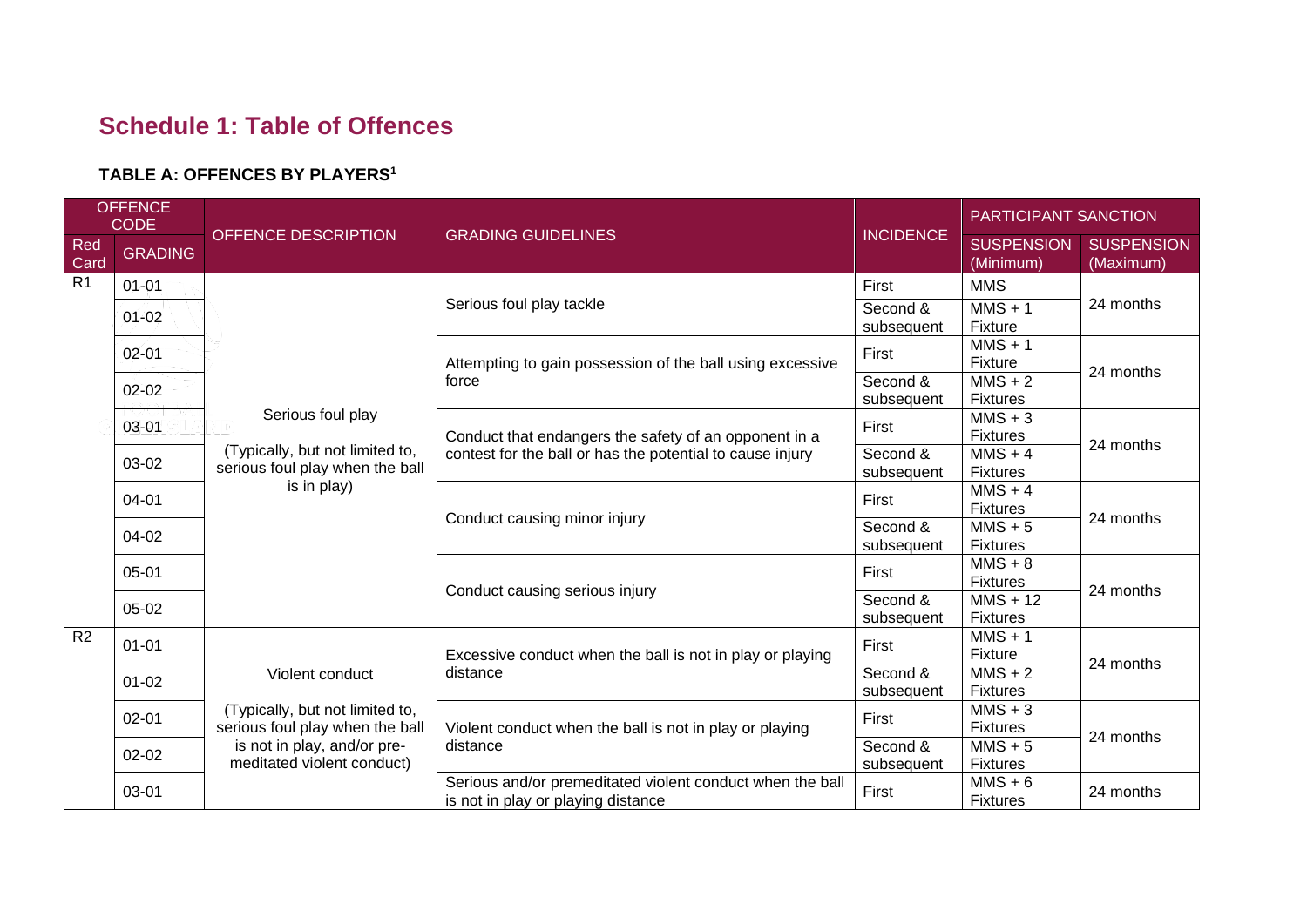|                | 03-02     |                                            |                                                                                                          | Second &<br>subsequent | $MMS + 8$<br><b>Fixtures</b>  |            |
|----------------|-----------|--------------------------------------------|----------------------------------------------------------------------------------------------------------|------------------------|-------------------------------|------------|
|                | $04 - 01$ |                                            |                                                                                                          | First                  | $MMS + 12$                    |            |
|                |           |                                            | Serious violent conduct that has caused bodily harm or<br>responsibility for a violent melee             | Second &               | <b>Fixtures</b><br>$MMS + 20$ | 24 months  |
|                | 04-02     |                                            |                                                                                                          | subsequent             | <b>Fixtures</b>               |            |
| R <sub>3</sub> | $01 - 01$ |                                            |                                                                                                          | First                  | $MMS + 5$<br><b>Fixtures</b>  |            |
|                | $01 - 02$ | Spitting at an opponent or any             | Spitting at or towards an opponent or any other person                                                   | Second &<br>subsequent | $MMS + 8$<br><b>Fixtures</b>  | 24 months  |
|                | $02 - 01$ | other person                               |                                                                                                          | First                  | $MMS + 8$<br><b>Fixtures</b>  |            |
|                | $02 - 02$ |                                            | Spitting on an opponent or any other person                                                              | Second &<br>subsequent | $MMS + 16$<br><b>Fixtures</b> | 24 months  |
| R4             | $01 - 01$ | Denying goal-scoring                       | Denying the opposing team a goal or an obvious goal-                                                     | First                  | <b>MMS</b>                    |            |
|                | $01 - 02$ | opportunity                                | scoring opportunity by deliberately handling the ball<br>(except a goalkeeper within their penalty area) | Second &<br>subsequent | <b>MMS</b>                    | <b>MMS</b> |
| R <sub>5</sub> | $01 - 01$ | Denying goal scoring                       | Denying an obvious goal-scoring opportunity to an                                                        | First                  | <b>MMS</b>                    | <b>MMS</b> |
|                | $01 - 02$ | opportunity                                | opponent moving towards the opponent's goal by an<br>offence punishable by a free kick                   | Second &<br>subsequent | <b>MMS</b>                    |            |
| R <sub>6</sub> | $01 - 01$ |                                            |                                                                                                          | First                  | <b>MMS</b>                    |            |
|                | $01 - 02$ |                                            | Using language and/or gestures in frustration                                                            | Second &<br>subsequent | $MMS + 1$<br>Fixture          | 24 months  |
|                | $02 - 01$ |                                            | Using language and/or gestures directed at another                                                       | First                  | $MMS + 2$<br><b>Fixtures</b>  | 24 months  |
|                | $02 - 02$ | Offensive, insulting, abusive or           | person                                                                                                   | Second &<br>subsequent | $MMS + 4$<br><b>Fixtures</b>  |            |
|                | 03-01     | intimidating language and/or<br>gestures   | Incitement to violence, or repeated use of offensive                                                     | First                  | $MMS + 6$<br><b>Fixtures</b>  | 24 months  |
|                | 03-02     |                                            | language and/or gestures, to another person                                                              | Second &<br>subsequent | $MMS + 12$<br><b>Fixtures</b> |            |
|                | $04 - 01$ |                                            | Use of discriminatory, homophobic, racist, religious, ethnic                                             | First                  | $MMS + 8$<br><b>Fixtures</b>  | 24 months  |
|                | 04-02     |                                            | or sexist language and/or gestures                                                                       | Second &<br>subsequent | $MMS + 16$<br><b>Fixtures</b> |            |
| R7             | $01 - 01$ | Second caution                             | 2nd Yellow Card in a Match                                                                               | First                  | <b>MMS</b>                    | <b>MMS</b> |
| R <sub>8</sub> |           | Offences against Match<br><b>Officials</b> | See Table B                                                                                              |                        |                               |            |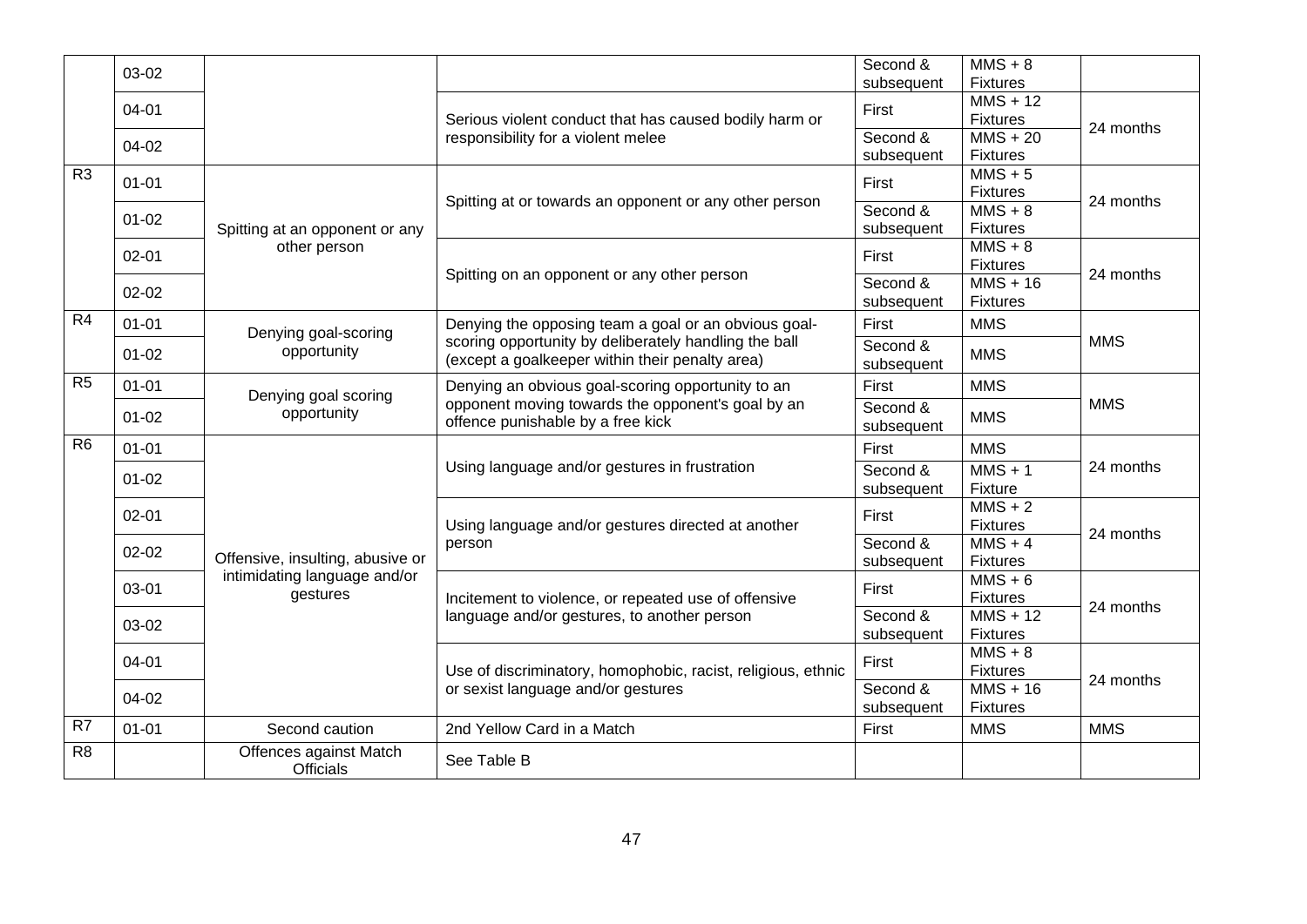<sup>1</sup> Where the Offence giving rise to the Red Card was committed against a Match Official, the applicable Minimum and Maximum Suspensions are those set out in Table B.

A Suspension greater than the applicable Maximum Suspension may be imposed by a Body only in Exceptional Circumstances that must be detailed in the Notice of Charge or a Committee/Tribunal's Determination.

#### **TABLE B: OFFENCES BY PARTICIPANTS (PLAYERS, COACHES, CLUB OFFICIALS & SPECTATORS AGAINST MATCH OFFICIALS\***

| <b>OFFENCE</b> |                                                                        |                        | <b>PARTICIPANT SANCTION</b>    |                                |  |
|----------------|------------------------------------------------------------------------|------------------------|--------------------------------|--------------------------------|--|
| <b>CODE</b>    | <b>OFFENCE DESCRIPTION</b>                                             | <b>INCIDENCE</b>       | <b>SUSPENSION</b><br>(Minimum) | <b>SUSPENSION</b><br>(Maximum) |  |
| $01 - 01$      | Fail to abide by or comply with a direction of a Match Official        | <b>First</b>           | <b>MMS</b>                     |                                |  |
| $01 - 02$      |                                                                        | Second &<br>subsequent | $MMS + 2$ Fixture              | 24 months                      |  |
| $02 - 01$      | Disputing a decision of a Match Official or dissent                    | First                  | <b>MMS</b>                     |                                |  |
| $02 - 02$      | [R6 for Players]                                                       | Second &<br>subsequent | $MMS + 2$ Fixture              | 24 months                      |  |
| 03-01          | Using language or gestures in frustration                              | First                  | <b>MMS</b>                     |                                |  |
| 03-02          | [R6 for Players]                                                       | Second &<br>subsequent | $MMS + 2$ Fixture              | 24 months                      |  |
| 04-01          | Use offensive, insulting or abusive language and/or gestures (isolated | First                  | MMS + 3 Fixtures               |                                |  |
| 04-02          | incident)<br>[R6 for Players]                                          | Second &<br>subsequent | $MMS + 5$ Fixtures             | 24 months                      |  |
| $05 - 01$      | Use offensive, insulting or abusive language and/or gestures (repeated | First                  | MMS + 5 Fixtures               |                                |  |
| 05-02          | and/or excessive conduct)<br>[R6 for Players]                          | Second &<br>subsequent | $MMS + 7$ Fixtures             | 24 months                      |  |
| 06-01          | Indecent gestures                                                      | First                  | $MMS + 4$ Fixtures             |                                |  |
| 06-02          | [R6 for Players]                                                       | Second &<br>subsequent | $MMS + 8$ Fixtures             | 24 months                      |  |
| $07 - 01$      | Provocation or incitement of hatred or violence<br>[R6 for Players]    | First                  | MMS + 8 Fixtures               |                                |  |
| $07-02$        |                                                                        | Second &<br>subsequent | MMS + 12 Fixtures              | 24 months                      |  |
| 08-01          | Use of discriminatory, homophobic, racist, religious, ethnic or sexist | First                  | MMS + 10 Fixtures              |                                |  |
| 08-02          | language and/or gestures<br>[R6 for Players]                           | Second &<br>subsequent | $MMS + 12$ Fixtures            | 24 months                      |  |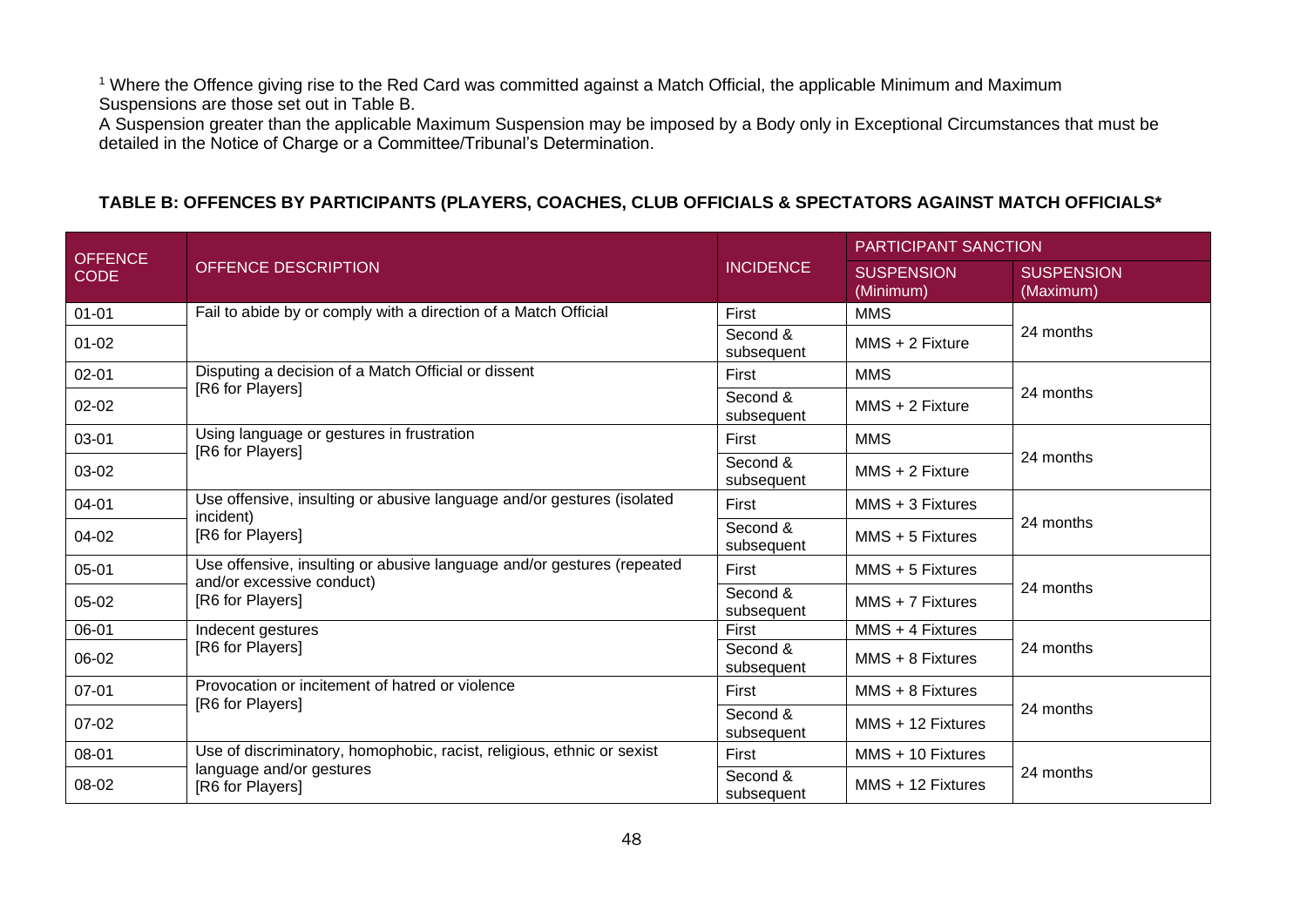| 09-01     | Threatening or intimidating language or conduct towards a Match Official<br>[R6 for players] | First              | MMS + 11 Fixtures |              |  |
|-----------|----------------------------------------------------------------------------------------------|--------------------|-------------------|--------------|--|
| 09-02     | Second &<br>subsequent                                                                       |                    | MMS + 15 Fixtures | 48 months    |  |
| $10 - 01$ | Threat of physical violence towards a Match Official or his/her family or                    | First              | 12 months         |              |  |
| $10 - 02$ | property (includes spitting)<br>Second &<br>[R6 for Players]<br>subsequent                   |                    | 2 years           | 48 months    |  |
| $11 - 01$ | Violence towards a Teal Shirt referee or Junior Match Official (identified by                | If offender $<$ 18 | 2 years           | Lifetime ban |  |
| $11 - 02$ | pink armband) and/or their family/property<br>If offender $>18$                              |                    | 5 years           |              |  |

\* In respect of Players, Column 2 also references the relevant sending-off offences R1 to R6 under the FIFA Laws of the Game

## **TABLE C: OFFENCES BY TEAM OFFICIALS**

| <b>OFFENCE</b> |                                                                                                                                                                                                  |                        | <b>PARTICIPANT SANCTION</b>    |                                |  |
|----------------|--------------------------------------------------------------------------------------------------------------------------------------------------------------------------------------------------|------------------------|--------------------------------|--------------------------------|--|
| <b>CODE</b>    | OFFENCE DESCRIPTION                                                                                                                                                                              | <b>INCIDENCE</b>       | <b>SUSPENSION</b><br>(Minimum) | <b>SUSPENSION</b><br>(Maximum) |  |
| $01 - 01$      | Entering the field of play to interfere with play or an opposing Player                                                                                                                          | First                  | <b>MMS</b>                     |                                |  |
| $01 - 02$      | [R-TO5 for Team Officials]<br>Second &<br>subsequent                                                                                                                                             |                        | MMS + 1 Fixture                | 24 months                      |  |
| $02 - 01$      | Deliberately leaving the Technical Area to act in a provocative or                                                                                                                               | First                  | $MMS + 1$ Fixture              |                                |  |
| $02 - 02$      | inflammatory manner, or enter the opposing Technical Area in an<br>aggressive or confrontational manner, or to enter the video operation<br>room<br>[R-TO6, R-TO7, or R-TO11 for Team Officials] | Second &<br>subsequent | $MMS + 3$ Fixtures             | 24 months                      |  |
| 03-01          | Use offensive, insulting or abusive language and/or gestures                                                                                                                                     | First                  | $MMS + 3$ Fixtures             |                                |  |
| 03-02          | [R-TO3 for Team Officials]                                                                                                                                                                       | Second &<br>subsequent | $MMS + 5$ Fixtures             | 24 months                      |  |
| 04-01          | Assault on a Player, Team Official, spectator or any other person other<br>than a Match Official (including physical or aggressive behaviour to such                                             | First                  | $MMS + 12$ Fixtures            |                                |  |
| 04-02          | individuals)<br>[R-TO1 or R-TO2 for Team Officials]                                                                                                                                              | Second &<br>subsequent | $MMS + 20$ Fixtures            | 24 months                      |  |
| 05-01          | Deliberately throwing/ kicking an object onto the field of play                                                                                                                                  | First                  | <b>MMS</b>                     | 24 months                      |  |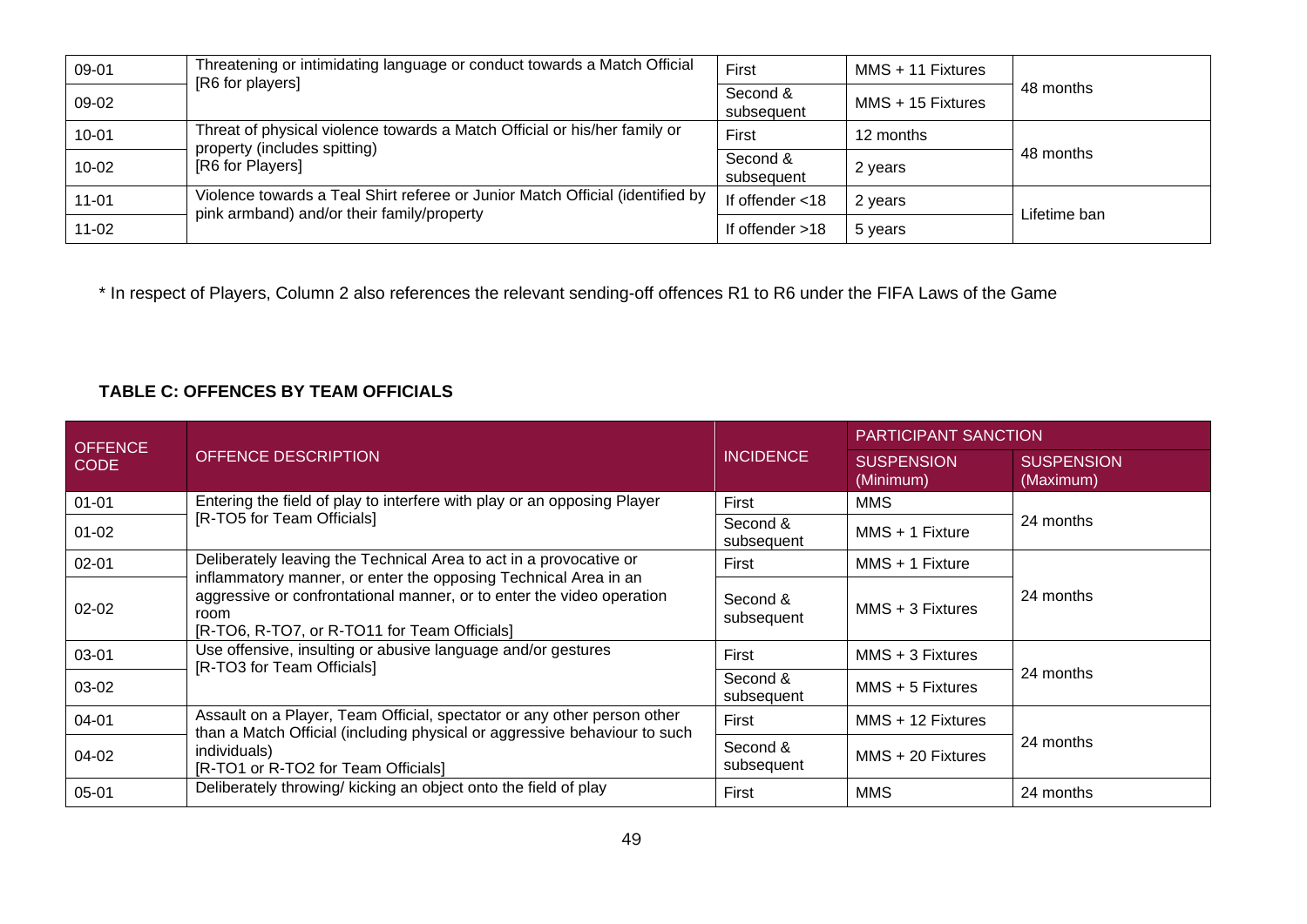| $05-02$   | [R-TO8 for Team Officials]                                                                                                                     | Second &<br>subsequent | MMS + 1 Fixture    |           |  |
|-----------|------------------------------------------------------------------------------------------------------------------------------------------------|------------------------|--------------------|-----------|--|
| 06-01     | Using unauthorized electronic or communication equipment and/or                                                                                | First                  | <b>MMS</b>         |           |  |
| 06-02     | behaving in an inappropriate manner as the result of using electronic or<br>communication equipment<br>[R-TO12 for Team Officials]             | Second &<br>subsequent | MMS + 1 Fixture    | 24 months |  |
| $07 - 01$ | Delaying the restart of play by the opposing team (e.g. holding onto the<br>ball, kicking the ball away, obstructing the movement of a Player) | First                  | <b>MMS</b>         |           |  |
| $07-02$   | [R-TO9 for Team Officials]                                                                                                                     | Second &<br>subsequent | MMS + 1 Fixture    | 24 months |  |
| 08-01     | Use of discriminatory language and/or gestures, including racist, religious,                                                                   | First                  | $MMS + 8$ Fixtures |           |  |
| 08-02     | ethnic or sexist<br>[R-TO3 for Team Officials]                                                                                                 | Second &<br>subsequent | MMS + 16 Fixtures  | 24 months |  |
| 09-01     | Biting or spitting at a Player, Team Official or any other person other than<br>a Match Official                                               | First                  | $MMS + 5$ Fixtures |           |  |
| 09-02     | Second &<br>[R-TO4 for Team Officials]                                                                                                         |                        | MMS + 11 Fixtures  | 24 months |  |

| <b>OFFENCE</b><br><b>OFFENCE DESCRIPTION</b><br><b>CODE</b> |                  |                                | <b>PARTICIPANT SANCTION</b>    |  |
|-------------------------------------------------------------|------------------|--------------------------------|--------------------------------|--|
|                                                             | <b>INCIDENCE</b> | <b>SUSPENSION</b><br>(Minimum) | <b>SUSPENSION</b><br>(Maximum) |  |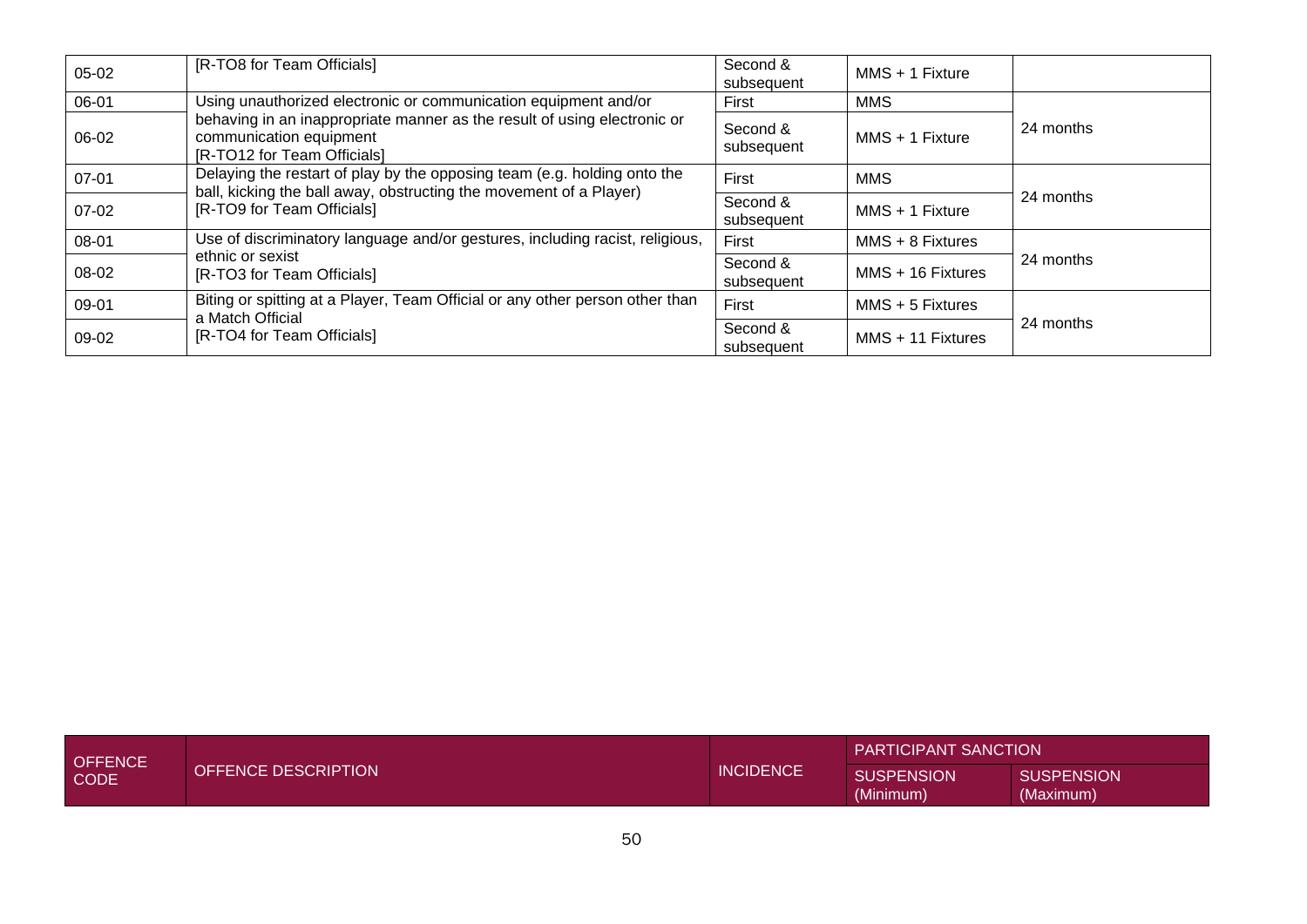| $01 - 01$ | Use offensive, insulting or abusive language and/or gestures against a                                                                                         | First                  | $MMS + 3$ Fixtures |           |  |
|-----------|----------------------------------------------------------------------------------------------------------------------------------------------------------------|------------------------|--------------------|-----------|--|
| $01 - 02$ | Match Official (isolated incident)<br>[R-TO3 for Team Officials]                                                                                               | Second &<br>subsequent | $MMS + 5$ Fixtures | 24 months |  |
| $02 - 01$ | Use offensive, insulting or abusive language and/or gestures (repeated                                                                                         | First                  | $MMS + 5$ Fixtures |           |  |
| $02 - 02$ | and/or excessive conduct)<br>[R-TO3 for Team Officials]                                                                                                        | Second &<br>subsequent | $MMS + 7$ Fixtures | 24 months |  |
| 03-01     | Deliberately leaving the Technical Area or entering the field of play to                                                                                       | First                  | MMS + 1 Fixture    |           |  |
| 03-02     | interfere with or confront a Match Official (including to show dissent<br>towards or remonstrate with a Match Official)<br>[R-TO5 or R-TO6 for Team Officials] | Second &<br>subsequent | $MMS + 3$ Fixtures | 24 months |  |
| 04-01     | Unsporting conduct toward a Match Official<br>[R-TO1, R-TO2 or R-TO3 for Team Officials]                                                                       | First                  | $MMS + 3$ Fixtures |           |  |
| 04-02     |                                                                                                                                                                | Second &<br>subsequent | $MMS + 5$ Fixtures | 24 months |  |
| $05 - 01$ | Assault of a Match Official<br>[R-TO1 or R-TO2 for Team Officials]                                                                                             | First                  | 2 years            |           |  |
| 05-02     |                                                                                                                                                                | Second &<br>subsequent | 4 years            | Life      |  |
| 06-01     | Biting or spitting at a Match Official<br>[R-TO4 for Team Officials]                                                                                           | First                  | 2 years            |           |  |
| 06-02     |                                                                                                                                                                | Second &<br>subsequent | 4 years            | Life      |  |

**TABLE D: OFFENCES BY TEAM OFFICIALS AGAINST A MATCH OFFICIAL**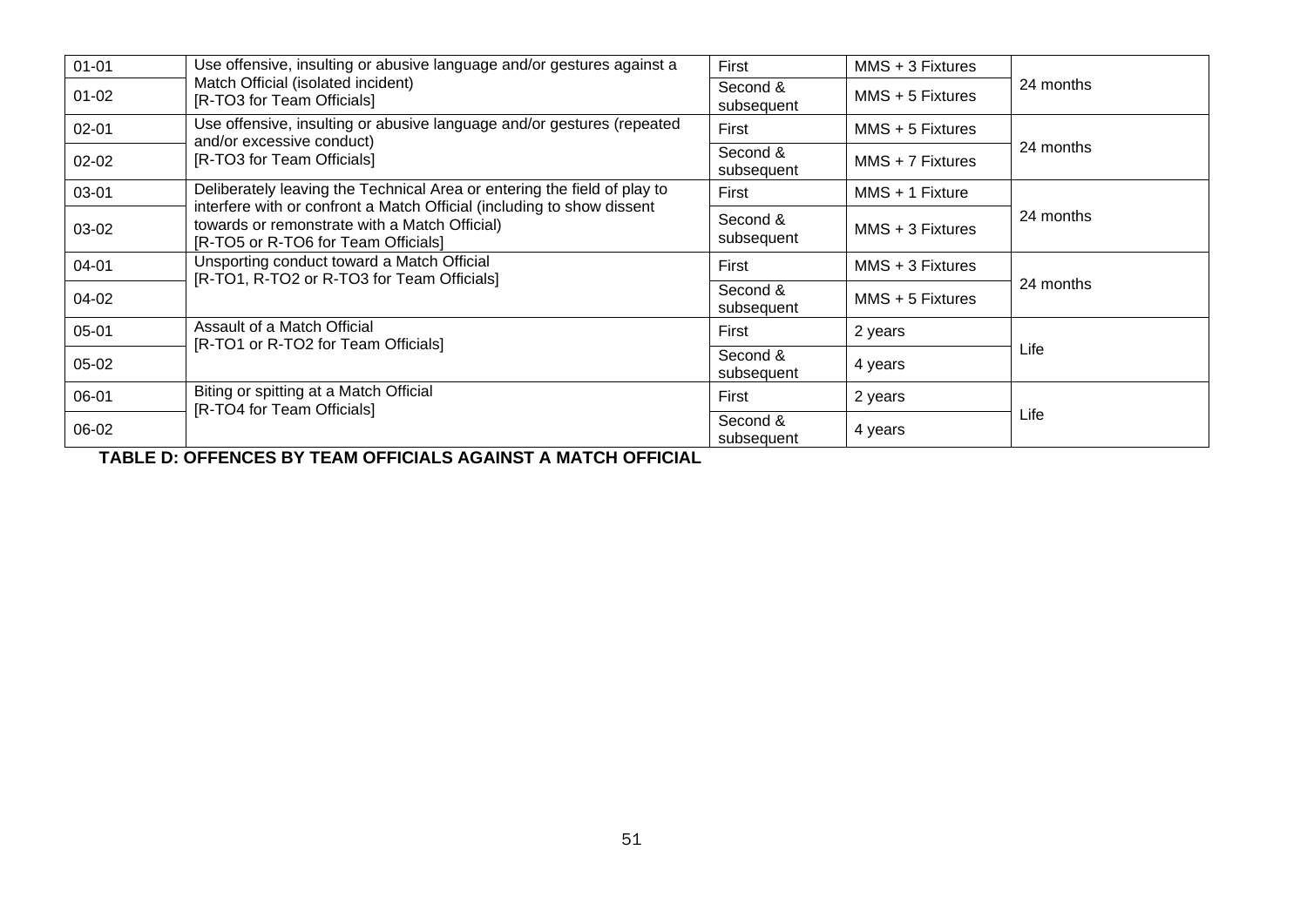## **TABLE E: OTHER OFFENCES BY MEMBERS\***

| <b>OFFENCE</b> |                                                                                                                                                                          |                        | PARTICIPANT SANCTION              |                           |                                                                     | <b>CLUB SANCTION</b>                                                      |  |
|----------------|--------------------------------------------------------------------------------------------------------------------------------------------------------------------------|------------------------|-----------------------------------|---------------------------|---------------------------------------------------------------------|---------------------------------------------------------------------------|--|
| <b>CODE</b>    | OFFENCE DESCRIPTION                                                                                                                                                      | <b>INCIDENCE</b>       | <b>SUSPENSION</b>                 | <b>SUSPENSION</b>         | FINE \$                                                             | <b>OTHER</b>                                                              |  |
|                |                                                                                                                                                                          |                        | (Minimum)                         | (Maximum)                 | (Minimum)                                                           | (Minimum)                                                                 |  |
| $01 - 01$      |                                                                                                                                                                          | First                  | 1 Fixture                         | 8 Fixtures / 2            |                                                                     | Such penalty as Football QLD or the                                       |  |
| $01 - 02$      | Unauthorised entry onto the Field of Play                                                                                                                                | Second &<br>subsequent | 2 Fixtures                        | months                    | Tribunal determines (if any)                                        |                                                                           |  |
| $02 - 01$      | Fail to abide by or comply with a                                                                                                                                        | First                  | 1 Fixture                         |                           |                                                                     |                                                                           |  |
| $02 - 02$      | reasonable direction of an Official (other<br>than a Match Official) or Football QLD<br>employee or representative in relation to<br>conduct and/or behaviour at a Match | Second &<br>subsequent | 2 Fixtures                        | 12 Fixtures / 3<br>months | Tribunal determines (if any)                                        | Such penalty as Football QLD or the                                       |  |
| 03-01          | Unsportsmanlike or unprofessional                                                                                                                                        | First                  | 2 Fixtures                        |                           |                                                                     |                                                                           |  |
| 03-02          | behaviour                                                                                                                                                                | Second &<br>subsequent | 4 Fixtures                        | 24 months                 | Such penalty as Football QLD or the<br>Tribunal determines (if any) |                                                                           |  |
| $04 - 01$      | Failure to provide a safe environment for<br>Participants or to maintain public order at a<br>Match                                                                      | First                  | 4 Fixtures / 1 month              | 24 months                 | \$500                                                               | Such penalty as<br>Football QLD or the<br>Tribunal determines (if<br>any) |  |
| 04-02          |                                                                                                                                                                          | Second &<br>subsequent | 8 Fixtures / 2 months             |                           | \$1,000                                                             | Such penalty as<br>Football QLD or the<br>Tribunal determines (if<br>any) |  |
| $05 - 01$      | Failing to provide identifying details of an<br>individual when reasonably requested to                                                                                  | First                  | 2 Fixtures                        |                           | \$500                                                               | Such penalty as<br>Football QLD or the<br>Tribunal determines (if<br>any) |  |
| 05-02          | do so by a Match Official or Football QLD<br>employee or representative                                                                                                  | Second &<br>subsequent | 24 months<br>4 Fixtures / 1 month |                           | \$1,000                                                             | Such penalty as<br>Football QLD or the<br>Tribunal determines (if<br>any) |  |
| 06-01          | Use offensive, insulting or abusive                                                                                                                                      | First                  | 2 Fixtures                        |                           |                                                                     | Such penalty as Football QLD or the                                       |  |
| 06-02          | language and/or gestures (isolated<br>incident)                                                                                                                          | Second &<br>subsequent | 4 Fixtures / 1 month              | 24 months                 | Tribunal determines (if any)                                        |                                                                           |  |
| $07 - 01$      | Use offensive, insulting or abusive                                                                                                                                      | First                  | 4 Fixtures / 1 month              |                           |                                                                     | Such penalty as Football QLD or the                                       |  |
| 07-02          | language and/or gestures (repeated and/or<br>excessive conduct)                                                                                                          | Second &<br>subsequent | 8 Fixtures / 2 months             | 24 months                 | Tribunal determines (if any)                                        |                                                                           |  |
| 08-01          | Indecent gestures                                                                                                                                                        | First                  | 4 Fixtures / 1 month              | 24 months                 |                                                                     |                                                                           |  |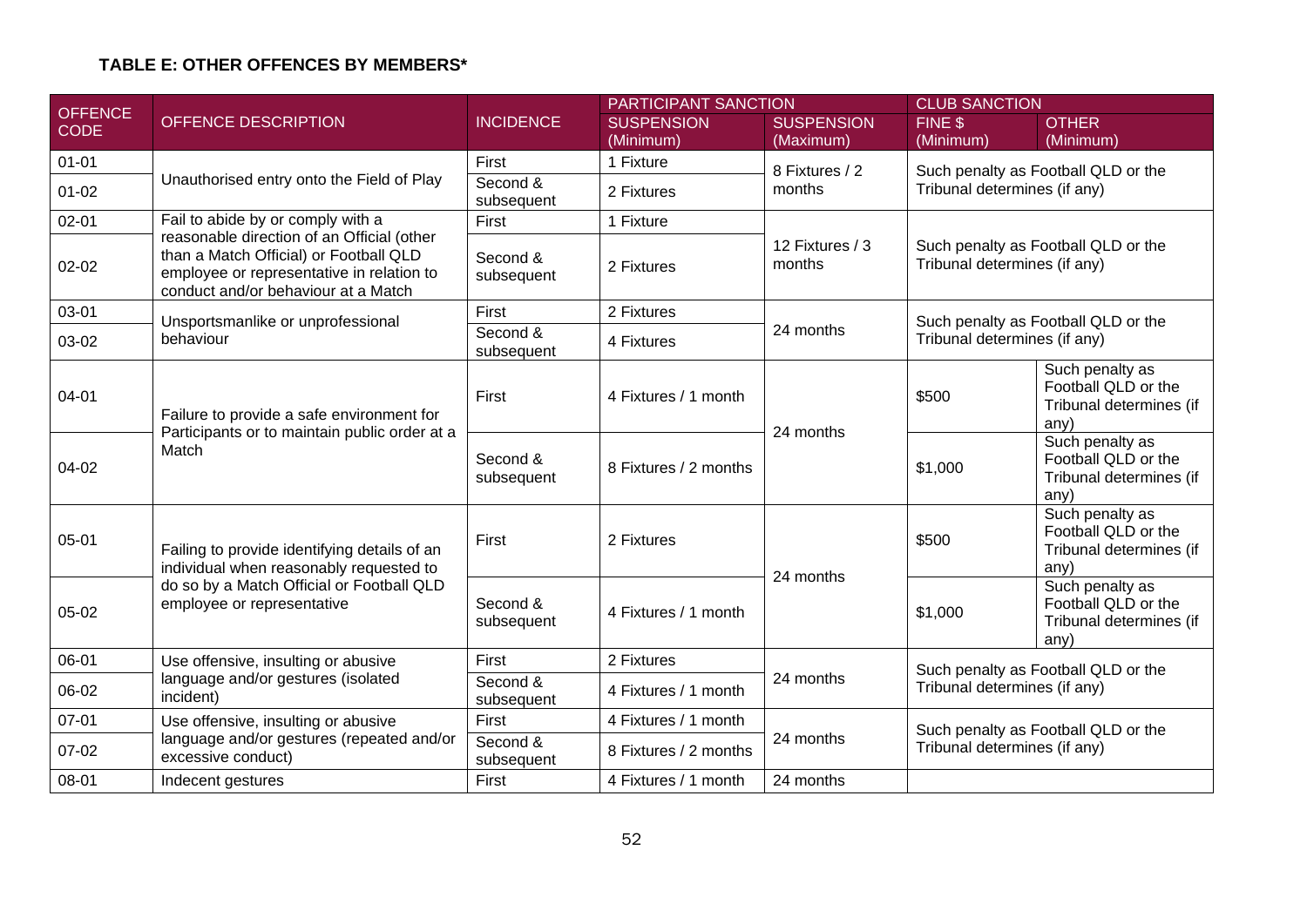| 08-02     |                                                                                        | Second &<br>subsequent | 8 Fixtures / 2 months     |           | Such penalty as Football QLD or the<br>Tribunal determines (if any) |                                                        |
|-----------|----------------------------------------------------------------------------------------|------------------------|---------------------------|-----------|---------------------------------------------------------------------|--------------------------------------------------------|
| 09-01     | Provocation or incitement of hatred and or                                             | First                  | 8 Fixtures / 2 months     | 24 months | Such penalty as Football QLD or the<br>Tribunal determines (if any) |                                                        |
| 09-02     | violence                                                                               | Second &<br>subsequent | 12 Fixtures / 3<br>months | 24 months | Such penalty as Football QLD or the<br>Tribunal determines (if any) |                                                        |
| $10 - 01$ | Use of discriminatory, homophobic, racist,                                             | First                  | 8 Fixtures / 2 months     |           | \$500                                                               | Such penalty as                                        |
| $10 - 02$ | religious, ethnic or sexist language and/or<br>gestures                                | Second &<br>subsequent | 12 Fixtures / 3<br>months | 24 months | \$1,000                                                             | Football QLD or the<br>Tribunal<br>determines (if any) |
| $11 - 01$ | Participating in a melee (non-violent)                                                 | First                  | 4 Fixtures / 1 month      |           | \$500                                                               | Such penalty as                                        |
| $11 - 02$ |                                                                                        | Second &<br>subsequent | 12 Fixtures / 3<br>months | 24 months | \$1,000                                                             | Football QLD or the<br>Tribunal<br>determines (if any) |
| $12 - 01$ | Instigator of a melee (non-violent)                                                    | First                  | 8 Fixtures / 2 months     |           | \$1,000                                                             | Such penalty as                                        |
| $12 - 02$ |                                                                                        | Second &<br>subsequent | 16 Fixtures / 4<br>months | 24 months | \$2,000                                                             | Football QLD or the<br>Tribunal<br>determines (if any) |
| 13-01     | Participating in a violent melee                                                       | First                  | 12 Fixtures / 3<br>months | Life      | \$1,000                                                             | Such penalty as<br>Football QLD or the                 |
| 13-02     |                                                                                        | Second &<br>subsequent | 20 Fixtures / 5<br>months |           | \$2,000                                                             | Tribunal<br>determines (if any)                        |
| $14-01$   | Instigator of a violent melee                                                          | First                  | 16 Fixtures / 4<br>months | Life      | \$1,500                                                             | Loss of $3$<br>competition points                      |
| $14-02$   |                                                                                        | Second &<br>subsequent | 32 Fixtures / 8<br>months |           | \$3,000                                                             | Loss of 6<br>competition points                        |
| $15 - 01$ | Assault/striking                                                                       | First                  | 8 Fixtures / 2 months     | Life      | $\overline{$}1,000$                                                 | Such penalty as                                        |
| $15-02$   |                                                                                        | Second &<br>subsequent | 16 Fixtures / 4<br>months |           | \$2,000                                                             | Football QLD or the<br>Tribunal<br>determines (if any) |
| 16-01     | Violent conduct                                                                        | First                  | 12 Fixtures / 3<br>months | Life      | $\overline{$1,000}$                                                 | Such penalty as<br>Football QLD or the                 |
| 16-02     |                                                                                        | Second &<br>subsequent | 24 Fixtures / 6<br>months |           | \$2,000                                                             | Tribunal<br>determines (if any)                        |
| $17 - 01$ | Serious violent conduct (including, but not<br>limited to, spitting at or on a Player, | First                  | 12 months                 | Life      | \$1,500                                                             | Loss of 3<br>competition points                        |
| $17-02$   | Spectator, Club Official, Team Official or<br>Football QLD employee or representative) | Second &<br>subsequent | 2 years                   |           | \$3,000                                                             | Loss of 6<br>competition points                        |
| 18-01     | Damaging property/equipment                                                            | First                  | 2 Fixtures                | 24 months | \$500                                                               | Cost of<br>repair/replace<br>property                  |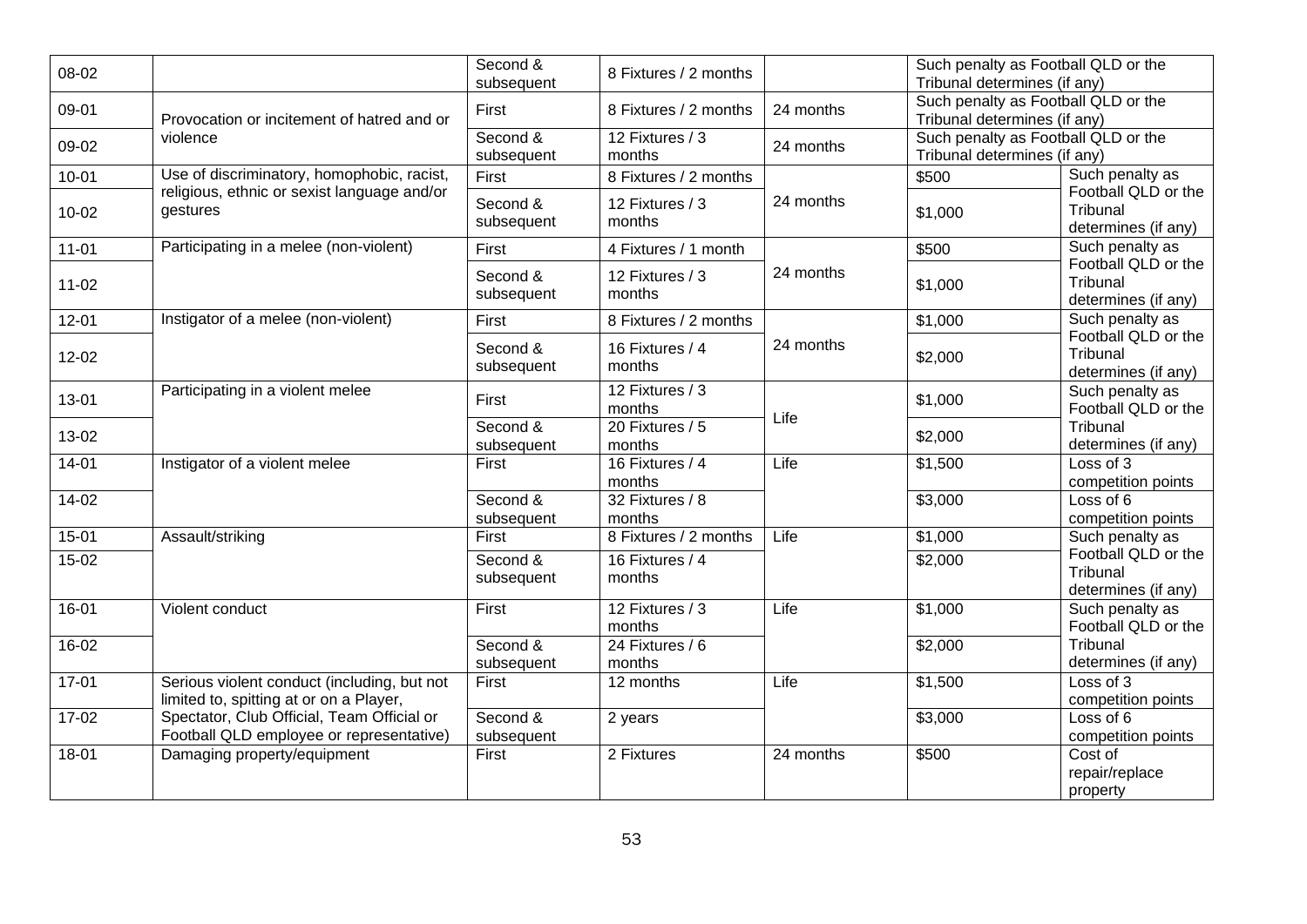| 18-02     |                                                                                                                                                                                                                                                           | Second &<br>subsequent | 8 Fixtures / 2 months                                                           |           | $\frac{1}{1,000}$                                                 | Cost of<br>repair/replace<br>property &<br>equipment   |
|-----------|-----------------------------------------------------------------------------------------------------------------------------------------------------------------------------------------------------------------------------------------------------------|------------------------|---------------------------------------------------------------------------------|-----------|-------------------------------------------------------------------|--------------------------------------------------------|
| 19-01     | Contempt against a Body                                                                                                                                                                                                                                   | First                  | 4 Fixtures / 1 month                                                            | 5 years   | Such penalty as                                                   | Such penalty as                                        |
| 19-02     |                                                                                                                                                                                                                                                           | Second &<br>subsequent | 8 Fixtures / 2 months                                                           |           | Football QLD or the<br>Tribunal<br>determines (if any)            | Football QLD or the<br>Tribunal<br>determines (if any) |
| $20 - 01$ | Breach of the prohibition on dual<br>registration (as per article 4.9 of the FA                                                                                                                                                                           | First                  | 8 Fixtures / 2 months                                                           | 24 months | \$1,000                                                           | Loss of 3<br>competition points                        |
| 20-02     | <b>National Registration Regulations)</b>                                                                                                                                                                                                                 | Second &<br>subsequent | 12 Fixtures / 3<br>months                                                       |           | \$1,500                                                           | Loss of 6<br>competition points                        |
| $21 - 01$ | Breach of Football QLD Rules and                                                                                                                                                                                                                          | First                  |                                                                                 |           |                                                                   |                                                        |
| $21 - 02$ | Regulations or FA National Registration<br>Regulations relating to registration (other<br>than dual registration) and/or competitions                                                                                                                     | Second &<br>subsequent | Any penalty or sanction prescribed by the<br>Football QLD Rules and Regulations |           | Such penalty as Football QLD or the<br><b>Tribunal determines</b> |                                                        |
| $22 - 01$ | Possessing a Prohibited Item at a Match,                                                                                                                                                                                                                  | First                  | 2 years                                                                         |           | \$1,000                                                           | N/A                                                    |
| 22-02     | <b>Fixture or Football QLD event</b>                                                                                                                                                                                                                      | Second &<br>subsequent | 5 years                                                                         | Life      | \$5,000                                                           | Loss of 3<br>competition points                        |
| 23-01     | Throwing missiles including, but not limited<br>to, on to the Field of Play or at other                                                                                                                                                                   | First                  | 2 years                                                                         | Life      | \$1,500                                                           | Loss of 3<br>competition points                        |
| 23-02     | Spectators                                                                                                                                                                                                                                                | Second &<br>subsequent | 5 years                                                                         |           | \$3,000                                                           | Loss of 6<br>competition points                        |
| $24 - 01$ | Bring in to (or attempting to bring into) a<br>stadium, venue, ground or centre national                                                                                                                                                                  | First                  | 2 years                                                                         |           | \$1,000                                                           | Loss of 3<br>competition points                        |
| 24-02     | or political flags or emblems (except for the<br>recognised national flags of any of the<br>competing teams) or insulting, offensive,<br>inappropriate, religious or political banners<br>or slogans, whether written in English or a<br>foreign language | Second &<br>subsequent | 5 years                                                                         | Life      | \$2,000                                                           | Loss of 6<br>competition points                        |
| $25 - 01$ | Letting off incendiary device(s) or fire(s)                                                                                                                                                                                                               | First                  | 2 years                                                                         | Life      | \$1,500                                                           | Loss of 3<br>competition points                        |
| 25-02     |                                                                                                                                                                                                                                                           | Second &<br>subsequent | 5 years                                                                         |           | \$5,000                                                           | Loss of 6<br>competition points                        |
| $26 - 01$ | Group of Spectators uttering insulting                                                                                                                                                                                                                    | First                  | 6 months                                                                        | 5 years   | \$1,000                                                           | N/A                                                    |
| 26-02     | words or sounds                                                                                                                                                                                                                                           | Second &<br>subsequent | 12 months                                                                       |           | \$2,000                                                           | N/A                                                    |
| $27 - 01$ |                                                                                                                                                                                                                                                           | First                  |                                                                                 |           |                                                                   |                                                        |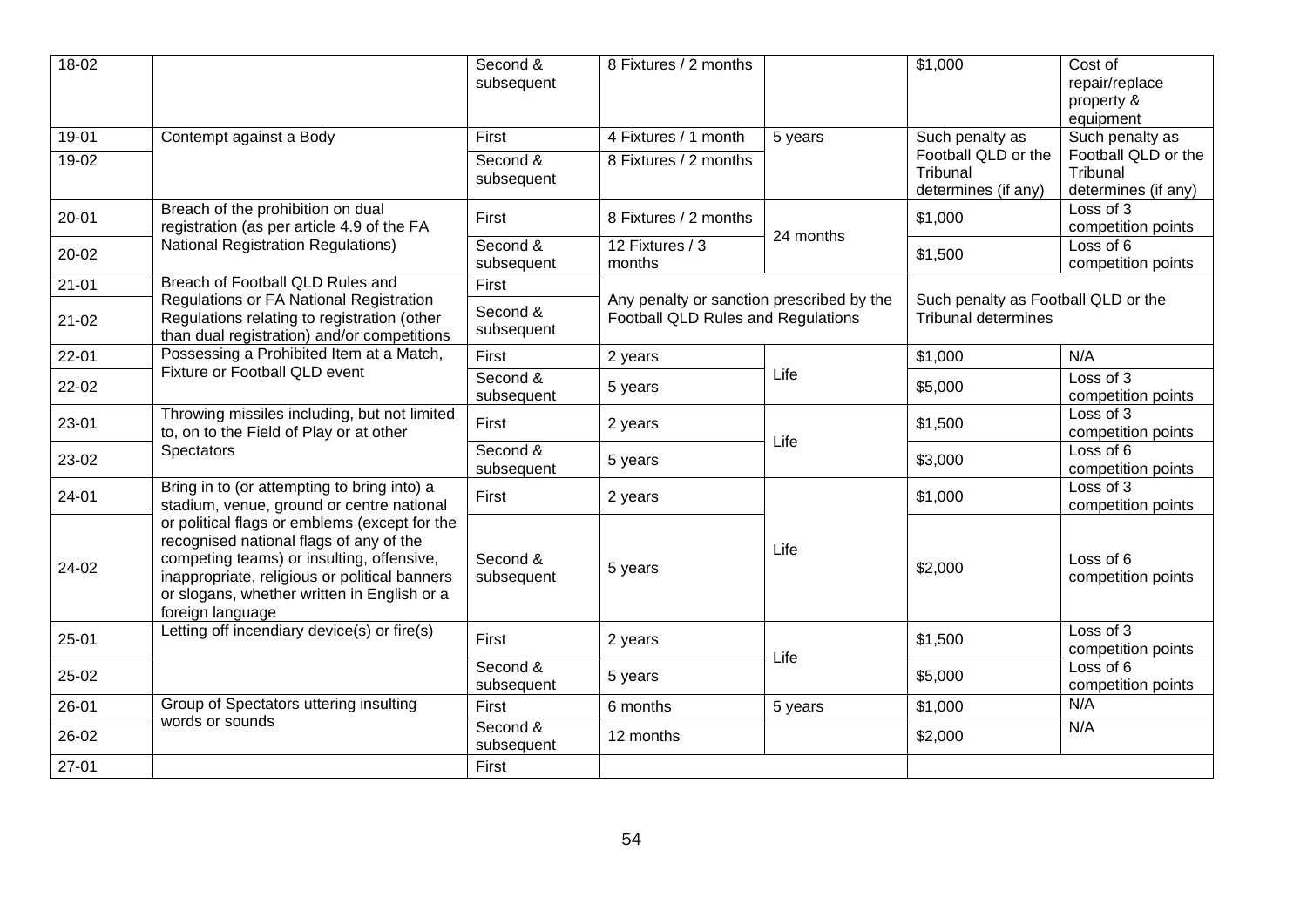| 27-02     | Breach of a Suspension, Notice of<br>Suspension or Determination                                                                                                                                                                                                                                                                                                                                                                                                                                                                                                                                                                                                                                                                                                                                                                                                                                                            | Second &<br>subsequent | Such penalty as Football QLD or the<br>Tribunal determines but no less than what<br>Such penalty as Football QLD or the<br><b>Tribunal determines</b><br>is prescribed in the Football QLD<br><b>Competition Regulations</b> |                                                                      |                                                                     |                                                                           |
|-----------|-----------------------------------------------------------------------------------------------------------------------------------------------------------------------------------------------------------------------------------------------------------------------------------------------------------------------------------------------------------------------------------------------------------------------------------------------------------------------------------------------------------------------------------------------------------------------------------------------------------------------------------------------------------------------------------------------------------------------------------------------------------------------------------------------------------------------------------------------------------------------------------------------------------------------------|------------------------|------------------------------------------------------------------------------------------------------------------------------------------------------------------------------------------------------------------------------|----------------------------------------------------------------------|---------------------------------------------------------------------|---------------------------------------------------------------------------|
| 28-01     | Betting, match-fixing or corruption (as per                                                                                                                                                                                                                                                                                                                                                                                                                                                                                                                                                                                                                                                                                                                                                                                                                                                                                 | First                  | Such penalty as                                                                                                                                                                                                              | Such penalty as                                                      | Such penalty as Football QLD or the                                 |                                                                           |
| 28-02     | clause 4 of the FA Code of Conduct)                                                                                                                                                                                                                                                                                                                                                                                                                                                                                                                                                                                                                                                                                                                                                                                                                                                                                         | Second &<br>subsequent | Football QLD or the<br><b>Tribunal determines</b>                                                                                                                                                                            | Football QLD or the<br><b>Tribunal determines</b>                    | Tribunal determines (if any)                                        |                                                                           |
| 29-01     | Misconduct and/or Bringing the game into                                                                                                                                                                                                                                                                                                                                                                                                                                                                                                                                                                                                                                                                                                                                                                                                                                                                                    | First                  | Such penalty as                                                                                                                                                                                                              | Such penalty as                                                      | Such penalty as Football QLD or the                                 |                                                                           |
| 29-02     | <b>Disrepute</b>                                                                                                                                                                                                                                                                                                                                                                                                                                                                                                                                                                                                                                                                                                                                                                                                                                                                                                            | Second &<br>subsequent | Football QLD or the<br>Tribunal determines                                                                                                                                                                                   | Football QLD or the<br><b>Tribunal determines</b>                    | Tribunal determines (if any)                                        |                                                                           |
| $30 - 01$ | Detrimental Public Comment (including<br>Media and Social Media)                                                                                                                                                                                                                                                                                                                                                                                                                                                                                                                                                                                                                                                                                                                                                                                                                                                            | First                  | 8 Fixtures / 2<br>months                                                                                                                                                                                                     |                                                                      | \$1,000                                                             |                                                                           |
| 30-02     | Including but not limited to, comments that:<br>i. denigrate or criticise Football QLD<br>(including any of its staff and Board), FA or<br>any of their commercial partners;<br>ii. denigrate or criticise another Member,<br>whether in relation to incidents that have<br>occurred in a Match/Fixture or otherwise;<br>iii. denigrate or criticise a Participant by<br>inappropriately commenting on any aspect<br>of his or her performance, abilities or<br>characteristics;<br>iv. refer to the likely outcome of a matter<br>being investigated by Football QLD or a<br>matter or hearing before a Body;<br>v. criticise the outcome of a Football QLD<br>investigation;<br>vi. criticise the decision of a Body;<br>vii criticise a Body or any of its members;<br>or<br>viii criticise any evidence, submission or<br>other comment made by any person at or<br>in relation to a matter or hearing before a<br>Body | Second &<br>subsequent | 16 Fixtures / 4<br>months                                                                                                                                                                                                    | Such penalty as<br>Football QLD or the<br><b>Tribunal determines</b> | \$2,000                                                             | Such penalty as<br>Football QLD or the<br>Tribunal<br>determines (if any) |
| $31 - 01$ | Other action or behaviour in breach the FA                                                                                                                                                                                                                                                                                                                                                                                                                                                                                                                                                                                                                                                                                                                                                                                                                                                                                  | First                  | Such penalty as                                                                                                                                                                                                              | Such penalty as                                                      |                                                                     |                                                                           |
| $31 - 02$ | Code of Conduct, the FA National<br>Registration Regulations, the FA Spectator<br>Code of Behaviour and/or the FA National                                                                                                                                                                                                                                                                                                                                                                                                                                                                                                                                                                                                                                                                                                                                                                                                  | Second &<br>subsequent | Football QLD or the<br><b>Tribunal determines</b>                                                                                                                                                                            | Football QLD or the<br><b>Tribunal determines</b>                    | Such penalty as Football QLD or the<br>Tribunal determines (if any) |                                                                           |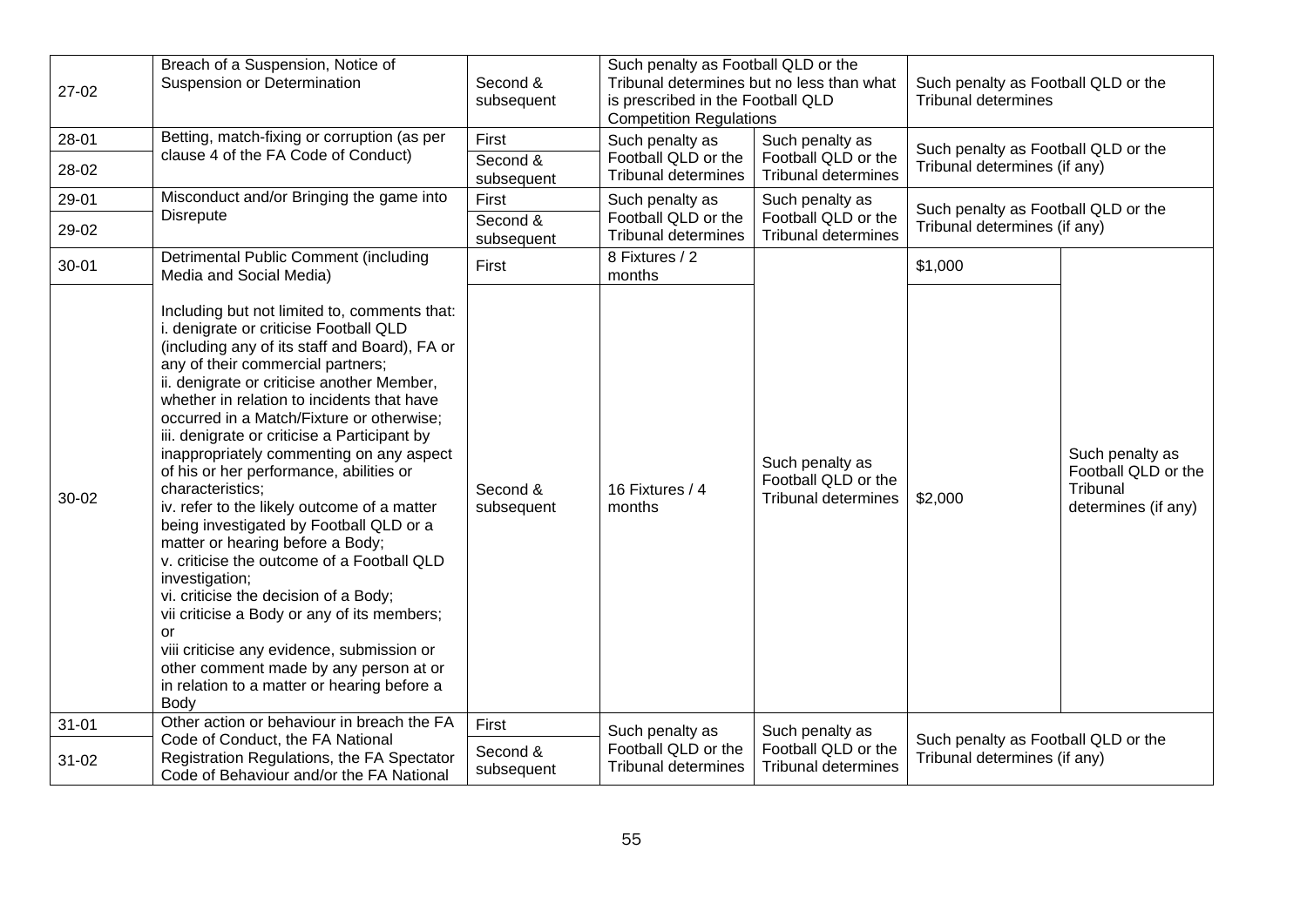|           | Member Protection Policy not identified<br>elsewhere in this Table |                        |                    |           |                                     |
|-----------|--------------------------------------------------------------------|------------------------|--------------------|-----------|-------------------------------------|
| $32 - 01$ | Threatening or intimidating language or                            | First                  | $MMS + 7$ Fixtures |           | Such penalty as Football QLD or the |
| $32 - 02$ | conduct towards an individual                                      | Second &<br>subsequent | MMS + 10 Fixtures  | 24 months | Tribunal determines (if any)        |
| $33 - 01$ | Threat of physical violence towards an                             | First                  | 6 months           |           | Such penalty as Football QLD or the |
| 33-02     | individual or his/her family or property                           | Second &<br>subsequent | 12 months          | 24 months | Tribunal determines (if any)        |

\* The offences set out in Tables B and C are not intended to be exhaustive and the Executive may bring any charge as applicable against a Member.

# Table D sets out the Minimum and Maximum Sanctions that may be imposed by the Executive or a Tribunal for the offences set out in that Table. The Executive or a Tribunal may impose any of the other sanctions set out in Table D in addition to a Suspension or Sanction. For example, a Player who receives a four (4) Fixture Suspension for using offensive, insulting, or abusive language and/or gestures towards a Match Official may also be required to successfully complete a referee's course and be required to officiate a number of Matches. ^A Member is presumed to have known that a person was a Match Official (regardless of that person's attire or regardless of whether that person identified him or herself as a Match Official to the Member) unless that Member satisfies the Executive or Body, as clarified.